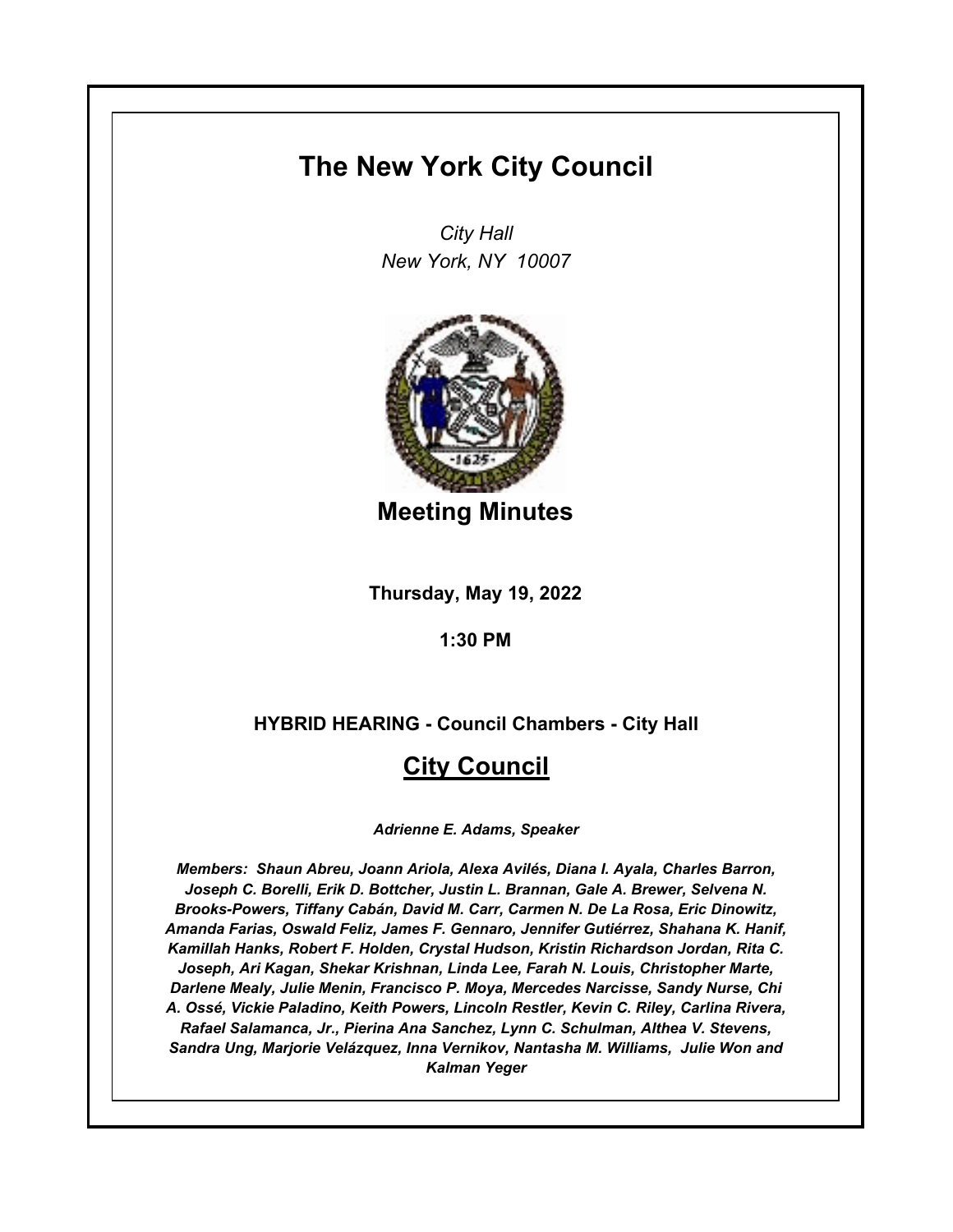*The Majority Leader (Council Member Powers) presiding as the President Pro Tempore.*

| 1. | Roll Call                                          |                                                                                                                                                                                                                                                                                                                                                                                                                                                                                      |
|----|----------------------------------------------------|--------------------------------------------------------------------------------------------------------------------------------------------------------------------------------------------------------------------------------------------------------------------------------------------------------------------------------------------------------------------------------------------------------------------------------------------------------------------------------------|
|    |                                                    | Present: Speaker Adams, Ayala, Abreu, Ariola, Avilés, Barron, Borelli, Bottcher, Brannan,<br>Brewer, Brooks-Powers, Cabán, Carr, De La Rosa, Dinowitz, Farías, Feliz,<br>Gennaro, Gutiérrez, Hanif, Hanks, Holden, Hudson, Richardson Jordan, Joseph,<br>Kagan, Krishnan, Lee, Louis, Marte, Mealy, Menin, Moya, Narcisse, Nurse,<br>Ossé, Paladino, Powers, Restler, Riley, Rivera, Salamanca Jr., Sanchez,<br>Schulman, Stevens, Ung, Velázquez, Vernikov, Williams, Won and Yeger |
|    |                                                    | The presence of a quorum was announced by the Majority Leader and Acting President<br>Pro Tempore (Council Member Powers).                                                                                                                                                                                                                                                                                                                                                           |
|    |                                                    | There were 51 Council Members marked present at this hybrid Stated Meeting.                                                                                                                                                                                                                                                                                                                                                                                                          |
| 2. | Invocation                                         |                                                                                                                                                                                                                                                                                                                                                                                                                                                                                      |
|    |                                                    | The Invocation was delivered by Denise Rhrissorrakrai, Executive Pastor, Hope Astoria<br>Church, located at 36-14 35th Street, Astoria, N.Y. 11106.                                                                                                                                                                                                                                                                                                                                  |
|    |                                                    | Council Member Won moved to spread the Invocation in full upon the Record.                                                                                                                                                                                                                                                                                                                                                                                                           |
| 3. | <b>Adoption of Minutes</b>                         |                                                                                                                                                                                                                                                                                                                                                                                                                                                                                      |
|    |                                                    | Council Member Hanks moved that the Minutes of the Stated Meeting of April 28, 2022<br>be adopted as printed.                                                                                                                                                                                                                                                                                                                                                                        |
| 4. | Messages & Papers from the Mayor                   |                                                                                                                                                                                                                                                                                                                                                                                                                                                                                      |
|    |                                                    | None                                                                                                                                                                                                                                                                                                                                                                                                                                                                                 |
| 5. | Communications from City, County & Borough Offices |                                                                                                                                                                                                                                                                                                                                                                                                                                                                                      |
|    | M 0062-2022                                        | Withdrawal of M 58 of 2022 - Submitting the name of Ms. Leila<br>Bozorg, to the Council for its advice and consent regarding her<br>appointment to the City Planning Commission.<br>Attachments: Appointment Letter 4/19/22, Withdrawal Letter 5/11/22, May 19, 2022 -                                                                                                                                                                                                               |
|    |                                                    | <b>Stated Meeting Agenda</b>                                                                                                                                                                                                                                                                                                                                                                                                                                                         |

**This Communication was Filed by Council**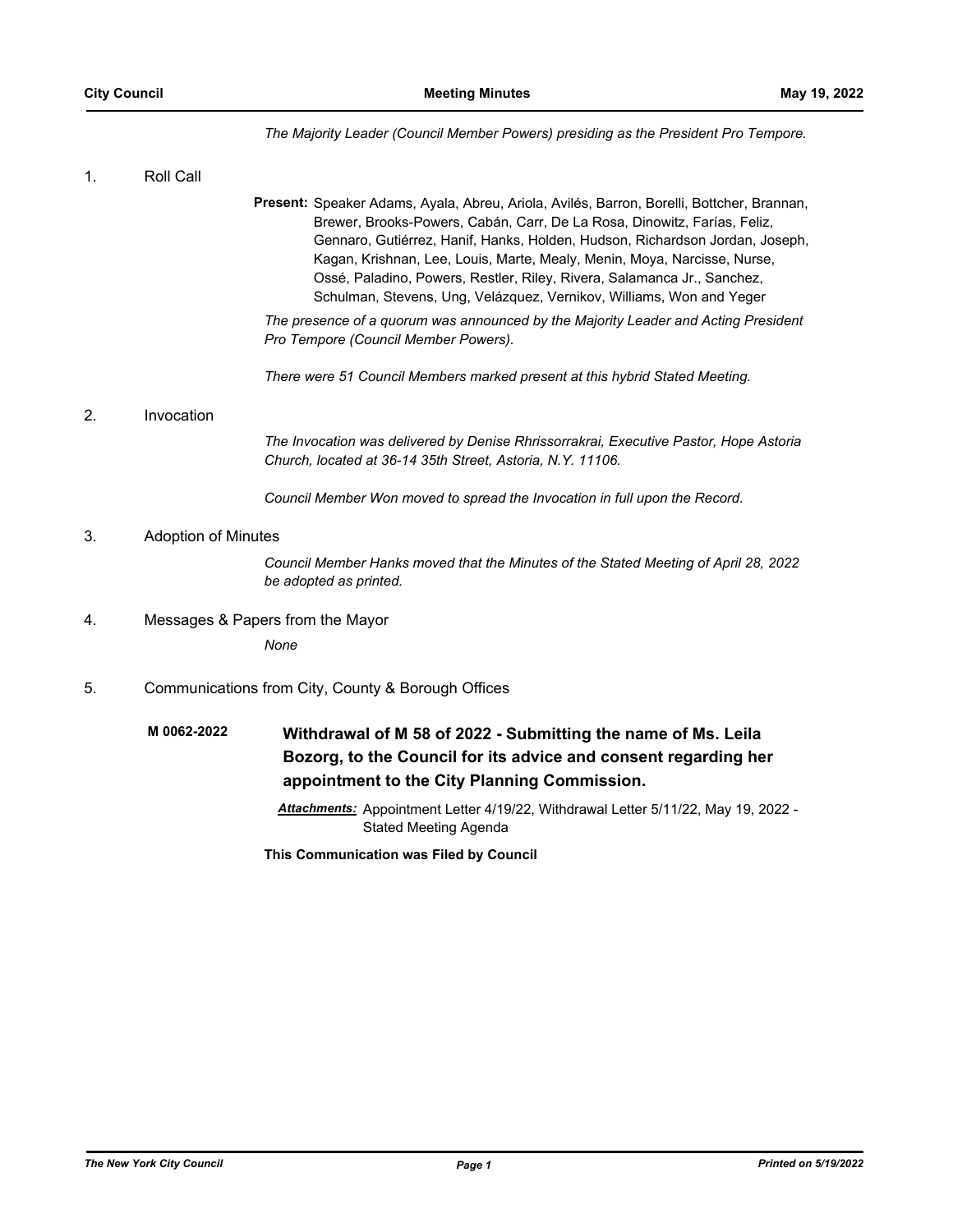|    | M 0063-2022       | Communication from the New York City Banking Commission -<br>Transmitting recommendations of the interest rate to be charged<br>for Fiscal Year 2023 for non-payment of taxes on real estate and<br>for the discount rate to be allowed for early payment of real estate<br>taxes for Fiscal Year 2023, pursuant to the City Charter.                  |
|----|-------------------|--------------------------------------------------------------------------------------------------------------------------------------------------------------------------------------------------------------------------------------------------------------------------------------------------------------------------------------------------------|
|    |                   | Attachments: New York City Banking Commission Letter, FY'23 Interest Rate<br>Recommendations Executive Summary, Graphical Presentation of Interest<br>Rate Recommendations for FY 2023, FY'23 Discount Models Impact<br>Analysis, FY'23 Discount Appendix, FY'23 Late Payments, FY'23 Late<br>Payment Appendices, May 19, 2022 - Stated Meeting Agenda |
|    |                   | This Communication was Referred to Comm by Council to the Committee on<br><b>Finance</b>                                                                                                                                                                                                                                                               |
|    | M 0064-2022       | Communication from the Office of Management & Budget -<br>Approving the Modification (MN-5) of Units of Appropriation and<br>the Transfer of City Funds Between Agencies Proposed by the<br>Mayor Pursuant to Section 107(b) of the Charter of the City of<br>New York.                                                                                |
|    |                   | <b>Attachments:</b> Complete Package, Memorandum, Committee Report, Res. No. 175,<br>Exhibit A, May 19, 2022 - Stated Meeting Agenda                                                                                                                                                                                                                   |
|    |                   | This Communication was Referred to Comm by Council to the Committee on<br><b>Finance</b>                                                                                                                                                                                                                                                               |
|    | M 0065-2022       | Communication from the Office of Management & Budget -<br>Approving a Modification (MN-6) Pursuant to Section 107(e) of the<br>Charter of the City of New York.                                                                                                                                                                                        |
|    |                   | Attachments: Complete Package, Memorandum, Committee Report, Res. No. 176,<br>Exhibit A, Exhibit B - MN 6 - Schedule B, May 19, 2022 - Stated Meeting<br>Agenda                                                                                                                                                                                        |
|    |                   | This Communication was Referred to Comm by Council to the Committee on<br><b>Finance</b>                                                                                                                                                                                                                                                               |
| 6. |                   | <b>Petitions and Communications</b>                                                                                                                                                                                                                                                                                                                    |
|    |                   | None                                                                                                                                                                                                                                                                                                                                                   |
| 7. | Land Use Call-Ups |                                                                                                                                                                                                                                                                                                                                                        |

*The Majority Leader and Acting President Pro Tempore (Council Member Powers) put the question whether the Council would agree with and adopt such motion which was decided in the affirmative by the following vote:*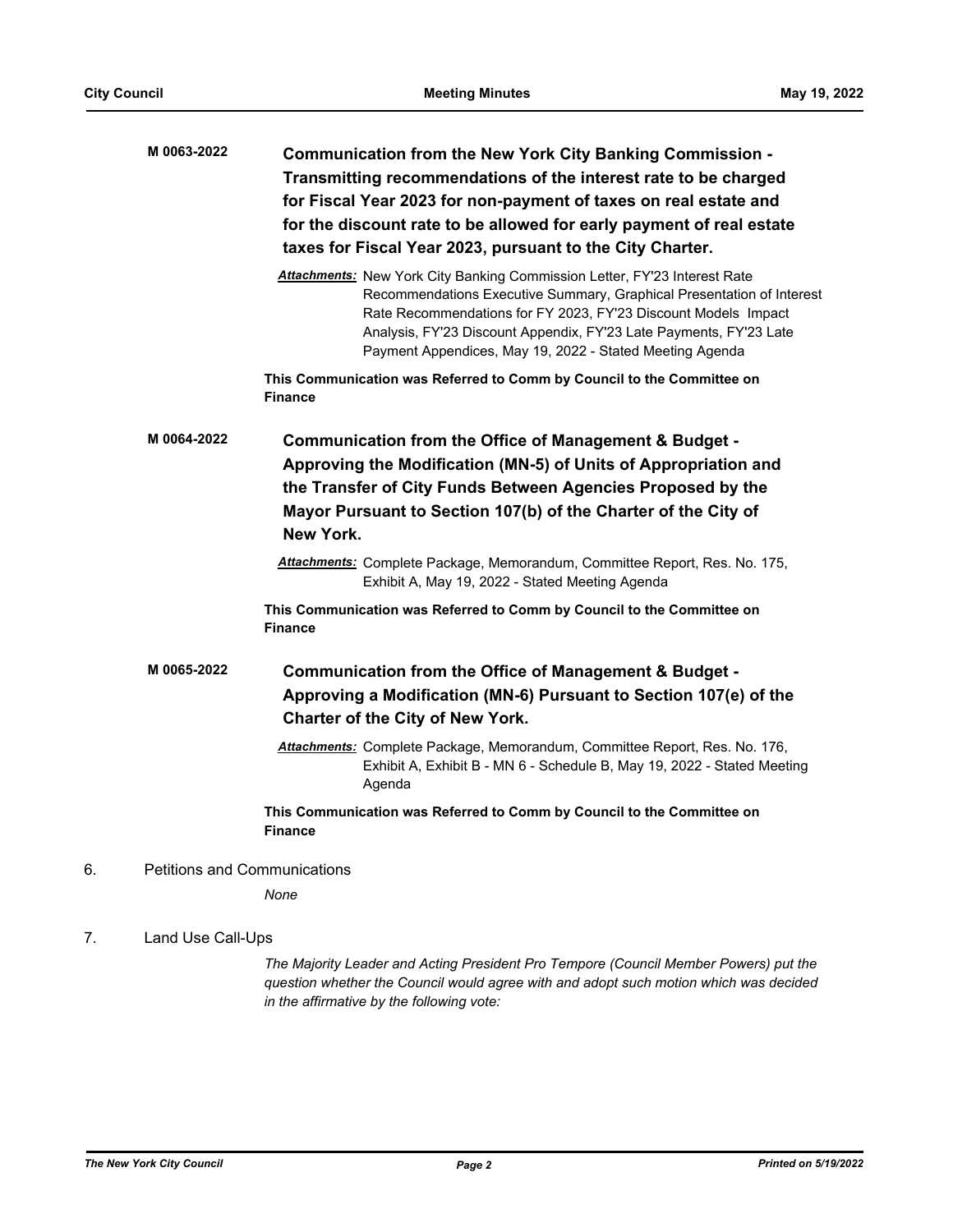**By Council Member Stevens Pursuant to Sections 11.20(b-d) of the Council Rules and Section 197-d(b)(3) of the New York City Charter, the Council hereby resolves that the actions of the City Planning Commission on Application Nos. C 210293 PSX and C 210294 ZSX (EMS Station 17 New Facility) shall be subject to Council review. M 0066-2022**

*Attachments:* May 19, 2022 - Stated Meeting Agenda

**A motion was made that this Land Use Call-Up be Approved, by Council approved by Roll Call.**

Affirmative: 51 - Speaker Adams, Ayala, Abreu, Ariola, Avilés, Barron, Borelli, Bottcher, Brannan, Brewer, Brooks-Powers, Cabán, Carr, De La Rosa, Dinowitz, Farías, Feliz, Gennaro, Gutiérrez, Hanif, Hanks, Holden, Hudson, Richardson Jordan, Joseph, Kagan, Krishnan, Lee, Louis, Marte, Mealy, Menin, Moya, Narcisse, Nurse, Ossé, Paladino, Powers, Restler, Riley, Rivera, Salamanca Jr., Sanchez, Schulman, Stevens, Ung, Velázquez, Vernikov, Williams, Won and Yeger

*At this point, the Majority Leader and Acting President Pro Tempore (Council Member Powers) declared that the aforementioned items were adopted and referred to the Committee on Land Use and to the appropriate Land Use Subcommittee.*

- 8. Communication from the Speaker
- 9. Discussion of General Orders
- 10. Reports of Special Committees

*None*

11. Reports of Standing Committees

Report of the Committee on Finance

**Resolution approving the new designation and changes in the designation of certain organizations to receive funding in the Expense Budget. Res 0160-2022**

> *Attachments:* Complete Package, Res. No. 160, Charts for Resolution, Committee Report, May 19, 2022 - Stated Meeting Agenda

**A motion was made that this Resolution be Approved, by Council approved by consent Roll Call.**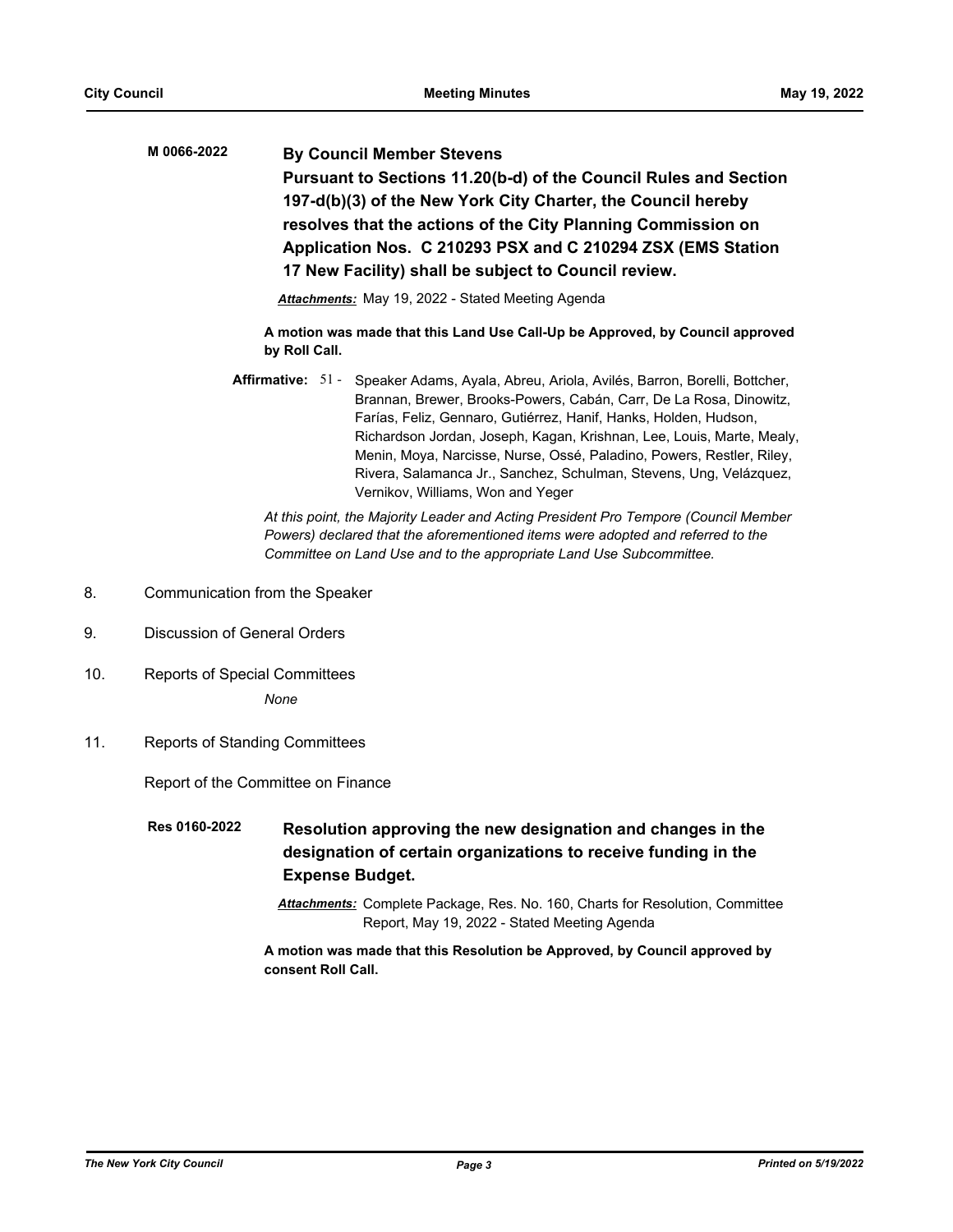| M 0064-2022<br>Communication from the Office of Management & Budget -<br>Approving the Modification (MN-5) of Units of Appropriation and<br>the Transfer of City Funds Between Agencies Proposed by the<br>Mayor Pursuant to Section 107(b) of the Charter of the City of<br>New York. |       |                                                                                                                                                                                                                                                                                                                                                                                                                                                      |  |
|----------------------------------------------------------------------------------------------------------------------------------------------------------------------------------------------------------------------------------------------------------------------------------------|-------|------------------------------------------------------------------------------------------------------------------------------------------------------------------------------------------------------------------------------------------------------------------------------------------------------------------------------------------------------------------------------------------------------------------------------------------------------|--|
|                                                                                                                                                                                                                                                                                        |       | Attachments: Complete Package, Memorandum, Committee Report, Res. No. 175,<br>Exhibit A, May 19, 2022 - Stated Meeting Agenda                                                                                                                                                                                                                                                                                                                        |  |
| by Roll Call.                                                                                                                                                                                                                                                                          |       | A motion was made that this Communication be Approved, by Council approved                                                                                                                                                                                                                                                                                                                                                                           |  |
|                                                                                                                                                                                                                                                                                        |       | Affirmative: 47 - Speaker Adams, Ayala, Abreu, Ariola, Avilés, Borelli, Bottcher, Brannan,<br>Brewer, Brooks-Powers, Carr, De La Rosa, Dinowitz, Farías, Feliz,<br>Gennaro, Gutiérrez, Hanif, Hanks, Holden, Hudson, Joseph, Kagan,<br>Krishnan, Lee, Louis, Marte, Mealy, Menin, Moya, Narcisse, Ossé,<br>Paladino, Powers, Restler, Riley, Rivera, Salamanca Jr., Sanchez,<br>Schulman, Stevens, Ung, Velázquez, Vernikov, Williams, Won and Yeger |  |
| Negative: $2 -$                                                                                                                                                                                                                                                                        |       | Barron and Richardson Jordan                                                                                                                                                                                                                                                                                                                                                                                                                         |  |
|                                                                                                                                                                                                                                                                                        |       | <b>Abstain:</b> 2 - Cabán and Nurse                                                                                                                                                                                                                                                                                                                                                                                                                  |  |
| Res 0175-2022<br><b>RESOLUTION APPROVING THE MODIFICATION (MN-5) OF UNITS</b><br>OF APPROPRIATION AND THE TRANSFER OF CITY FUNDS<br>BETWEEN AGENCIES PROPOSED BY THE MAYOR PURSUANT<br>TO SECTION 107(b) OF THE NEW YORK CITY CHARTER.                                                 |       |                                                                                                                                                                                                                                                                                                                                                                                                                                                      |  |
|                                                                                                                                                                                                                                                                                        |       | Attachments: Complete Package, Memorandum, Committee Report, Res. No. 175,<br>Exhibit A, May 19, 2022 - Stated Meeting Agenda                                                                                                                                                                                                                                                                                                                        |  |
| Roll Call.                                                                                                                                                                                                                                                                             |       | A motion was made that this Resolution be Approved, by Council approved by                                                                                                                                                                                                                                                                                                                                                                           |  |
|                                                                                                                                                                                                                                                                                        |       | Affirmative: 47 - Speaker Adams, Ayala, Abreu, Ariola, Avilés, Borelli, Bottcher, Brannan,<br>Brewer, Brooks-Powers, Carr, De La Rosa, Dinowitz, Farías, Feliz,<br>Gennaro, Gutiérrez, Hanif, Hanks, Holden, Hudson, Joseph, Kagan,<br>Krishnan, Lee, Louis, Marte, Mealy, Menin, Moya, Narcisse, Ossé,<br>Paladino, Powers, Restler, Riley, Rivera, Salamanca Jr., Sanchez,<br>Schulman, Stevens, Ung, Velázquez, Vernikov, Williams, Won and Yeger |  |
| <b>Negative:</b>                                                                                                                                                                                                                                                                       | $2 -$ | Barron and Richardson Jordan                                                                                                                                                                                                                                                                                                                                                                                                                         |  |
|                                                                                                                                                                                                                                                                                        |       | Abstain: 2 - Cabán and Nurse                                                                                                                                                                                                                                                                                                                                                                                                                         |  |
| M 0065-2022<br>Communication from the Office of Management & Budget -<br>Approving a Modification (MN-6) Pursuant to Section 107(e) of the<br><b>Charter of the City of New York.</b>                                                                                                  |       |                                                                                                                                                                                                                                                                                                                                                                                                                                                      |  |
|                                                                                                                                                                                                                                                                                        |       | Attachments: Complete Package, Memorandum, Committee Report, Res. No. 176,<br>Exhibit A, Exhibit B - MN 6 - Schedule B, May 19, 2022 - Stated Meeting<br>Agenda                                                                                                                                                                                                                                                                                      |  |
| by Roll Call.                                                                                                                                                                                                                                                                          |       | A motion was made that this Communication be Approved, by Council approved                                                                                                                                                                                                                                                                                                                                                                           |  |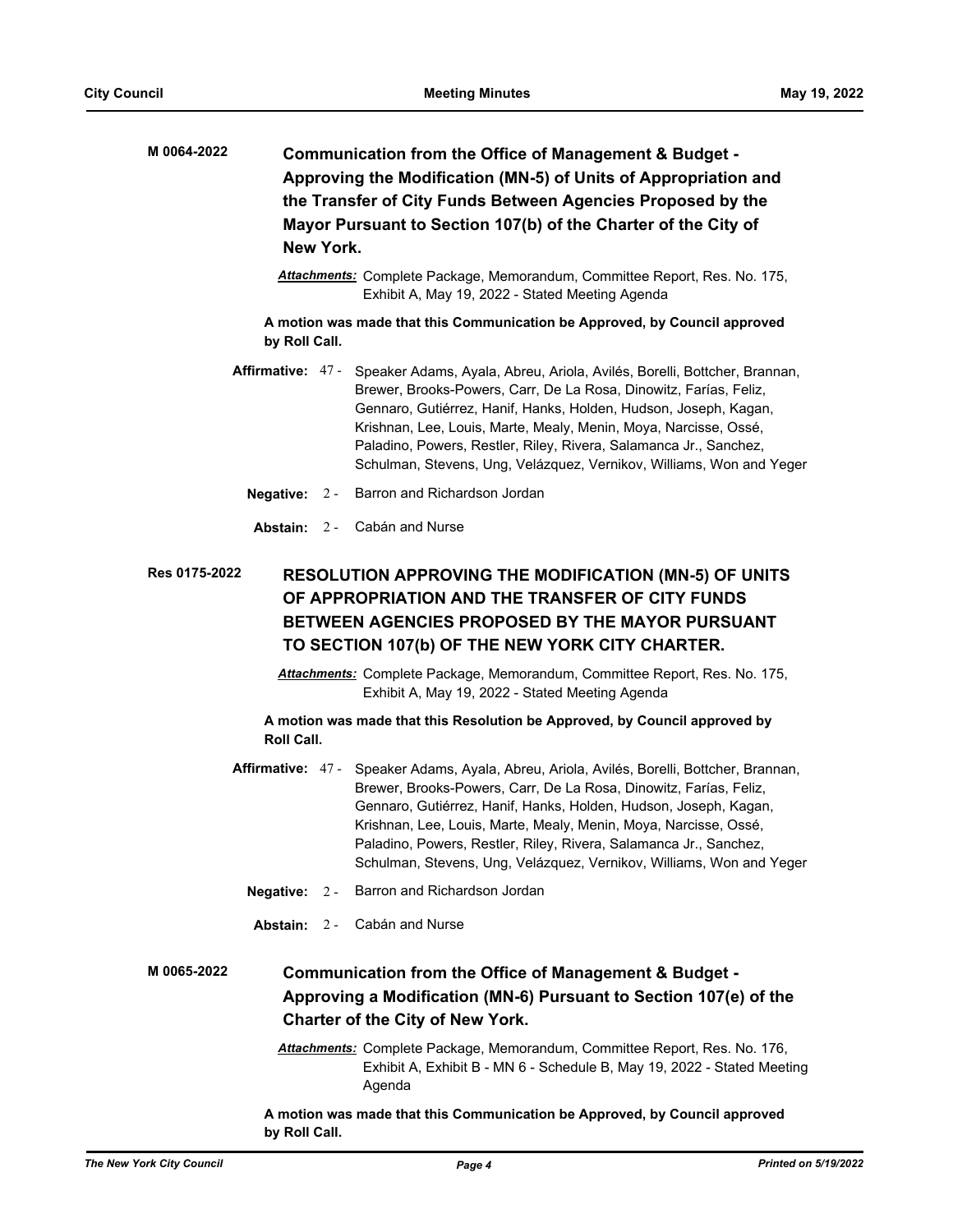|                      |               | Affirmative: 49 - Speaker Adams, Ayala, Abreu, Ariola, Avilés, Barron, Borelli, Bottcher,<br>Brannan, Brewer, Brooks-Powers, Carr, De La Rosa, Dinowitz, Farías,<br>Feliz, Gennaro, Gutiérrez, Hanif, Hanks, Holden, Hudson, Joseph, Kagan,<br>Krishnan, Lee, Louis, Marte, Mealy, Menin, Moya, Narcisse, Nurse, Ossé,<br>Paladino, Powers, Restler, Riley, Rivera, Salamanca Jr., Sanchez,<br>Schulman, Stevens, Ung, Velázquez, Vernikov, Williams, Won and Yeger |
|----------------------|---------------|---------------------------------------------------------------------------------------------------------------------------------------------------------------------------------------------------------------------------------------------------------------------------------------------------------------------------------------------------------------------------------------------------------------------------------------------------------------------|
| <b>Negative:</b>     | $1 -$         | Richardson Jordan                                                                                                                                                                                                                                                                                                                                                                                                                                                   |
| Abstain: 1-          |               | Cabán                                                                                                                                                                                                                                                                                                                                                                                                                                                               |
| <b>Res 0176-2022</b> |               | Communication from the Office of Management & Budget -<br>Approving a Modification (MN-6) Pursuant to Section 107(e) of the<br><b>Charter of the City of New York.</b>                                                                                                                                                                                                                                                                                              |
|                      |               | Attachments: Complete Package, Memorandum, Committee Report, Res. No. 176,<br>Exhibit A, Exhibit B - MN 6 - Schedule B, May 19, 2022 - Stated Meeting<br>Agenda                                                                                                                                                                                                                                                                                                     |
| <b>Roll Call.</b>    |               | A motion was made that this Resolution be Approved, by Council approved by                                                                                                                                                                                                                                                                                                                                                                                          |
| Affirmative: 49 -    |               | Speaker Adams, Ayala, Abreu, Ariola, Avilés, Barron, Borelli, Bottcher,<br>Brannan, Brewer, Brooks-Powers, Carr, De La Rosa, Dinowitz, Farías,<br>Feliz, Gennaro, Gutiérrez, Hanif, Hanks, Holden, Hudson, Joseph, Kagan,<br>Krishnan, Lee, Louis, Marte, Mealy, Menin, Moya, Narcisse, Nurse, Ossé,<br>Paladino, Powers, Restler, Riley, Rivera, Salamanca Jr., Sanchez,<br>Schulman, Stevens, Ung, Velázquez, Vernikov, Williams, Won and Yeger                   |
| Negative: $1 -$      |               | Richardson Jordan                                                                                                                                                                                                                                                                                                                                                                                                                                                   |
| Abstain: 1 - Cabán   |               |                                                                                                                                                                                                                                                                                                                                                                                                                                                                     |
| LU 0060-2022         |               | 788 Fox Street; Block 2720, Lot 69; Bronx, Council District No. 8.                                                                                                                                                                                                                                                                                                                                                                                                  |
|                      |               | Attachments: Housing Preservation and Development Letter, Memorandum, Res. No.<br>177, May 19, 2022 - Stated Meeting Agenda                                                                                                                                                                                                                                                                                                                                         |
|                      |               | A motion was made that this Land Use Application be Approved, by Council<br>approved by consent Roll Call.                                                                                                                                                                                                                                                                                                                                                          |
| Res 0177-2022        | L.U. No. 60). | Resolution approving an exemption from real property taxes for<br>property located at (Block 2720, Lot 69) Bronx, pursuant to<br>Section 577 of the Private Housing Finance Law (Preconsidered                                                                                                                                                                                                                                                                      |
|                      |               | Attachments: Housing Preservation and Development Letter, Memorandum, Res. No.<br>177, May 19, 2022 - Stated Meeting Agenda                                                                                                                                                                                                                                                                                                                                         |
| consent Roll Call.   |               | A motion was made that this Resolution be Approved, by Council approved by                                                                                                                                                                                                                                                                                                                                                                                          |

Report of the Committee on Fire and Emergency Management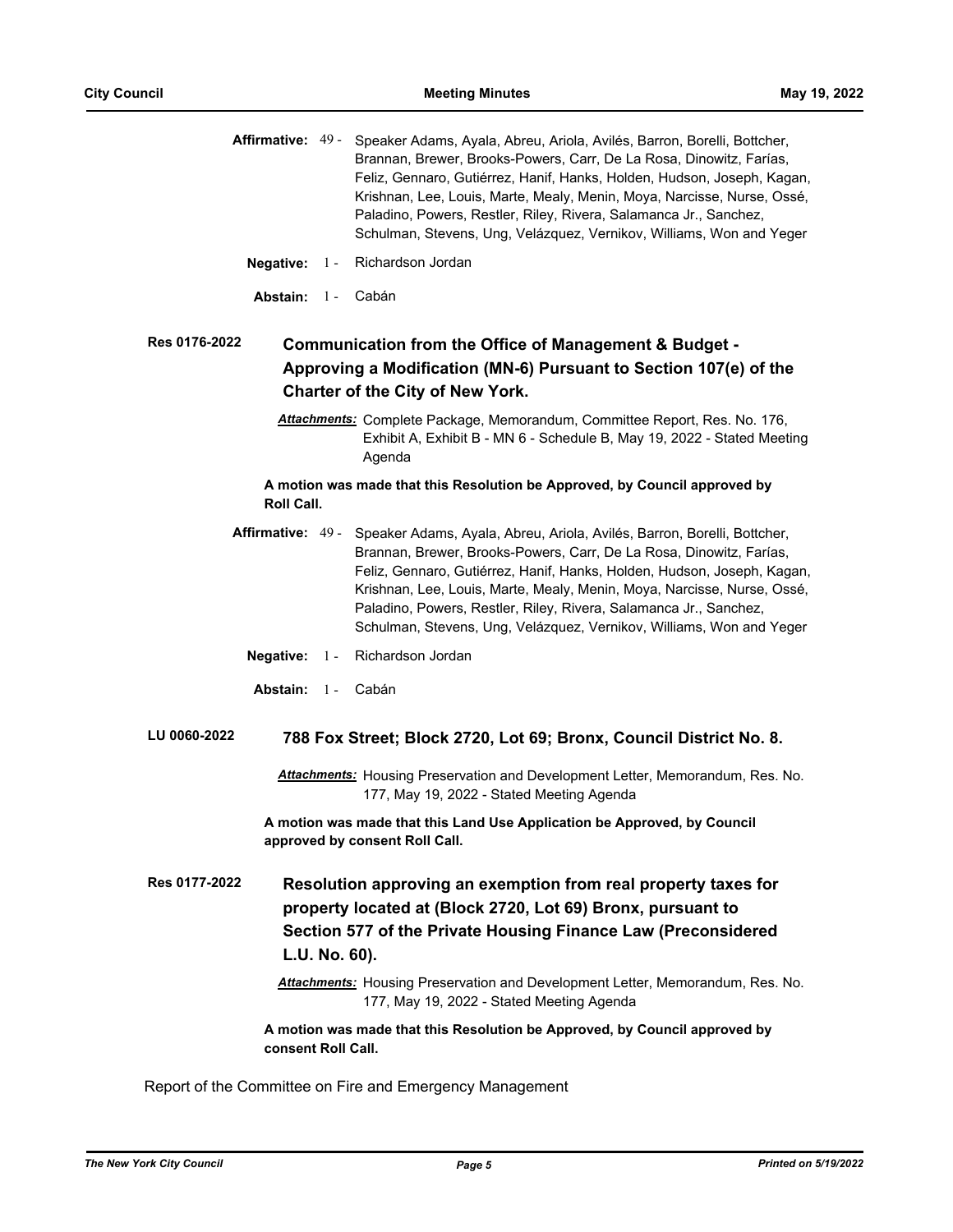#### **A Local Law to amend the administrative code of the city of New York, in relation to the sale of electric space heaters Int 0106-2022-A**

*Attachments:* Summary of Int. No. 106-A, Summary of Int. No. 106, Int. No. 106, March 24, 2022 - Stated Meeting Agenda, Committee Report 4/6/22, Hearing Testimony 4/6/22, Hearing Transcript - Stated Meeting 3-24-22, Proposed Int. No. 106-A - 5/12/22, Committee Report 5/18/22, Committee Report - Stated Meeting, Fiscal Impact Statement, May 19, 2022 - Stated Meeting Agenda

**A motion was made that this Introduction be Approved by Council approved by consent Roll Call.**

## **A Local Law to amend the administrative code of the city of New York, in relation to requiring the fire department to conduct residential education and outreach regarding the safe operation of electric space heaters Int 0131-2022-A**

*Attachments:* Summary of Int. No. 131-A, Summary of Int. No. 131, Int. No. 131, March 24, 2022 - Stated Meeting Agenda, Committee Report 4/6/22, Hearing Testimony 4/6/22, Hearing Transcript - Stated Meeting 3-24-22, Proposed Int. No. 131-A - 5/12/22, Committee Report 5/18/22, Committee Report - Stated Meeting, Fiscal Impact Statement, May 19, 2022 - Stated Meeting Agenda

**A motion was made that this Introduction be Approved by Council approved by consent Roll Call.**

Report of the Committee on Housing and Buildings

#### **A Local Law to amend the administrative code of the city of New York, in relation to defining the term self-closing door Int 0104-2022-A**

*Attachments:* Summary of Int. No. 104-A, Summary of Int. No. 104, Int. No. 104, March 24, 2022 - Stated Meeting Agenda, Hearing Transcript - Stated Meeting 3-24-22, Committee Report 4/6/22, Hearing Testimony 4/6/22, Proposed Int. No. 104-A - 5/12/22, Committee Report 5/18/22, Committee Report - Stated Meeting, Fiscal Impact Statement, May 19, 2022 - Stated Meeting Agenda

**A motion was made that this Introduction be Approved by Council approved by consent Roll Call.**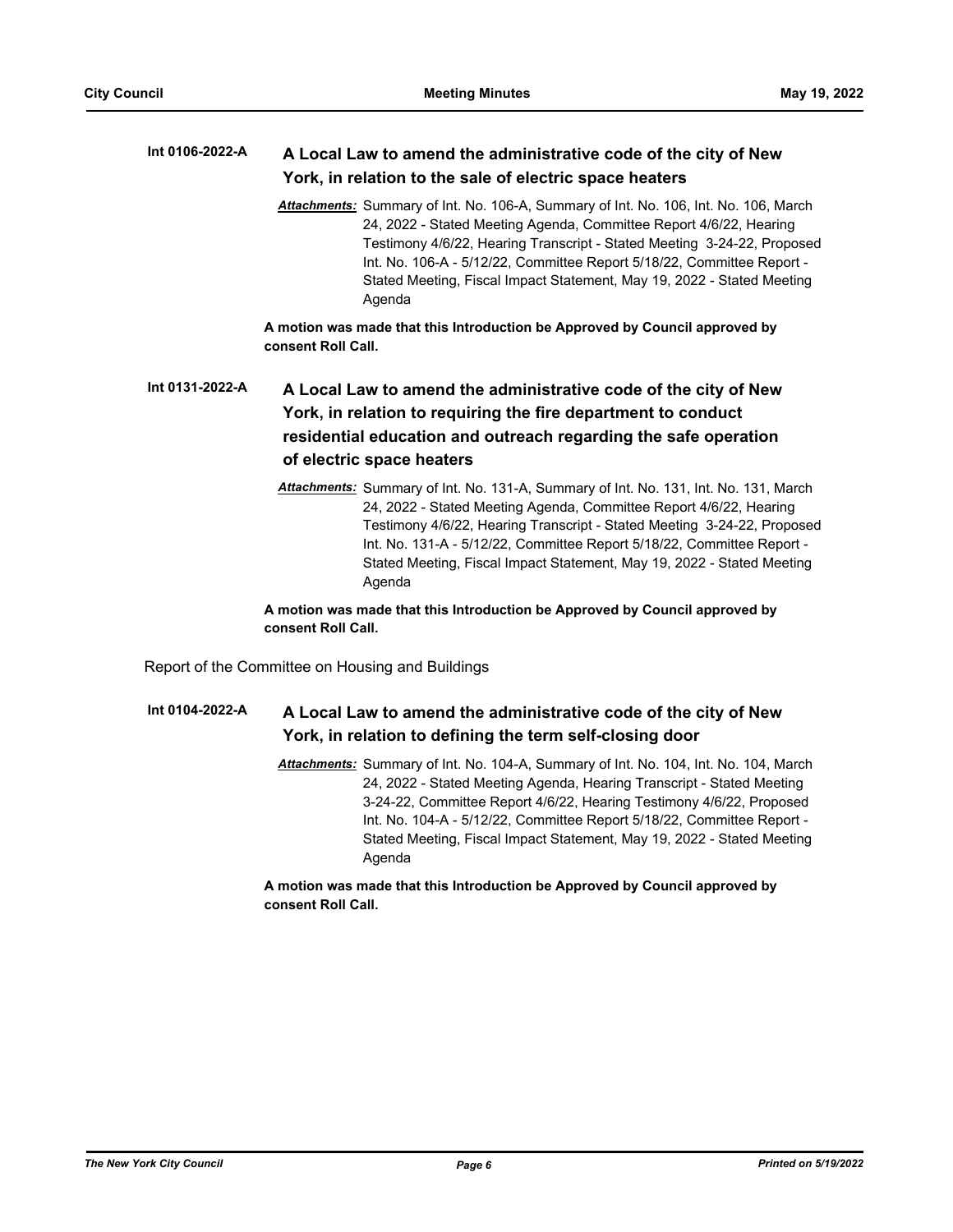#### **A Local Law to amend the administrative code of the city of New York, in relation to self-closing door corrections and certification, and penalties for self-closing door violations Int 0105-2022-A**

*Attachments:* Summary of Int. No. 105-A, Summary of Int. No. 105, Int. No. 105, March 24, 2022 - Stated Meeting Agenda, Hearing Transcript - Stated Meeting 3-24-22, Committee Report 4/6/22, Hearing Testimony 4/6/22, Proposed Int. No. 105-A - 5/12/22, Committee Report 5/18/22, Committee Report - Stated Meeting, Fiscal Impact Statement, May 19, 2022 - Stated Meeting Agenda

**A motion was made that this Introduction be Approved by Council approved by consent Roll Call.**

#### **A Local Law to amend the administrative code of the city of New York, in relation to permit filing fees for one-, two-, and three-family dwellings damaged by a fire Int 0155-2022-A**

*Attachments:* Summary of Int. No. 155-A, Summary of Int. No. 155, Int. No. 155, Committee Report 4/6/22, Hearing Testimony 4/6/22, April 14, 2022 - Stated Meeting Agenda, Proposed Int. No. 155-A - 5/12/22, Committee Report 5/18/22, Committee Report - Stated Meeting, Fiscal Impact Statement, May 19, 2022 - Stated Meeting Agenda

### **A motion was made that this Introduction be Approved by Council approved by consent Roll Call.**

Report of the Committee on Land Use

- **Application number C 200246 ZMQ (146-93 Guy Brewer Boulevard Rezoning) submitted by Ranbir, LLC, pursuant to Sections 197-c and 201 of the New York City Charter for an amendment of the Zoning Map, Section No. 19b: changing from an R3-2 District to an R6A District and establishing within the proposed R6A District a C2-2 District, Borough of Queens, Community District 13, Council District 31. LU 0039-2022**
	- *Attachments:* Calendar of the Zoning Subcommittee and Land Use Meetings April 12, 2022, Hearing Testimony - Zoning 4-12-22, April 14, 2022 - Stated Meeting Agenda, Calendar of the Subcommittee Meetings and Land Use Meeting - May 10 - May 12, 2022, Committee Report, Res. No., Hearing Transcript - Zoning 4-12-22, May 19, 2022 - Stated Meeting Agenda

**This Land Use Application was Approved with Modifications and Referred to the City Planning Commission pursuant to Section 197-(d) of the New York City Charter.**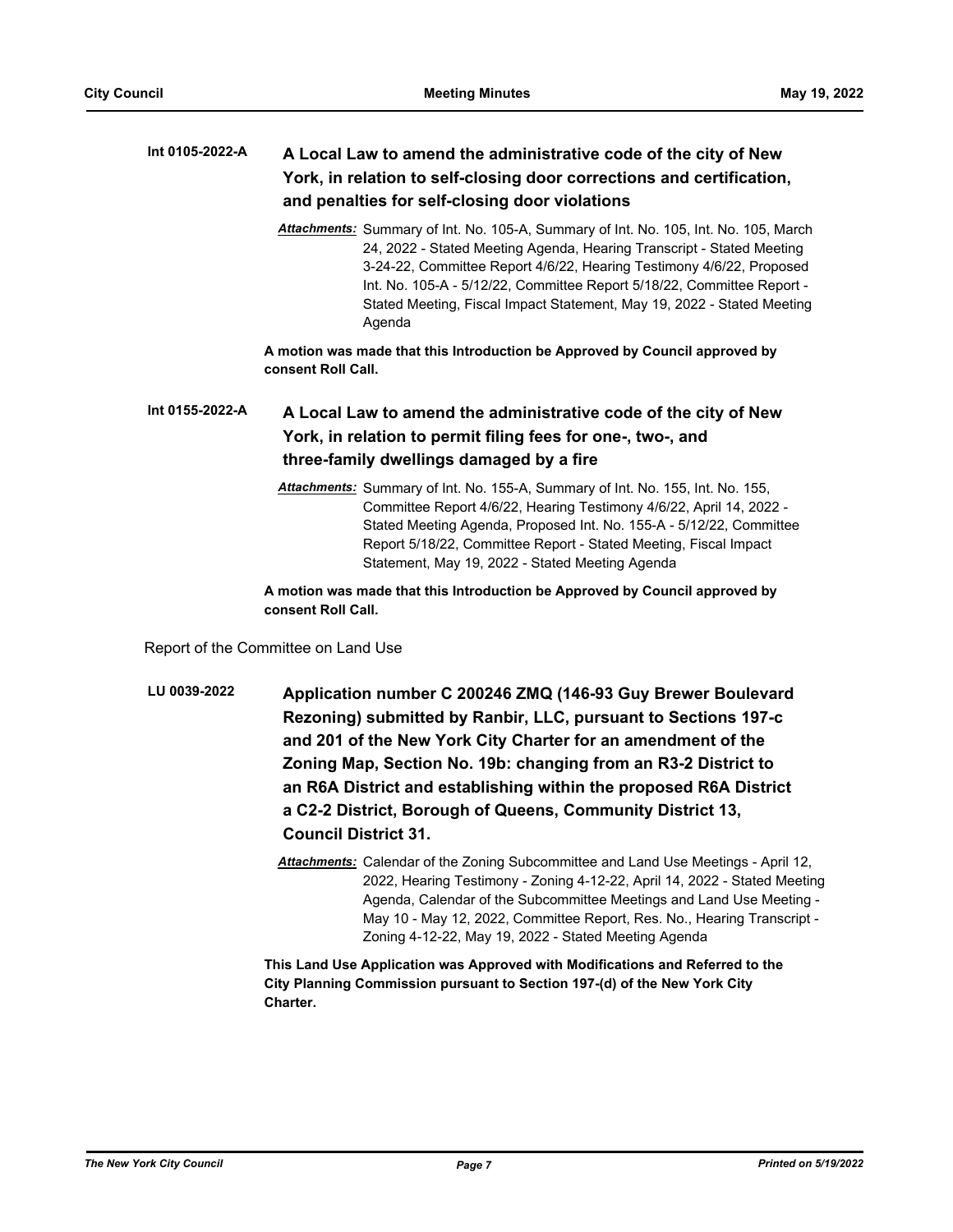| LU 0040-2022  | Application number N 200247 ZRQ (146-93 Guy Brewer Boulevard<br>Rezoning) submitted by Ranbir, LLC, pursuant to Section 201 of<br>the New York City Charter, for an amendment of the Zoning<br>Resolution of the City of New York, modifying APPENDIX F for the<br>purpose of establishing a Mandatory Inclusionary Housing area,<br>Borough of Queens, Community District 13, Council District 31.                                                                                                                                                                                                                                                                                                                                                                                                                      |
|---------------|--------------------------------------------------------------------------------------------------------------------------------------------------------------------------------------------------------------------------------------------------------------------------------------------------------------------------------------------------------------------------------------------------------------------------------------------------------------------------------------------------------------------------------------------------------------------------------------------------------------------------------------------------------------------------------------------------------------------------------------------------------------------------------------------------------------------------|
|               | Attachments: Calendar of the Zoning Subcommittee and Land Use Meetings - April 12,<br>2022, Hearing Testimony - Zoning 4-12-22, Hearing Transcript - Zoning<br>4-12-22, April 14, 2022 - Stated Meeting Agenda, Calendar of the<br>Subcommittee Meetings and Land Use Meeting - May 10 - May 12, 2022,<br>Committee Report, Res. No. 178, May 19, 2022 - Stated Meeting Agenda<br>Filed pursuant to a Letter of Withdrawal.                                                                                                                                                                                                                                                                                                                                                                                              |
|               | A motion was made that this Land Use Application be Approved, by Council<br>approved by consent Roll Call.                                                                                                                                                                                                                                                                                                                                                                                                                                                                                                                                                                                                                                                                                                               |
| Res 0178-2022 | Resolution approving a motion to file pursuant to withdrawal of<br>the application regarding the decision of the City Planning<br>Commission on Application No. N 200247 ZRQ, for an amendment<br>of the text of the Zoning Resolution (Preconsidered L.U. No. 40).                                                                                                                                                                                                                                                                                                                                                                                                                                                                                                                                                      |
|               | Attachments: Calendar of the Zoning Subcommittee and Land Use Meetings - April 12,<br>2022, Hearing Testimony - Zoning 4-12-22, April 14, 2022 - Stated Meeting<br>Agenda, Calendar of the Subcommittee Meetings and Land Use Meeting -<br>May 10 - May 12, 2022, Committee Report, Res. No. 178, May 19, 2022 -<br><b>Stated Meeting Agenda</b>                                                                                                                                                                                                                                                                                                                                                                                                                                                                         |
|               | Filed pursuant to a Letter of Withdrawal.<br>A motion was made that this Resolution be Approved, by Council approved by<br>consent Roll Call.                                                                                                                                                                                                                                                                                                                                                                                                                                                                                                                                                                                                                                                                            |
| LU 0041-2022  | Application number C 210312 ZMK (103 Lee Avenue) submitted<br>by Sbeny holdings, LLC, pursuant to Sections 197-c and 201 of<br>the New York City Charter for an amendment of the Zoning Map,<br>Section No. 12d: eliminating from within an existing R6 District a<br>C1-3 District, changing from an R6 District to an R7X District, and<br>establishing within the proposed R7X District a C2-4 District,<br>Borough of Brooklyn, Community District 1, Council District 33.<br>Attachments: Calendar of the Zoning Subcommittee and Land Use Meetings - April 12,<br>2022, April 14, 2022 - Stated Meeting Agenda, Calendar of the<br>Subcommittee Meetings and Land Use Meeting - May 10 - May 12, 2022,<br>Committee Report, Res. No., Hearing Transcript - Zoning 4-12-22, May 19,<br>2022 - Stated Meeting Agenda |
|               | This Land Use Application was Approved with Modifications and Referred to the<br>City Planning Commission pursuant to Section 197-(d) of the New York City<br>Charter.                                                                                                                                                                                                                                                                                                                                                                                                                                                                                                                                                                                                                                                   |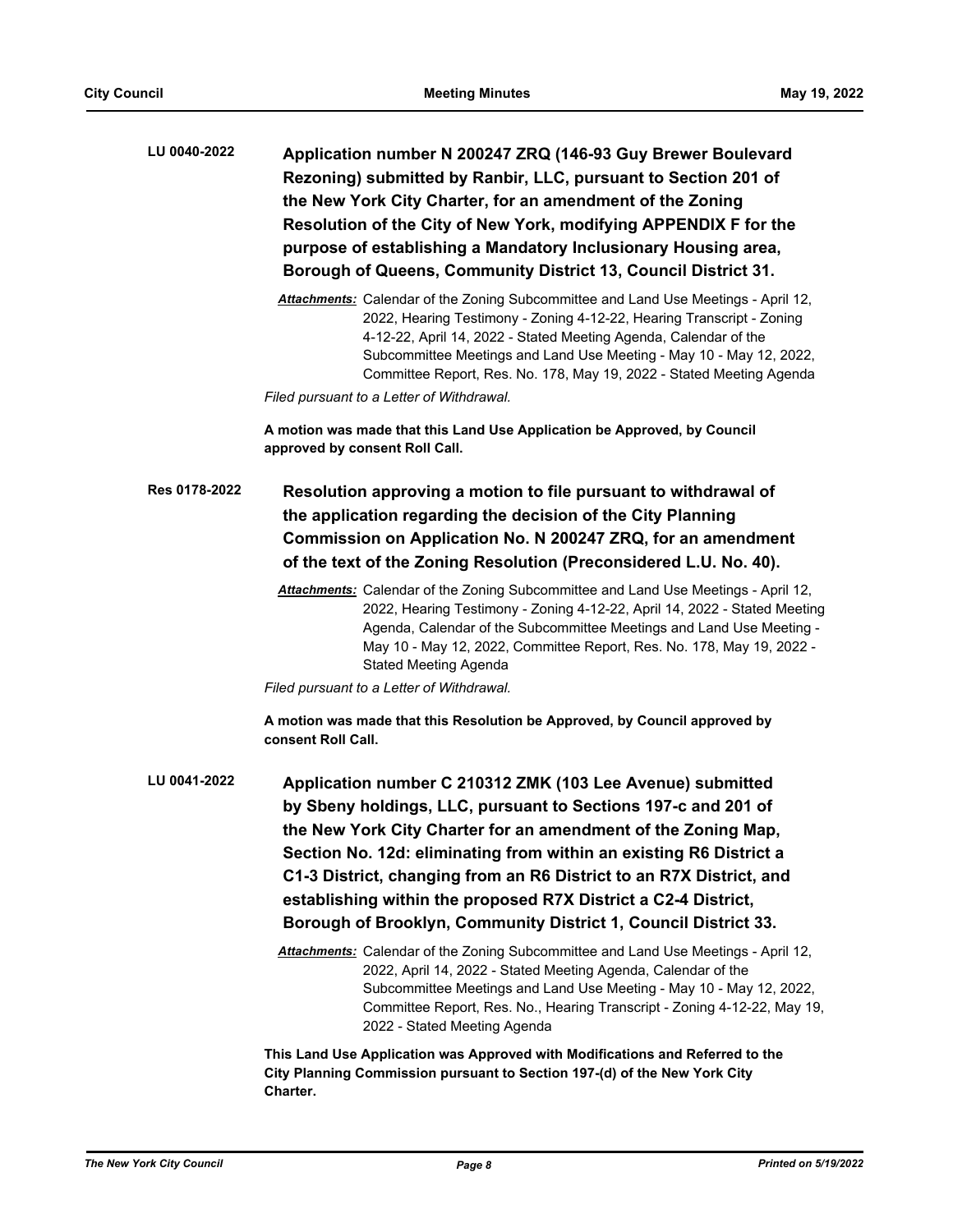**Application number N 210313 ZRK (103 Lee Avenue) submitted by Sbeny Holdings, LLC, pursuant to Section 201 of the New York City Charter, for an amendment of the Zoning Resolution of the City of New York, modifying APPENDIX F for the purpose of establishing a Mandatory Inclusionary Housing area, Borough of Brooklyn, Community District 1, Council District 33. LU 0042-2022**

> *Attachments:* Calendar of the Zoning Subcommittee and Land Use Meetings - April 12, 2022, April 14, 2022 - Stated Meeting Agenda, Calendar of the Subcommittee Meetings and Land Use Meeting - May 10 - May 12, 2022, Committee Report, Res. No., Hearing Transcript - Zoning 4-12-22, May 19, 2022 - Stated Meeting Agenda

**This Land Use Application was Approved with Modifications and Referred to the City Planning Commission pursuant to Section 197-(d) of the New York City Charter.**

- **Application number C 220209 HAK (Broadway Triangle-Bartlett Crossing) submitted by the New York City Department of Housing Preservation and Development (HPD), pursuant to Article 16 of the General Municipal Law of New York State for the designation of an Urban Development Action Area and an Urban Development Action Area Project, and pursuant to Section 197-c of the New York City Charter for the disposition of such property to a developer to be selected by HPD, for property located at 31 Bartlett Street (Block 2269, Lot 52), Borough of Brooklyn, Community District 1, Council District 33. LU 0046-2022**
	- *Attachments:* Calendar of the Subcommittee Meetings and Land Use Meeting April 26 and 27, 2022, April 28, 2022 - Stated Meeting Agenda, Calendar of the Subcommittee Meetings and Land Use Meeting - May 10 - May 12, 2022, Committee Report, Res. No. 179, Hearing Transcript - Landmarks 4-26-22, May 19, 2022 - Stated Meeting Agenda

**A motion was made that this Land Use Application be Approved, by Council approved by consent Roll Call.**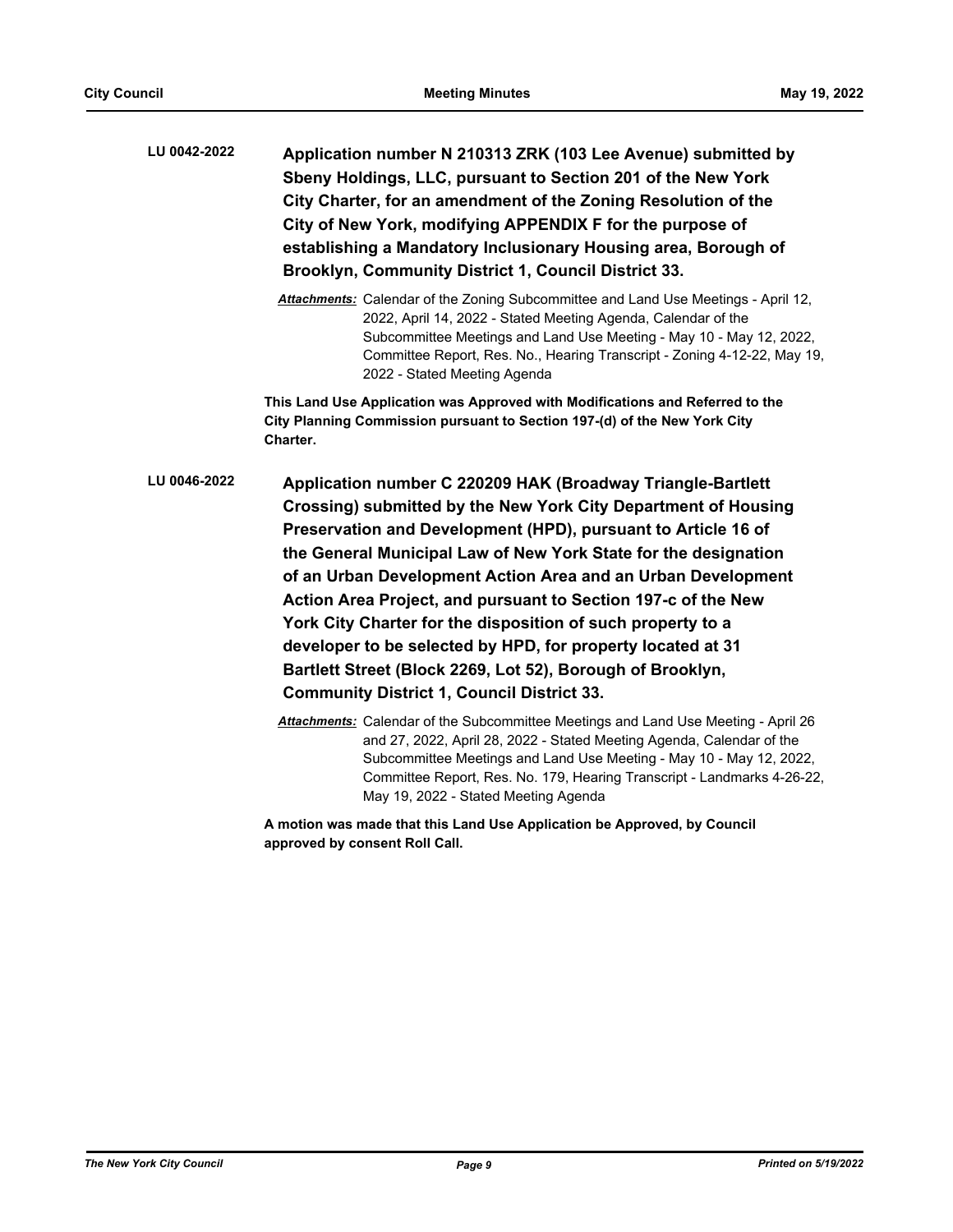| Res 0179-2022 | Resolution approving the application submitted by the New York<br><b>City Department of Housing Preservation and Development</b><br>("HPD") and the decision of the City Planning Commission,<br>ULURP No. C 220209 HAK, approving the designation of an<br>Urban Development Action Area, an Urban Development Action<br>Area Project, and the disposition of city-owned property located<br>at 31 Bartlett Street (Block 2269, Lot 52), Borough of Brooklyn,<br>Community District 1, to a developer selected by HPD<br>(Preconsidered L.U. No. 46; C 220209 HAK). |
|---------------|----------------------------------------------------------------------------------------------------------------------------------------------------------------------------------------------------------------------------------------------------------------------------------------------------------------------------------------------------------------------------------------------------------------------------------------------------------------------------------------------------------------------------------------------------------------------|
|               | Attachments: Calendar of the Subcommittee Meetings and Land Use Meeting - April 26<br>and 27, 2022, April 28, 2022 - Stated Meeting Agenda, Calendar of the<br>Subcommittee Meetings and Land Use Meeting - May 10 - May 12, 2022,<br>Committee Report, Res. No. 179, May 19, 2022 - Stated Meeting Agenda                                                                                                                                                                                                                                                           |
|               | A motion was made that this Resolution be Approved, by Council approved by<br>consent Roll Call.                                                                                                                                                                                                                                                                                                                                                                                                                                                                     |
| LU 0047-2022  | Application number C 200358 ZMK (2300 Cropsey Avenue)<br>submitted by Cropsey Partners, LLC, pursuant to Sections 197-c<br>and 201 of the New York City Charter for the amendment of the<br>Zoning Map, Section No. 28c, by establishing within an existing<br>R6 District a C2-4 District, Borough of Brooklyn, Community<br>District 11, Council District 43.                                                                                                                                                                                                      |
|               | Attachments: Calendar of the Subcommittee Meetings and Land Use Meeting - April 26<br>and 27, 2022, April 28, 2022 - Stated Meeting Agenda, Calendar of the<br>Subcommittee Meetings and Land Use Meeting - May 10 - May 12, 2022,<br>Committee Report, Res. No. 180, May 19, 2022 - Stated Meeting Agenda                                                                                                                                                                                                                                                           |
|               | A motion was made that this Land Use Application be Approved, by Council<br>approved by consent Roll Call.                                                                                                                                                                                                                                                                                                                                                                                                                                                           |
| Res 0180-2022 | Resolution approving the decision of the City Planning<br>Commission on ULURP No. C 200358 ZMK, a Zoning Map<br>amendment (Preconsidered L.U. No. 47).                                                                                                                                                                                                                                                                                                                                                                                                               |
|               | Attachments: Calendar of the Subcommittee Meetings and Land Use Meeting - April 26<br>and 27, 2022, April 28, 2022 - Stated Meeting Agenda, Calendar of the<br>Subcommittee Meetings and Land Use Meeting - May 10 - May 12, 2022,<br>Committee Report, Res. No. 180, May 19, 2022 - Stated Meeting Agenda                                                                                                                                                                                                                                                           |
|               | A motion was made that this Resolution be Approved, by Council approved by<br>consent Roll Call.                                                                                                                                                                                                                                                                                                                                                                                                                                                                     |
|               |                                                                                                                                                                                                                                                                                                                                                                                                                                                                                                                                                                      |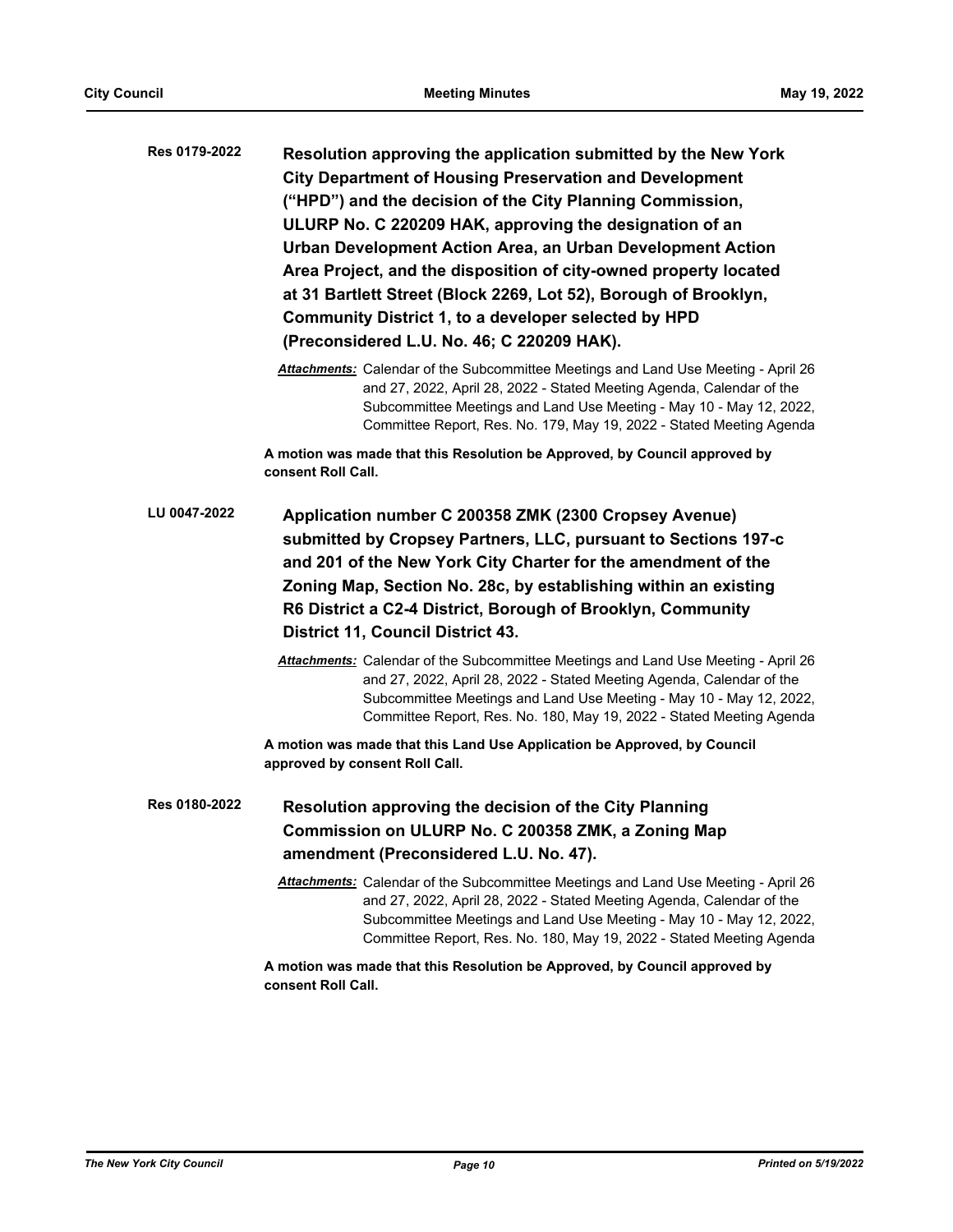- **Application number C 220050 ZMQ (35-01 Vernon Boulevard Rezoning) submitted by Agayev Holding, LLC, pursuant to Sections 197-c and 201 of the New York City Charter for an amendment of the Zoning Map, Section No. 9a, changing from an R5 District to an M1-4/R7A District and establishing a Special Mixed Use District (MX-23), Borough of Queens, Community District 1, Council District 26. LU 0048-2022**
	- *Attachments:* Calendar of the Subcommittee Meetings and Land Use Meeting April 26 and 27, 2022, April 28, 2022 - Stated Meeting Agenda, Calendar of the Subcommittee Meetings and Land Use Meeting - May 10 - May 12, 2022, Committee Report, Res. No. 181, May 19, 2022 - Stated Meeting Agenda

### **A motion was made that this Land Use Application be Approved, by Council approved by Roll Call.**

- Affirmative: 50 Speaker Adams, Ayala, Abreu, Ariola, Avilés, Borelli, Bottcher, Brannan, Brewer, Brooks-Powers, Cabán, Carr, De La Rosa, Dinowitz, Farías, Feliz, Gennaro, Gutiérrez, Hanif, Hanks, Holden, Hudson, Richardson Jordan, Joseph, Kagan, Krishnan, Lee, Louis, Marte, Mealy, Menin, Moya, Narcisse, Nurse, Ossé, Paladino, Powers, Restler, Riley, Rivera, Salamanca Jr., Sanchez, Schulman, Stevens, Ung, Velázquez, Vernikov, Williams, Won and Yeger
	- **Negative:** 1 Barron

#### **Resolution approving the decision of the City Planning Commission on ULURP No. C 220050 ZMQ, a Zoning Map amendment (Preconsidered L.U. No. 48). Res 0181-2022**

*Attachments:* Calendar of the Subcommittee Meetings and Land Use Meeting - April 26 and 27, 2022, April 28, 2022 - Stated Meeting Agenda, Calendar of the Subcommittee Meetings and Land Use Meeting - May 10 - May 12, 2022, Committee Report, Res. No. 181, May 19, 2022 - Stated Meeting Agenda

### **A motion was made that this Resolution be Approved, by Council approved by Roll Call.**

- Affirmative: 50 Speaker Adams, Ayala, Abreu, Ariola, Avilés, Borelli, Bottcher, Brannan, Brewer, Brooks-Powers, Cabán, Carr, De La Rosa, Dinowitz, Farías, Feliz, Gennaro, Gutiérrez, Hanif, Hanks, Holden, Hudson, Richardson Jordan, Joseph, Kagan, Krishnan, Lee, Louis, Marte, Mealy, Menin, Moya, Narcisse, Nurse, Ossé, Paladino, Powers, Restler, Riley, Rivera, Salamanca Jr., Sanchez, Schulman, Stevens, Ung, Velázquez, Vernikov, Williams, Won and Yeger
	- **Negative:** 1 Barron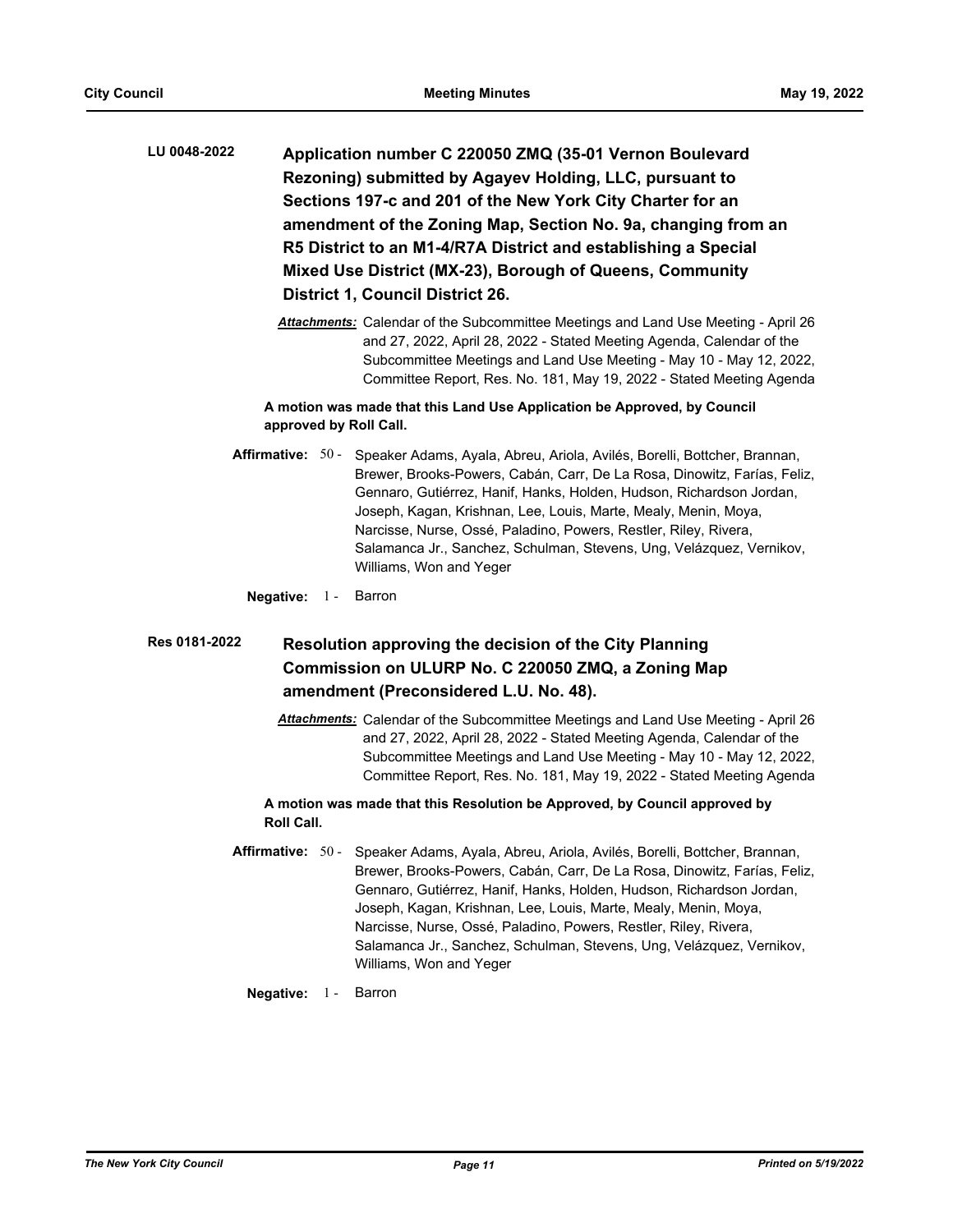- **Application number N 220051 ZRQ (35-01 Vernon Boulevard Rezoning) submitted by Agayev Holding, LLC, pursuant to Section 201 of the New York City Charter, for an amendment of the Zoning Resolution of the City of New York, modifying APPENDIX F for the purpose of establishing a Mandatory Inclusionary Housing area, Borough of Queens, Community District 1, Council District 26. LU 0049-2022**
	- *Attachments:* Calendar of the Subcommittee Meetings and Land Use Meeting April 26 and 27, 2022, April 28, 2022 - Stated Meeting Agenda, Calendar of the Subcommittee Meetings and Land Use Meeting - May 10 - May 12, 2022, Committee Report, Res. No. 182, May 19, 2022 - Stated Meeting Agenda

### **A motion was made that this Land Use Application be Approved, by Council approved by Roll Call.**

- Affirmative: 50 Speaker Adams, Ayala, Abreu, Ariola, Avilés, Borelli, Bottcher, Brannan, Brewer, Brooks-Powers, Cabán, Carr, De La Rosa, Dinowitz, Farías, Feliz, Gennaro, Gutiérrez, Hanif, Hanks, Holden, Hudson, Richardson Jordan, Joseph, Kagan, Krishnan, Lee, Louis, Marte, Mealy, Menin, Moya, Narcisse, Nurse, Ossé, Paladino, Powers, Restler, Riley, Rivera, Salamanca Jr., Sanchez, Schulman, Stevens, Ung, Velázquez, Vernikov, Williams, Won and Yeger
	- **Negative:** 1 Barron

**Resolution approving the decision of the City Planning Commission on Application No. N 220051 ZRQ, for an amendment of the text of the Zoning Resolution (Preconsidered L.U. No. 49). Res 0182-2022**

> *Attachments:* Calendar of the Subcommittee Meetings and Land Use Meeting - April 26 and 27, 2022, April 28, 2022 - Stated Meeting Agenda, Calendar of the Subcommittee Meetings and Land Use Meeting - May 10 - May 12, 2022, Committee Report, Res. No. 182, May 19, 2022 - Stated Meeting Agenda

### **A motion was made that this Resolution be Approved, by Council approved by Roll Call.**

- Affirmative: 50 Speaker Adams, Ayala, Abreu, Ariola, Avilés, Borelli, Bottcher, Brannan, Brewer, Brooks-Powers, Cabán, Carr, De La Rosa, Dinowitz, Farías, Feliz, Gennaro, Gutiérrez, Hanif, Hanks, Holden, Hudson, Richardson Jordan, Joseph, Kagan, Krishnan, Lee, Louis, Marte, Mealy, Menin, Moya, Narcisse, Nurse, Ossé, Paladino, Powers, Restler, Riley, Rivera, Salamanca Jr., Sanchez, Schulman, Stevens, Ung, Velázquez, Vernikov, Williams, Won and Yeger
	- **Negative:** 1 Barron

Report of the Committee on Rules, Privileges and Elections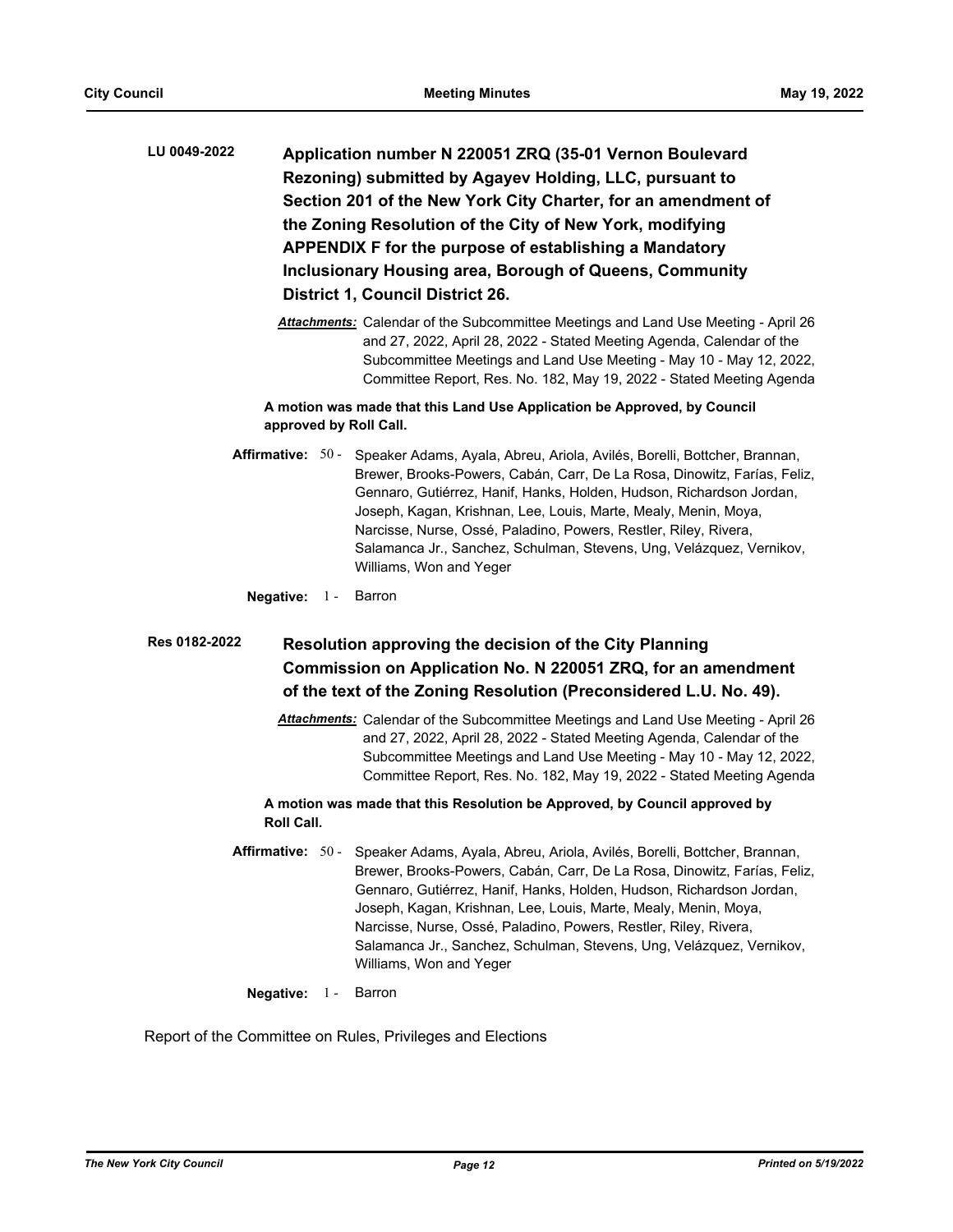- **Communication from the Mayor Submitting the name of David Do to the Council for its advice and consent regarding his appointment as Chair and Chief Executive Officer of the New York City Taxi and Limousine Commission, pursuant to Sections 31 and 2301 of the City Charter. M 0049-2022**
	- *Attachments:* Appointment Letter, April 28, 2022 Stated Meeting Agenda, Committee Report 5/17/22, Hearing Testimony, Committee Report 5/19/22, Res. No. 183, May 19, 2022 - Stated Meeting Agenda

#### **This Mayor's Message was Approved, by Council**

- Affirmative: 50 Speaker Adams, Ayala, Abreu, Ariola, Avilés, Borelli, Bottcher, Brannan, Brewer, Brooks-Powers, Cabán, Carr, De La Rosa, Dinowitz, Farías, Feliz, Gennaro, Gutiérrez, Hanif, Hanks, Holden, Hudson, Richardson Jordan, Joseph, Kagan, Krishnan, Lee, Louis, Marte, Mealy, Menin, Moya, Narcisse, Nurse, Ossé, Paladino, Powers, Restler, Riley, Rivera, Salamanca Jr., Sanchez, Schulman, Stevens, Ung, Velázquez, Vernikov, Williams, Won and Yeger
	- **Abstain:** 1 Barron

#### **RESOLUTION APPROVING THE APPOINTMENT BY THE MAYOR OF DAVID DO AS A MEMBER OF THE NEW YORK CITY TAXI AND LIMOUSINE COMMISSION. Res 0183-2022**

*Attachments:* Appointment Letter, April 28, 2022 - Stated Meeting Agenda, Committee Report 5/17/22, Committee Report 5/19/22, Res. No. 183, May 19, 2022 - Stated Meeting Agenda

**A motion was made that this Resolution be Approved, by Council approved by Roll Call.**

- Affirmative: 50 Speaker Adams, Ayala, Abreu, Ariola, Avilés, Borelli, Bottcher, Brannan, Brewer, Brooks-Powers, Cabán, Carr, De La Rosa, Dinowitz, Farías, Feliz, Gennaro, Gutiérrez, Hanif, Hanks, Holden, Hudson, Richardson Jordan, Joseph, Kagan, Krishnan, Lee, Louis, Marte, Mealy, Menin, Moya, Narcisse, Nurse, Ossé, Paladino, Powers, Restler, Riley, Rivera, Salamanca Jr., Sanchez, Schulman, Stevens, Ung, Velázquez, Vernikov, Williams, Won and Yeger
	- **Abstain:** 1 Barron

#### **Robert Hogan, a resident of Queens, Council candidate for appointment to the New York City Civilian Complaint Review Board, pursuant to § 440 (b)(1) of the New York City Charter. M 0060-2022**

*Attachments:* May 5, 2022 - Stated Meeting Agenda, Committee Report 5/17/22, Committee Report 5/19/22, Res. No. 184, May 19, 2022 - Stated Meeting Agenda

**A motion was made that this Communication be Approved, by Council approved by Roll Call.**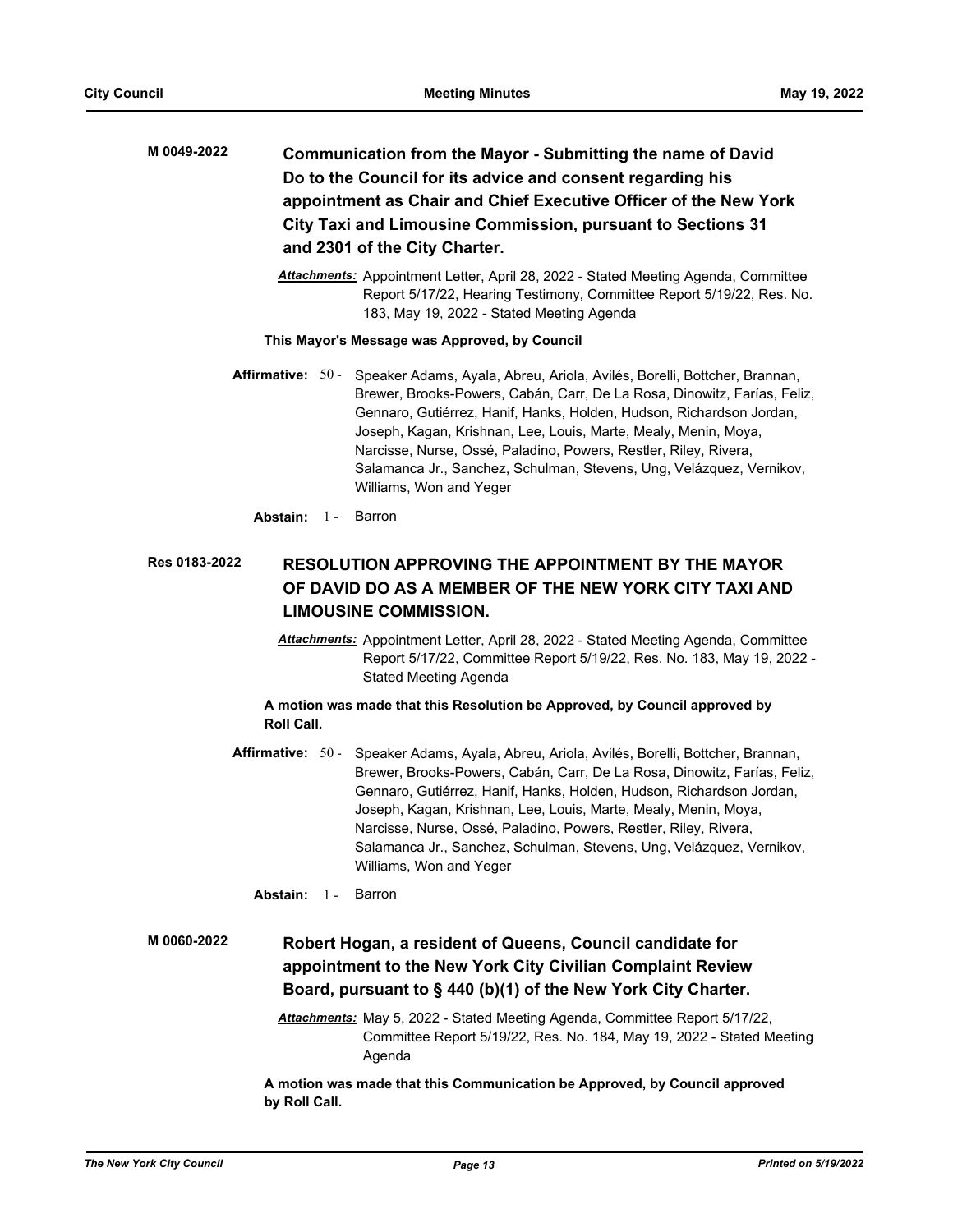Affirmative: 50 - Speaker Adams, Ayala, Abreu, Ariola, Avilés, Borelli, Bottcher, Brannan, Brewer, Brooks-Powers, Cabán, Carr, De La Rosa, Dinowitz, Farías, Feliz, Gennaro, Gutiérrez, Hanif, Hanks, Holden, Hudson, Richardson Jordan, Joseph, Kagan, Krishnan, Lee, Louis, Marte, Mealy, Menin, Moya, Narcisse, Nurse, Ossé, Paladino, Powers, Restler, Riley, Rivera, Salamanca Jr., Sanchez, Schulman, Stevens, Ung, Velázquez, Vernikov, Williams, Won and Yeger

**Abstain:** 1 - Barron

#### **RESOLUTION APPROVING THE APPOINTMENT BY THE COUNCIL OF ROBERT HOGAN AS A MEMBER OF THE NEW YORK CITY CIVILIAN COMPLAINT REVIEW BOARD. Res 0184-2022**

*Attachments:* Committee Report 5/17/22, Committee Report 5/19/22, Res. No. 184, May 19, 2022 - Stated Meeting Agenda

**A motion was made that this Resolution be Approved, by Council approved by Roll Call.**

- Affirmative: 50 Speaker Adams, Ayala, Abreu, Ariola, Avilés, Borelli, Bottcher, Brannan, Brewer, Brooks-Powers, Cabán, Carr, De La Rosa, Dinowitz, Farías, Feliz, Gennaro, Gutiérrez, Hanif, Hanks, Holden, Hudson, Richardson Jordan, Joseph, Kagan, Krishnan, Lee, Louis, Marte, Mealy, Menin, Moya, Narcisse, Nurse, Ossé, Paladino, Powers, Restler, Riley, Rivera, Salamanca Jr., Sanchez, Schulman, Stevens, Ung, Velázquez, Vernikov, Williams, Won and Yeger
	- **Abstain:** 1 Barron

Report of the Committee on State and Federal Legislation

- **State Legislation Resolution requesting the New York State Legislature to pass bills introduced by Senator Gounardes, S.6981-B, and Assembly Member Abbate, A.7971A, "AN ACT to amend the retirement and social security law, in relation to additional member contributions for certain members under the age fifty-seven retirement program". SLR 0001-2022**
	- *Attachments:* SLR 1, S. 6981-B, A. 7971-A, Committee Report, Hearing Testimony, Committee Report - Stated Meeting, May 19, 2022 - Stated Meeting Agenda

**A motion was made that this SLR be Approved, by Council approved by consent Roll Call.**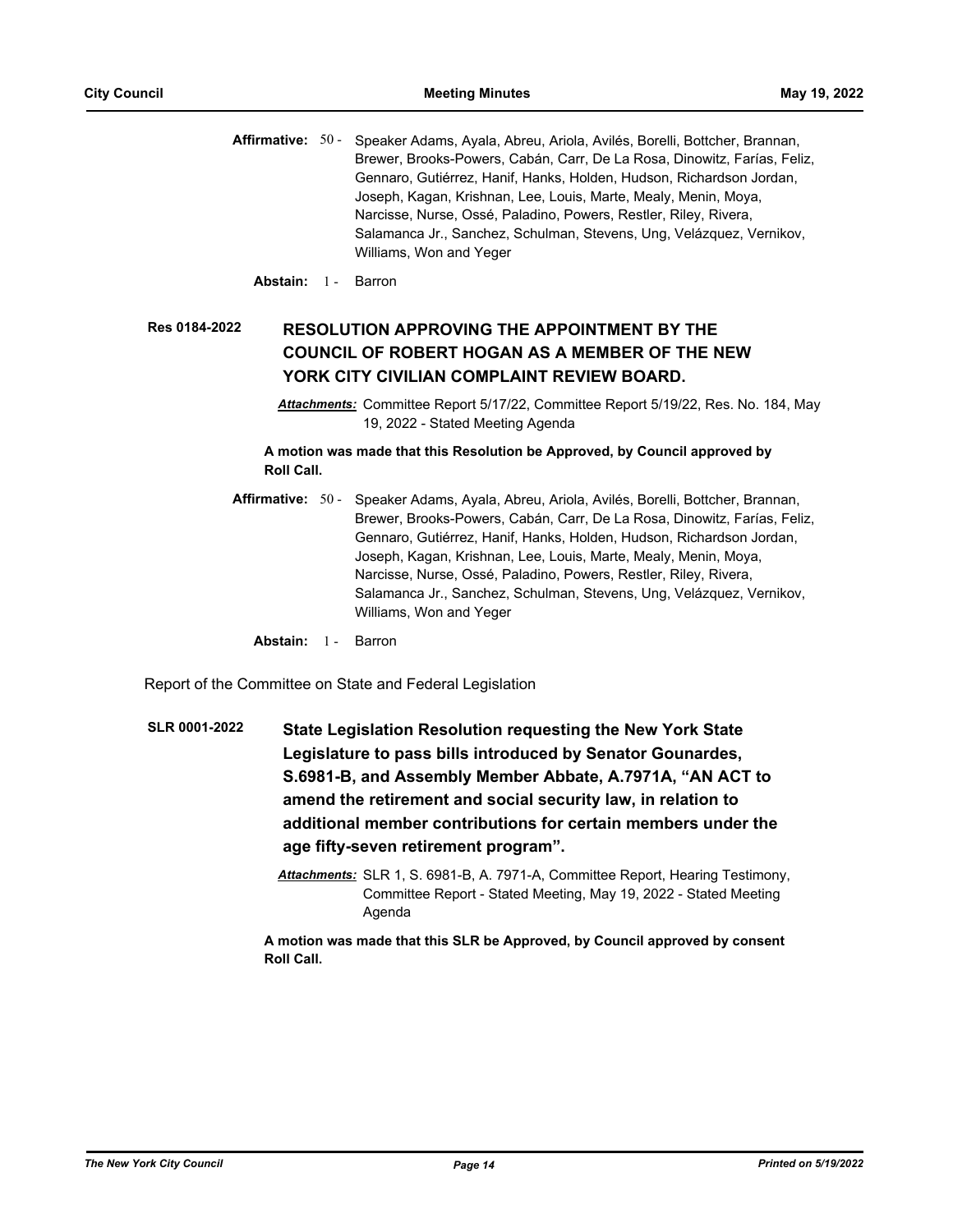|     | SLR 0002-2022           | State Legislation Resolution requesting the New York State<br>Legislature to pass bills introduced by Senator Gounardes,<br>S.6985-B, and Assembly Member Abbate, A.7873A, "AN ACT to<br>amend the retirement and social security law, in relation to<br>automotive members of the New York city employees' retirement<br>system".                                                                                                                                                                                                                                                                                                                                                                                   |
|-----|-------------------------|----------------------------------------------------------------------------------------------------------------------------------------------------------------------------------------------------------------------------------------------------------------------------------------------------------------------------------------------------------------------------------------------------------------------------------------------------------------------------------------------------------------------------------------------------------------------------------------------------------------------------------------------------------------------------------------------------------------------|
|     |                         | Attachments: SLR 2, S. 6985-B, A. 7873-A, Committee Report, Hearing Testimony,<br>Committee Report - Stated Meeting, May 19, 2022 - Stated Meeting<br>Agenda                                                                                                                                                                                                                                                                                                                                                                                                                                                                                                                                                         |
|     |                         | A motion was made that this SLR be Approved, by Council approved by consent<br>Roll Call.                                                                                                                                                                                                                                                                                                                                                                                                                                                                                                                                                                                                                            |
|     | <b>SLR 0003-2022</b>    | State Legislation Resolution requesting the New York State<br>Legislature to pass bills introduced by Senators Gounardes,<br>Kaminsky, S.6980-B, and Assembly Member Abbate, A.10029, "AN<br>ACT to amend the retirement and social security law, in relation to<br>authorizing police/fire members of the New York city fire<br>department pension fund to obtain credit for service as an EMT<br>member".                                                                                                                                                                                                                                                                                                          |
|     |                         | Attachments: SLR 3, S. 6980-B, A. 10029, Committee Report, Hearing Testimony,<br>Committee Report - Stated Meeting, May 19, 2022 - Stated Meeting<br>Agenda                                                                                                                                                                                                                                                                                                                                                                                                                                                                                                                                                          |
|     |                         | A motion was made that this SLR be Approved, by Council approved by consent<br>Roll Call.                                                                                                                                                                                                                                                                                                                                                                                                                                                                                                                                                                                                                            |
|     | <b>SLR 0004-2022</b>    | <b>State Legislation Resolution requesting the New York State</b><br>Legislature to pass bills introduced by Senator Gounardes,<br>S.6988-B, and Assembly Members Abbate, Griffin, A.7962-A, "AN<br>ACT to amend the retirement and social security law and the<br>administrative code of the city of New York, in relation to the<br>establishment of twenty-five year retirement programs for<br>members of the New York city employees' retirement system<br>employed as fire protection inspectors and associate fire<br>protection inspectors".<br>Attachments: SLR 4, S. 6988-B, A. 7962-A, Committee Report, Hearing Testimony,<br>Committee Report - Stated Meeting, May 19, 2022 - Stated Meeting<br>Agenda |
|     |                         | A motion was made that this SLR be Approved, by Council approved by consent<br>Roll Call.                                                                                                                                                                                                                                                                                                                                                                                                                                                                                                                                                                                                                            |
| 12. | General Orders Calendar |                                                                                                                                                                                                                                                                                                                                                                                                                                                                                                                                                                                                                                                                                                                      |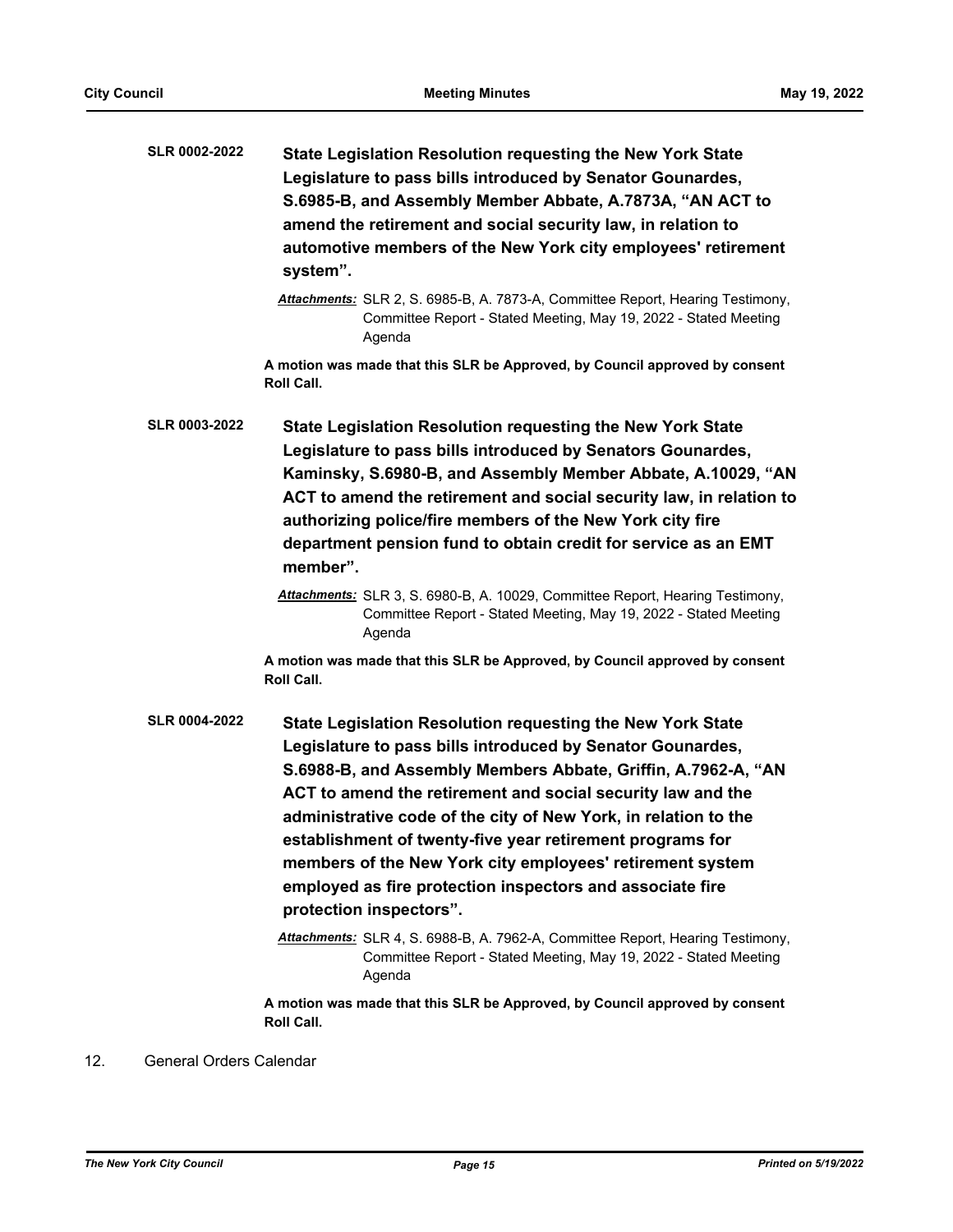| T2022-0001    | <b>Commissioner of Deeds</b>                                                                                                                                                                                                                                                                                                                                                                                               |
|---------------|----------------------------------------------------------------------------------------------------------------------------------------------------------------------------------------------------------------------------------------------------------------------------------------------------------------------------------------------------------------------------------------------------------------------------|
|               | Attachments: February 10, 2022 - Stated Meeting Agenda, Hearing Transcript - Stated<br>Meeting 2-10-22, March 10, 2022 - Stated Meeting Agenda, Hearing<br>Transcript - Stated Meeting 3-10-22, March 24, 2022 - Stated Meeting<br>Agenda, Minutes of the Stated Meeting - February 10, 2022, May 5, 2022 -<br>Stated Meeting Agenda, Hearing Transcript - Stated Meeting 3-24-22, May<br>19, 2022 - Stated Meeting Agenda |
|               | A motion was made that this Commissioner of Deeds be Approved, by Council<br>approved by consent Roll Call.                                                                                                                                                                                                                                                                                                                |
|               | Coupled on General Orders Calendar                                                                                                                                                                                                                                                                                                                                                                                         |
| Finance       |                                                                                                                                                                                                                                                                                                                                                                                                                            |
| Res 0160-2022 | Resolution approving the new designation and changes in the<br>designation of certain organizations to receive funding in the<br><b>Expense Budget.</b>                                                                                                                                                                                                                                                                    |
|               | <b>Attachments:</b> Complete Package, Res. No. 160, Charts for Resolution, Committee<br>Report, May 19, 2022 - Stated Meeting Agenda                                                                                                                                                                                                                                                                                       |
| Res 0175-2022 | <b>RESOLUTION APPROVING THE MODIFICATION (MN-5) OF UNITS</b><br>OF APPROPRIATION AND THE TRANSFER OF CITY FUNDS<br><b>BETWEEN AGENCIES PROPOSED BY THE MAYOR PURSUANT</b><br>TO SECTION 107(b) OF THE NEW YORK CITY CHARTER.<br>Attachments: Complete Package, Memorandum, Committee Report, Res. No. 175,<br>Exhibit A, May 19, 2022 - Stated Meeting Agenda                                                              |
| Res 0176-2022 | Communication from the Office of Management & Budget -<br>Approving a Modification (MN-6) Pursuant to Section 107(e) of the<br><b>Charter of the City of New York.</b><br>Attachments: Complete Package, Memorandum, Committee Report, Res. No. 176,<br>Exhibit A, Exhibit B - MN 6 - Schedule B, May 19, 2022 - Stated Meeting<br>Agenda                                                                                  |
| Res 0177-2022 | Resolution approving an exemption from real property taxes for<br>property located at (Block 2720, Lot 69) Bronx, pursuant to<br>Section 577 of the Private Housing Finance Law (Preconsidered<br>L.U. No. 60).<br>Attachments: Housing Preservation and Development Letter, Memorandum, Res. No.<br>177, May 19, 2022 - Stated Meeting Agenda                                                                             |

Fire and Emergency Management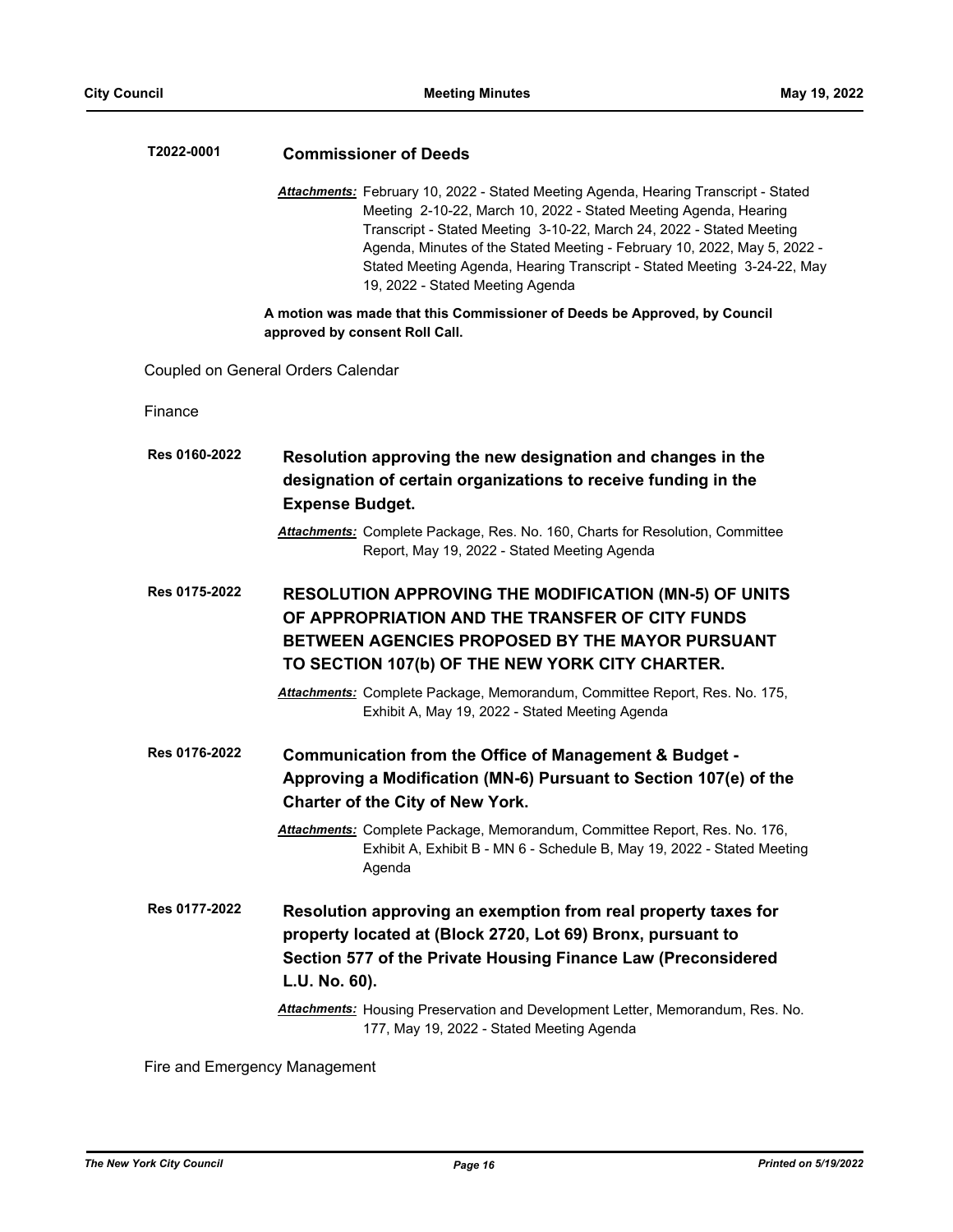#### **A Local Law to amend the administrative code of the city of New York, in relation to the sale of electric space heaters Int 0106-2022-A**

*Attachments:* Summary of Int. No. 106-A, Summary of Int. No. 106, Int. No. 106, March 24, 2022 - Stated Meeting Agenda, Committee Report 4/6/22, Hearing Testimony 4/6/22, Hearing Transcript - Stated Meeting 3-24-22, Proposed Int. No. 106-A - 5/12/22, Committee Report 5/18/22, Committee Report - Stated Meeting, Fiscal Impact Statement, May 19, 2022 - Stated Meeting Agenda

## **A Local Law to amend the administrative code of the city of New York, in relation to requiring the fire department to conduct residential education and outreach regarding the safe operation of electric space heaters Int 0131-2022-A**

*Attachments:* Summary of Int. No. 131-A, Summary of Int. No. 131, Int. No. 131, March 24, 2022 - Stated Meeting Agenda, Committee Report 4/6/22, Hearing Testimony 4/6/22, Hearing Transcript - Stated Meeting 3-24-22, Proposed Int. No. 131-A - 5/12/22, Committee Report 5/18/22, Committee Report - Stated Meeting, Fiscal Impact Statement, May 19, 2022 - Stated Meeting Agenda

Housing and Buildings

#### **A Local Law to amend the administrative code of the city of New York, in relation to defining the term self-closing door Int 0104-2022-A**

*Attachments:* Summary of Int. No. 104-A, Summary of Int. No. 104, Int. No. 104, March 24, 2022 - Stated Meeting Agenda, Hearing Transcript - Stated Meeting 3-24-22, Committee Report 4/6/22, Hearing Testimony 4/6/22, Proposed Int. No. 104-A - 5/12/22, Committee Report 5/18/22, Committee Report - Stated Meeting, Fiscal Impact Statement, May 19, 2022 - Stated Meeting Agenda

#### **A Local Law to amend the administrative code of the city of New York, in relation to self-closing door corrections and certification, and penalties for self-closing door violations Int 0105-2022-A**

*Attachments:* Summary of Int. No. 105-A, Summary of Int. No. 105, Int. No. 105, March 24, 2022 - Stated Meeting Agenda, Hearing Transcript - Stated Meeting 3-24-22, Committee Report 4/6/22, Hearing Testimony 4/6/22, Proposed Int. No. 105-A - 5/12/22, Committee Report 5/18/22, Committee Report - Stated Meeting, Fiscal Impact Statement, May 19, 2022 - Stated Meeting Agenda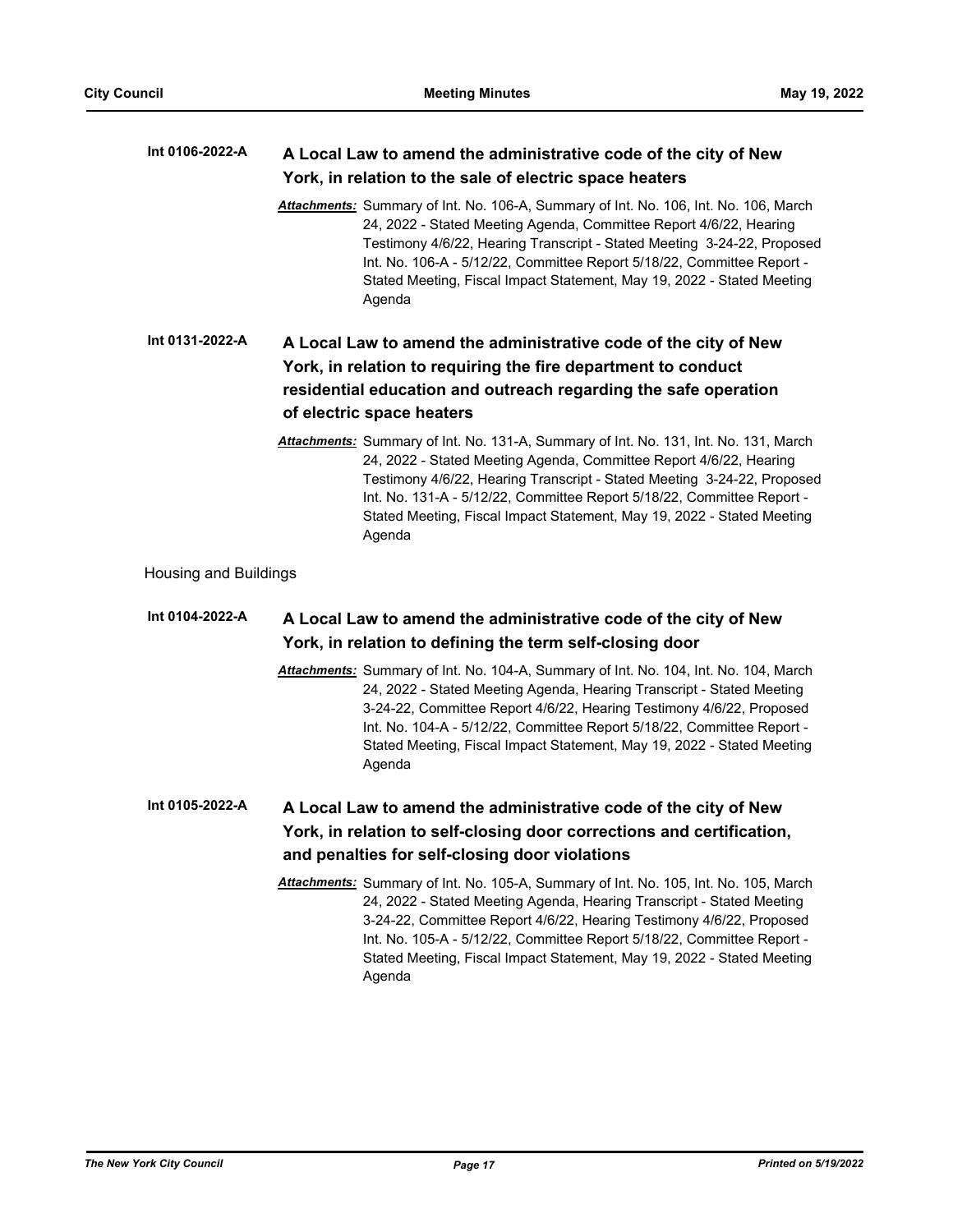| Int 0155-2022-A | A Local Law to amend the administrative code of the city of New<br>York, in relation to permit filing fees for one-, two-, and<br>three-family dwellings damaged by a fire                                                                                                                                                                                                                                                                                                                                                                                           |
|-----------------|----------------------------------------------------------------------------------------------------------------------------------------------------------------------------------------------------------------------------------------------------------------------------------------------------------------------------------------------------------------------------------------------------------------------------------------------------------------------------------------------------------------------------------------------------------------------|
|                 | Attachments: Summary of Int. No. 155-A, Summary of Int. No. 155, Int. No. 155,<br>Committee Report 4/6/22, Hearing Testimony 4/6/22, April 14, 2022 -<br>Stated Meeting Agenda, Proposed Int. No. 155-A - 5/12/22, Committee<br>Report 5/18/22, Committee Report - Stated Meeting, Fiscal Impact<br>Statement, May 19, 2022 - Stated Meeting Agenda                                                                                                                                                                                                                  |
| Land Use        |                                                                                                                                                                                                                                                                                                                                                                                                                                                                                                                                                                      |
| Res 0178-2022   | Resolution approving a motion to file pursuant to withdrawal of<br>the application regarding the decision of the City Planning<br>Commission on Application No. N 200247 ZRQ, for an amendment<br>of the text of the Zoning Resolution (Preconsidered L.U. No. 40).                                                                                                                                                                                                                                                                                                  |
|                 | Attachments: Calendar of the Zoning Subcommittee and Land Use Meetings - April 12,<br>2022, Hearing Testimony - Zoning 4-12-22, April 14, 2022 - Stated Meeting<br>Agenda, Calendar of the Subcommittee Meetings and Land Use Meeting -<br>May 10 - May 12, 2022, Committee Report, Res. No. 178, May 19, 2022 -<br><b>Stated Meeting Agenda</b>                                                                                                                                                                                                                     |
| Res 0179-2022   | Resolution approving the application submitted by the New York<br><b>City Department of Housing Preservation and Development</b><br>("HPD") and the decision of the City Planning Commission,<br>ULURP No. C 220209 HAK, approving the designation of an<br>Urban Development Action Area, an Urban Development Action<br>Area Project, and the disposition of city-owned property located<br>at 31 Bartlett Street (Block 2269, Lot 52), Borough of Brooklyn,<br>Community District 1, to a developer selected by HPD<br>(Preconsidered L.U. No. 46; C 220209 HAK). |
|                 | Attachments: Calendar of the Subcommittee Meetings and Land Use Meeting - April 26<br>and 27, 2022, April 28, 2022 - Stated Meeting Agenda, Calendar of the<br>Subcommittee Meetings and Land Use Meeting - May 10 - May 12, 2022,<br>Committee Report, Res. No. 179, May 19, 2022 - Stated Meeting Agenda                                                                                                                                                                                                                                                           |
| Res 0180-2022   | <b>Resolution approving the decision of the City Planning</b><br>Commission on ULURP No. C 200358 ZMK, a Zoning Map<br>amendment (Preconsidered L.U. No. 47).                                                                                                                                                                                                                                                                                                                                                                                                        |
|                 | Attachments: Calendar of the Subcommittee Meetings and Land Use Meeting - April 26<br>and 27, 2022, April 28, 2022 - Stated Meeting Agenda, Calendar of the<br>Subcommittee Meetings and Land Use Meeting - May 10 - May 12, 2022,<br>Committee Report, Res. No. 180, May 19, 2022 - Stated Meeting Agenda                                                                                                                                                                                                                                                           |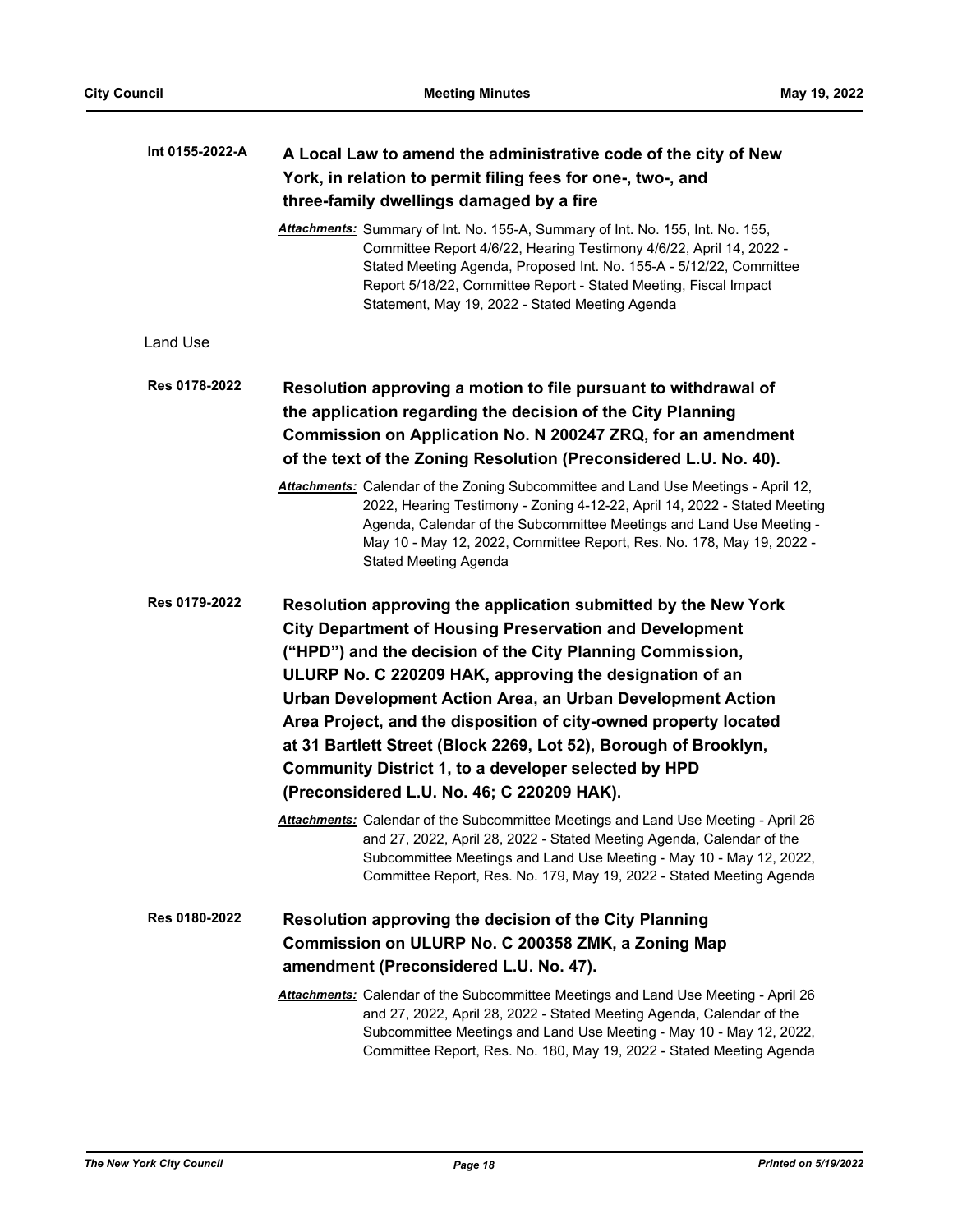| Res 0181-2022                    | Resolution approving the decision of the City Planning<br>Commission on ULURP No. C 220050 ZMQ, a Zoning Map<br>amendment (Preconsidered L.U. No. 48).                                                                                                                                                                                                         |  |  |
|----------------------------------|----------------------------------------------------------------------------------------------------------------------------------------------------------------------------------------------------------------------------------------------------------------------------------------------------------------------------------------------------------------|--|--|
|                                  | Attachments: Calendar of the Subcommittee Meetings and Land Use Meeting - April 26<br>and 27, 2022, April 28, 2022 - Stated Meeting Agenda, Calendar of the<br>Subcommittee Meetings and Land Use Meeting - May 10 - May 12, 2022,<br>Committee Report, Res. No. 181, May 19, 2022 - Stated Meeting Agenda                                                     |  |  |
| Res 0182-2022                    | Resolution approving the decision of the City Planning                                                                                                                                                                                                                                                                                                         |  |  |
|                                  | Commission on Application No. N 220051 ZRQ, for an amendment                                                                                                                                                                                                                                                                                                   |  |  |
|                                  | of the text of the Zoning Resolution (Preconsidered L.U. No. 49).                                                                                                                                                                                                                                                                                              |  |  |
|                                  | Attachments: Calendar of the Subcommittee Meetings and Land Use Meeting - April 26<br>and 27, 2022, April 28, 2022 - Stated Meeting Agenda, Calendar of the<br>Subcommittee Meetings and Land Use Meeting - May 10 - May 12, 2022,<br>Committee Report, Res. No. 182, May 19, 2022 - Stated Meeting Agenda                                                     |  |  |
| Rules, Privileges, and Elections |                                                                                                                                                                                                                                                                                                                                                                |  |  |
| Res 0183-2022                    | <b>RESOLUTION APPROVING THE APPOINTMENT BY THE MAYOR</b><br>OF DAVID DO AS A MEMBER OF THE NEW YORK CITY TAXI AND<br><b>LIMOUSINE COMMISSION.</b>                                                                                                                                                                                                              |  |  |
|                                  | Attachments: Appointment Letter, April 28, 2022 - Stated Meeting Agenda, Committee<br>Report 5/17/22, Committee Report 5/19/22, Res. No. 183, May 19, 2022 -<br><b>Stated Meeting Agenda</b>                                                                                                                                                                   |  |  |
| Res 0184-2022                    | <b>RESOLUTION APPROVING THE APPOINTMENT BY THE</b><br>COUNCIL OF ROBERT HOGAN AS A MEMBER OF THE NEW<br>YORK CITY CIVILIAN COMPLAINT REVIEW BOARD.                                                                                                                                                                                                             |  |  |
|                                  | Attachments: Committee Report 5/17/22, Committee Report 5/19/22, Res. No. 184, May<br>19, 2022 - Stated Meeting Agenda                                                                                                                                                                                                                                         |  |  |
| State and Federal Legislation    |                                                                                                                                                                                                                                                                                                                                                                |  |  |
| <b>SLR 0001-2022</b>             | State Legislation Resolution requesting the New York State<br>Legislature to pass bills introduced by Senator Gounardes,<br>S.6981-B, and Assembly Member Abbate, A.7971A, "AN ACT to<br>amend the retirement and social security law, in relation to<br>additional member contributions for certain members under the<br>age fifty-seven retirement program". |  |  |
|                                  | Attachments: SLR 1, S. 6981-B, A. 7971-A, Committee Report, Hearing Testimony,<br>Committee Report - Stated Meeting, May 19, 2022 - Stated Meeting                                                                                                                                                                                                             |  |  |

Agenda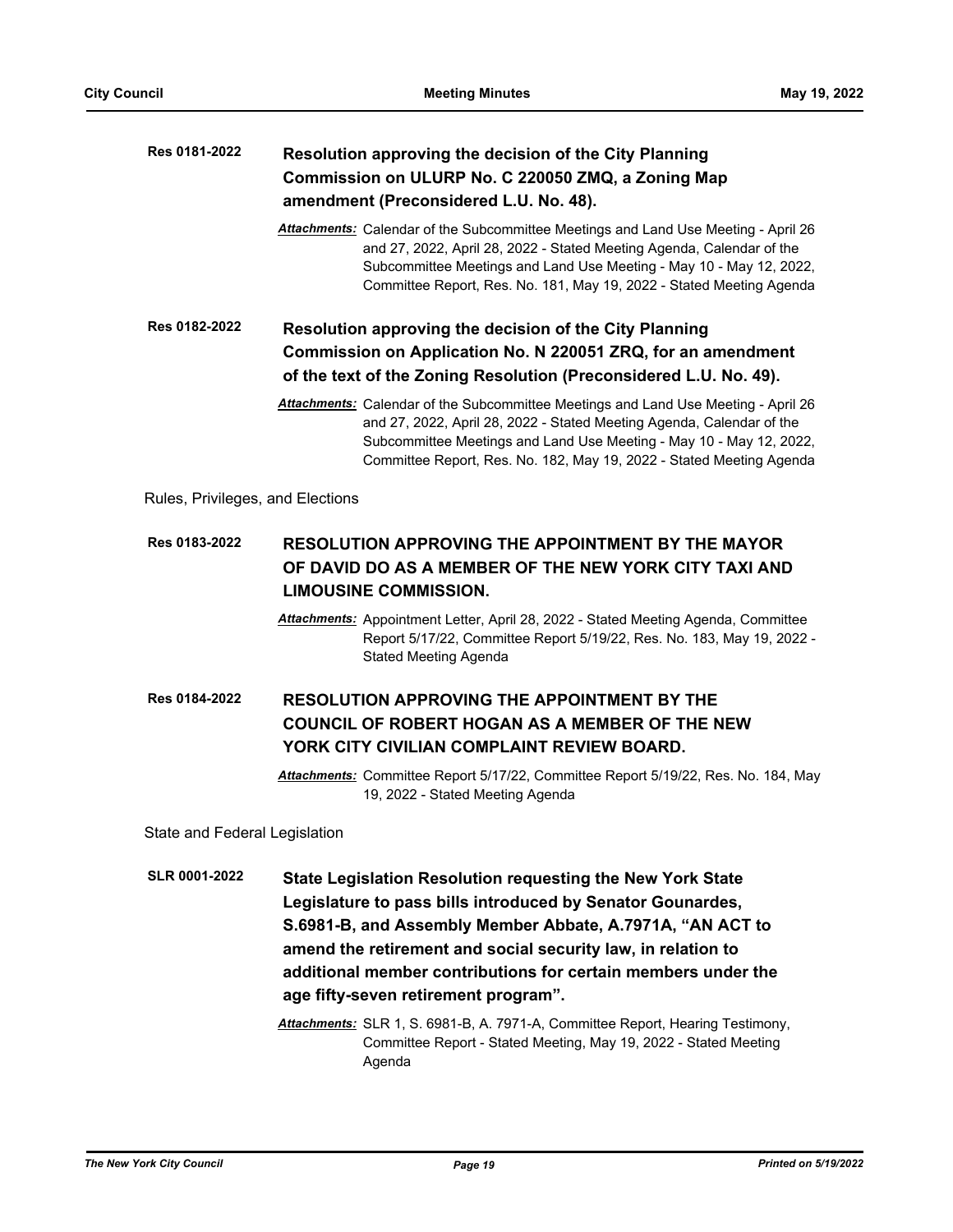| <b>SLR 0002-2022</b>           | State Legislation Resolution requesting the New York State<br>Legislature to pass bills introduced by Senator Gounardes,<br>S.6985-B, and Assembly Member Abbate, A.7873A, "AN ACT to<br>amend the retirement and social security law, in relation to<br>automotive members of the New York city employees' retirement<br>system".                                                                                                                                                                                                            |
|--------------------------------|-----------------------------------------------------------------------------------------------------------------------------------------------------------------------------------------------------------------------------------------------------------------------------------------------------------------------------------------------------------------------------------------------------------------------------------------------------------------------------------------------------------------------------------------------|
|                                | Attachments: SLR 2, S. 6985-B, A. 7873-A, Committee Report, Hearing Testimony,<br>Committee Report - Stated Meeting, May 19, 2022 - Stated Meeting<br>Agenda                                                                                                                                                                                                                                                                                                                                                                                  |
| <b>SLR 0003-2022</b>           | State Legislation Resolution requesting the New York State<br>Legislature to pass bills introduced by Senators Gounardes,<br>Kaminsky, S.6980-B, and Assembly Member Abbate, A.10029, "AN<br>ACT to amend the retirement and social security law, in relation to<br>authorizing police/fire members of the New York city fire<br>department pension fund to obtain credit for service as an EMT<br>member".                                                                                                                                   |
|                                | Attachments: SLR 3, S. 6980-B, A. 10029, Committee Report, Hearing Testimony,<br>Committee Report - Stated Meeting, May 19, 2022 - Stated Meeting<br>Agenda                                                                                                                                                                                                                                                                                                                                                                                   |
| <b>SLR 0004-2022</b>           | State Legislation Resolution requesting the New York State<br>Legislature to pass bills introduced by Senator Gounardes,<br>S.6988-B, and Assembly Members Abbate, Griffin, A.7962-A, "AN<br>ACT to amend the retirement and social security law and the<br>administrative code of the city of New York, in relation to the<br>establishment of twenty-five year retirement programs for<br>members of the New York city employees' retirement system<br>employed as fire protection inspectors and associate fire<br>protection inspectors". |
|                                | Attachments: SLR 4, S. 6988-B, A. 7962-A, Committee Report, Hearing Testimony,<br>Committee Report - Stated Meeting, May 19, 2022 - Stated Meeting<br>Agenda                                                                                                                                                                                                                                                                                                                                                                                  |
| <b>General Orders Calendar</b> |                                                                                                                                                                                                                                                                                                                                                                                                                                                                                                                                               |
| T2022-0001                     | <b>Commissioner of Deeds</b>                                                                                                                                                                                                                                                                                                                                                                                                                                                                                                                  |
|                                | <b>Attachments:</b> February 10, 2022 - Stated Meeting Agenda, Hearing Transcript - Stated<br>Meeting 2-10-22 March 10 2022 - Stated Meeting Agenda Hearing                                                                                                                                                                                                                                                                                                                                                                                   |

Meeting 2-10-22, March 10, 2022 - Stated Meeting Agenda, Hearing Transcript - Stated Meeting 3-10-22, March 24, 2022 - Stated Meeting Agenda, Minutes of the Stated Meeting - February 10, 2022, May 5, 2022 - Stated Meeting Agenda, Hearing Transcript - Stated Meeting 3-24-22, May 19, 2022 - Stated Meeting Agenda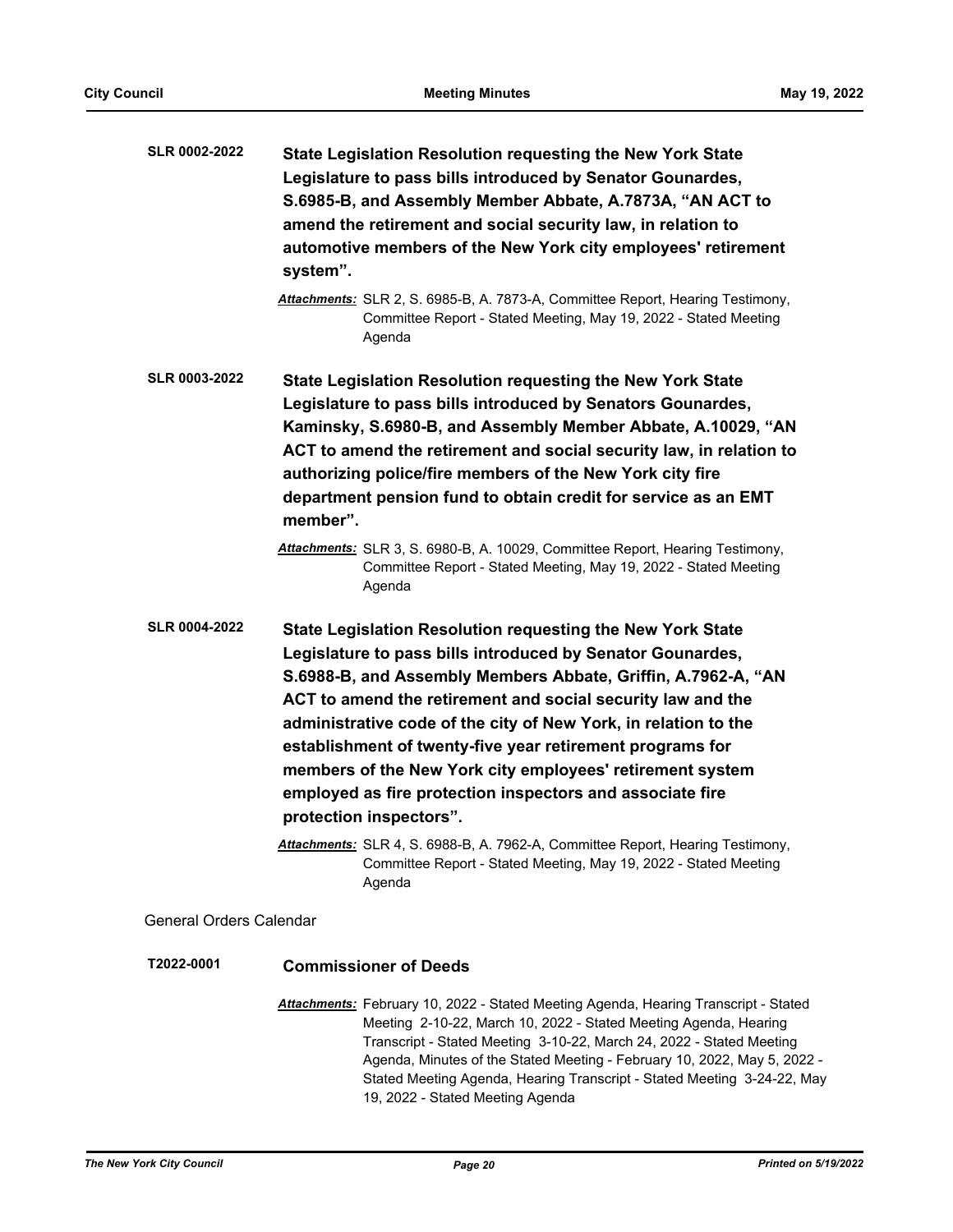*The Majority Leader and Acting President Pro Tempore (Council Member Powers) put the question whether the Council would agree with and adopt such reports, which were decided in the affirmative by the following vote:*

### Passed The Consent Agenda

#### **A motion was made that these files be approved by consent vote.**

Affirmative: 51 - Speaker Adams, Ayala, Abreu, Ariola, Avilés, Barron, Borelli, Bottcher, Brannan, Brewer, Brooks-Powers, Cabán, Carr, De La Rosa, Dinowitz, Farías, Feliz, Gennaro, Gutiérrez, Hanif, Hanks, Holden, Hudson, Richardson Jordan, Joseph, Kagan, Krishnan, Lee, Louis, Marte, Mealy, Menin, Moya, Narcisse, Nurse, Ossé, Paladino, Powers, Restler, Riley, Rivera, Salamanca Jr., Sanchez, Schulman, Stevens, Ung, Velázquez, Vernikov, Williams, Won and Yeger

*The following files were removed from the General Order Calendar and voted separately:*

*M-49 & Res. No. 183 VOTE: 50-0-1 Abstention: CM Barron.*

*M-60 & Res. No. 184 VOTE: 50-0-1 Abstention: CM Barron.*

*Preconsidered M-64 & Res. No. 175 VOTE: 47-2-2 Negative: CMs Barron, Richardson Jordan; Abstention: CMs Caban and Nurse.*

*Preconsidered M-65 & Res. No. 176 VOTE: 49-1-1 Negative: CMs Richardson Jordan; Abstention: CM Caban.*

*L.U. No. 48 & Res. No. 181 VOTE: 50-1-0 Negative: CM Barron.*

*L.U. No. 49 & Res. No. 182 VOTE: 50-1-0 Negative: CM Barron.*

*.*

*See files for individual votes.*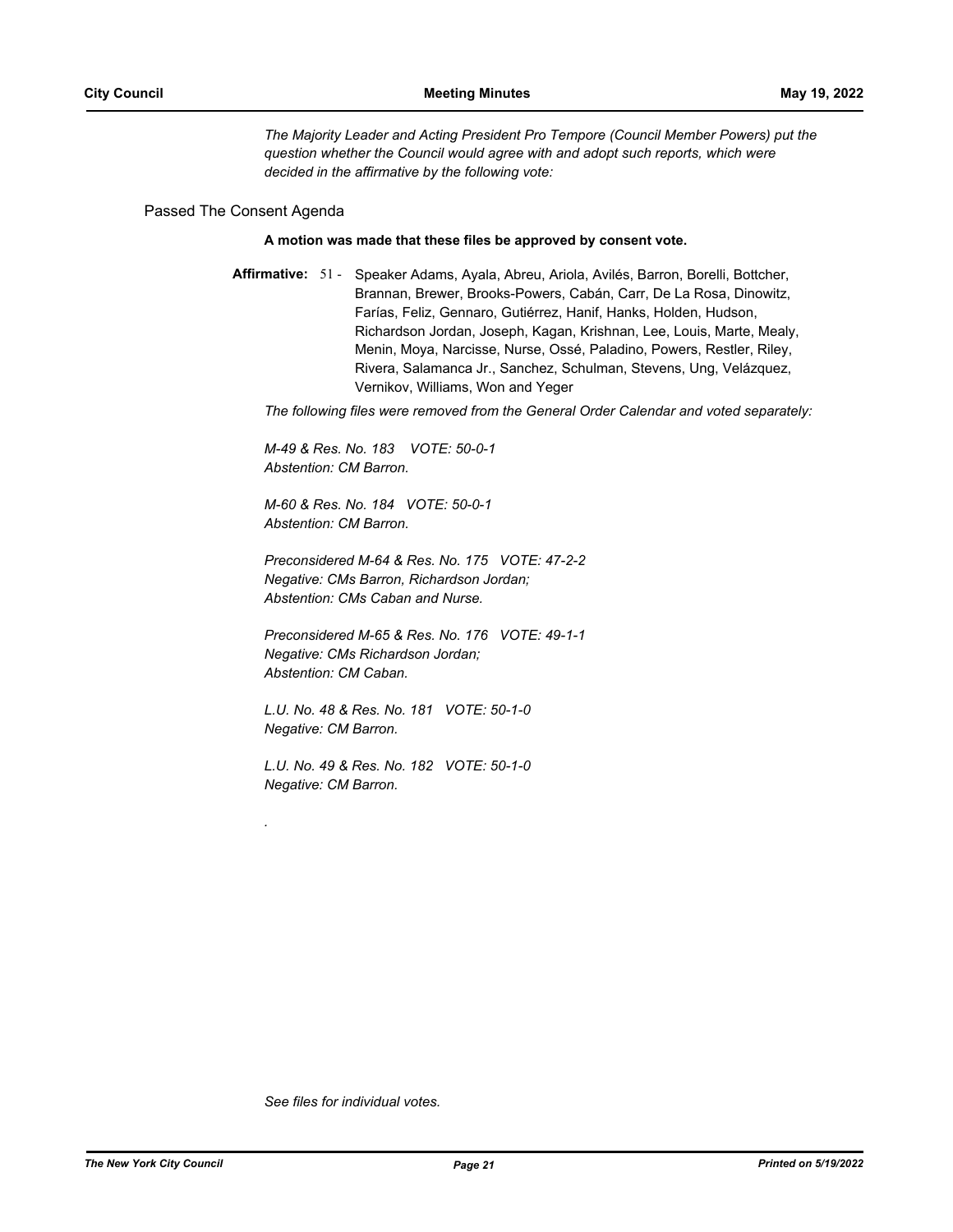- Introduction & Reading of Bills See Attached 13.
- 14. Discussion of Resolutions
- 15. Resolutions

#### **Resolution calling on the New York State Legislature to pass, and the Governor to sign, S.1553-C/A.6399-B, the Clean Slate Act. Res 0121-2022**

*Attachments:* Res. No. 121, A. 6399-B, S. 1533-C, April 14, 2022 - Stated Meeting Agenda, Committee Report - Stated Meeting

*Pursuant to Rule 8.50 of the Council, the Majority Leader and Acting President Pro Tempore (Council Member Powers) called for a voice vote. Hearing those in favor, the Majority Leader and Acting President Pro Tempore (Council Member Powers) declared the Resolution to be adopted.*

*The following 8 Council Members formally noted their intention to vote negative on this item:*

*Council Members Ariola, Carr, Gennaro, Holden, Paladino, Vernikov, Yeger, and the Minority Leader (Council Member Borelli).*

*Adopted by the Council by voice-vote.*

**A motion was made that this Resolution be Approved, by Council approved by voice vote.**

- 16. General Discussion
- 17. Extension of Remarks

## INTRODUCTION AND READING OF BILLS

- **A Local Law to amend the New York city charter, in relation to the creation of an office of the utility advocate within the department of consumer and worker protection Int 0372-2022**
	- *Sponsors:* By The Speaker (Council Member Adams) (by request of the Manhattan Borough President)
	- *Attachments:* Summary of Int. No. 372, Int. No. 372, May 19, 2022 Stated Meeting Agenda

## **This Introduction was Referred to Comm by Council to the Committee on Consumer and Worker Protection**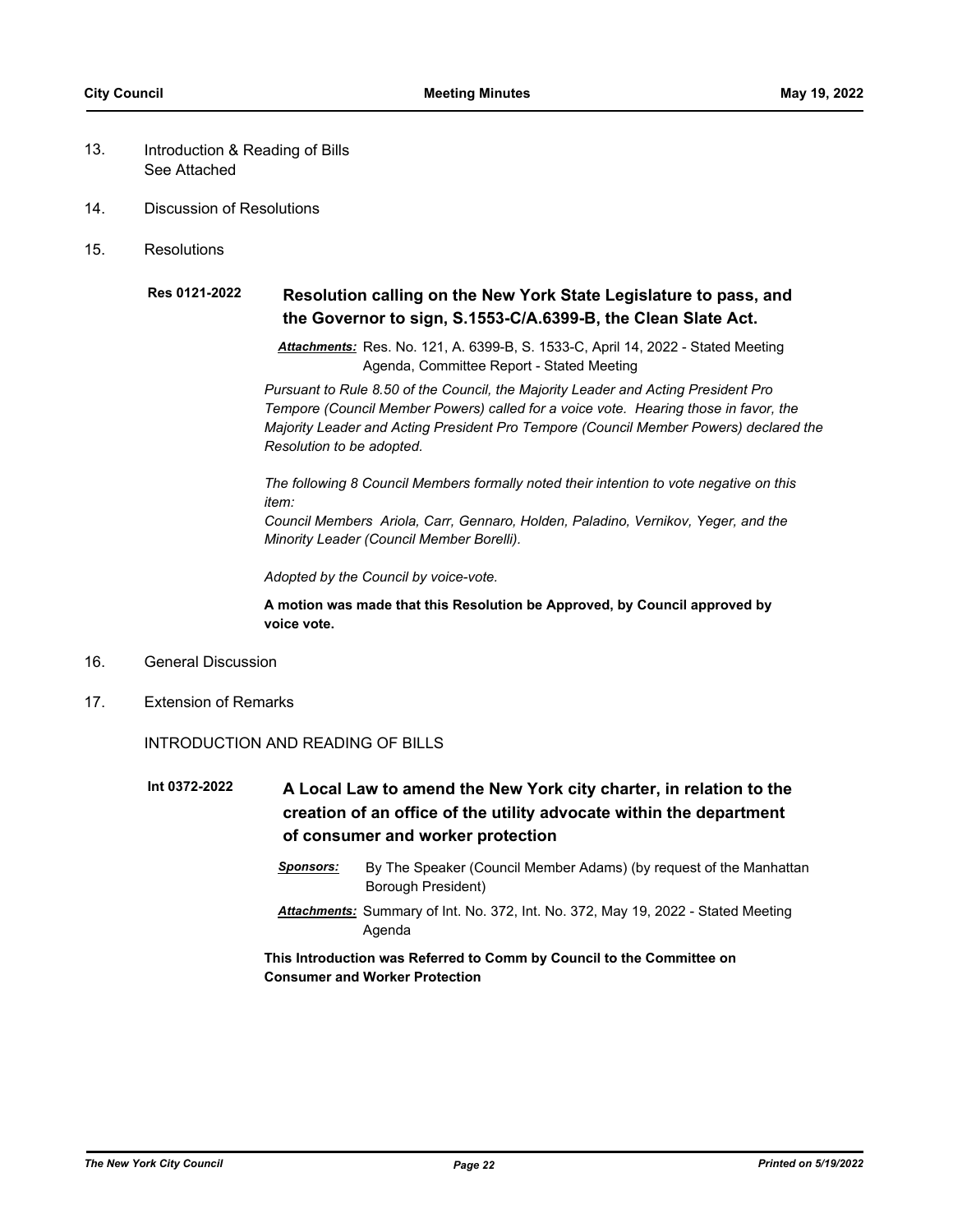| <b>SLR 0001-2022</b> | State Legislation Resolution requesting the New York State<br>Legislature to pass bills introduced by Senator Gounardes,<br>S.6981-B, and Assembly Member Abbate, A.7971A, "AN ACT to<br>amend the retirement and social security law, in relation to<br>additional member contributions for certain members under the<br>age fifty-seven retirement program".                                              |
|----------------------|-------------------------------------------------------------------------------------------------------------------------------------------------------------------------------------------------------------------------------------------------------------------------------------------------------------------------------------------------------------------------------------------------------------|
|                      | By Council Member Abreu<br>Sponsors:                                                                                                                                                                                                                                                                                                                                                                        |
|                      | Attachments: SLR 1, S. 6981-B, A. 7971-A, Committee Report, Hearing Testimony,<br>Committee Report - Stated Meeting, May 19, 2022 - Stated Meeting<br>Agenda                                                                                                                                                                                                                                                |
|                      | This SLR was Referred to Comm by Council to the Committee on State and<br><b>Federal Legislation</b>                                                                                                                                                                                                                                                                                                        |
| <b>SLR 0002-2022</b> | State Legislation Resolution requesting the New York State<br>Legislature to pass bills introduced by Senator Gounardes,<br>S.6985-B, and Assembly Member Abbate, A.7873A, "AN ACT to<br>amend the retirement and social security law, in relation to<br>automotive members of the New York city employees' retirement<br>system".                                                                          |
|                      | By Council Member Abreu<br>Sponsors:                                                                                                                                                                                                                                                                                                                                                                        |
|                      | Attachments: SLR 2, S. 6985-B, A. 7873-A, Committee Report, Hearing Testimony,<br>Committee Report - Stated Meeting, May 19, 2022 - Stated Meeting<br>Agenda                                                                                                                                                                                                                                                |
|                      | This SLR was Referred to Comm by Council to the Committee on State and<br><b>Federal Legislation</b>                                                                                                                                                                                                                                                                                                        |
| <b>SLR 0003-2022</b> | State Legislation Resolution requesting the New York State<br>Legislature to pass bills introduced by Senators Gounardes,<br>Kaminsky, S.6980-B, and Assembly Member Abbate, A.10029, "AN<br>ACT to amend the retirement and social security law, in relation to<br>authorizing police/fire members of the New York city fire<br>department pension fund to obtain credit for service as an EMT<br>member". |
|                      | By Council Member Abreu<br>Sponsors:                                                                                                                                                                                                                                                                                                                                                                        |
|                      | Attachments: SLR 3, S. 6980-B, A. 10029, Committee Report, Hearing Testimony,<br>Committee Report - Stated Meeting, May 19, 2022 - Stated Meeting<br>Agenda                                                                                                                                                                                                                                                 |
|                      | This SLR was Referred to Comm by Council to the Committee on State and<br><b>Federal Legislation</b>                                                                                                                                                                                                                                                                                                        |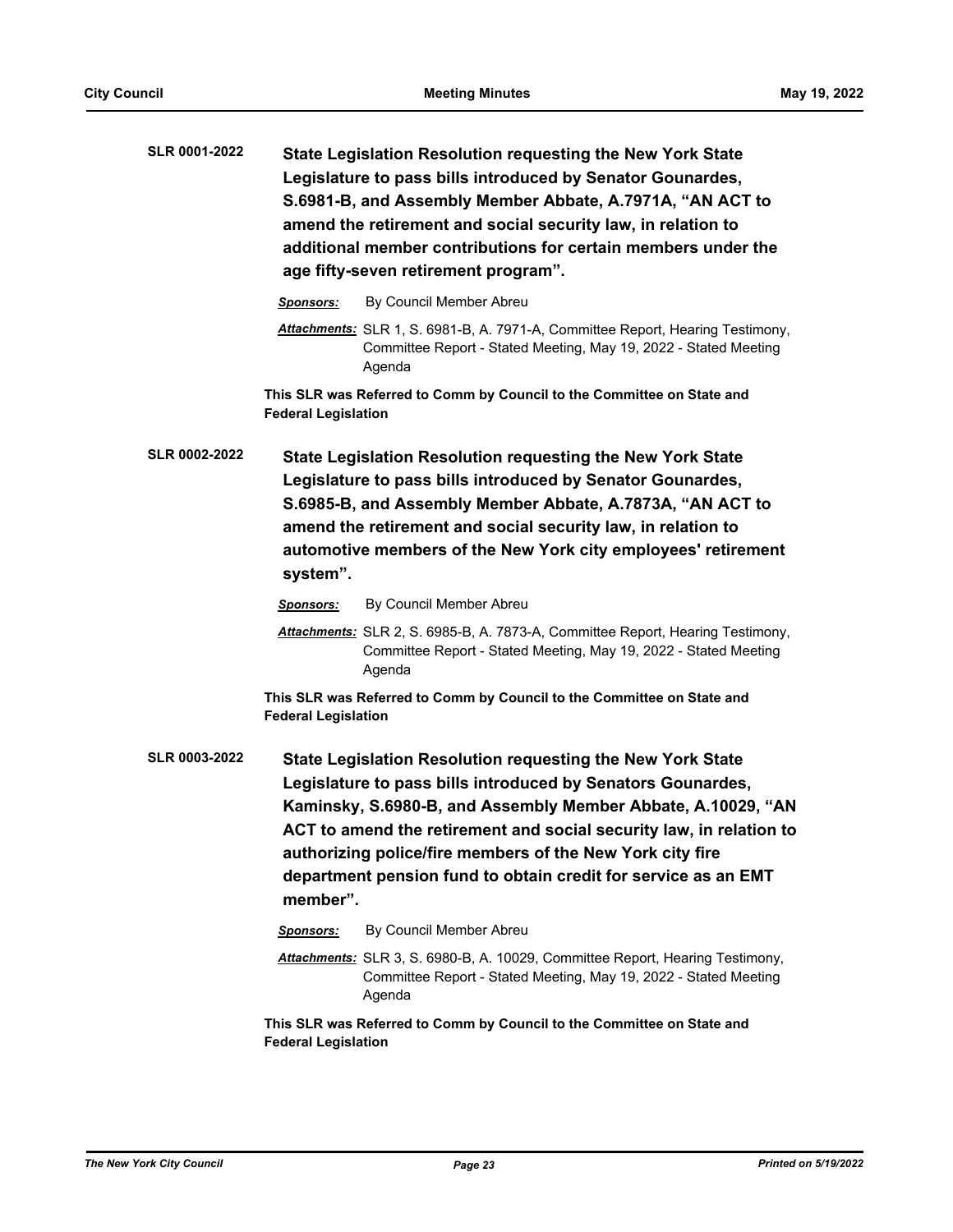| <b>SLR 0004-2022</b> | <b>State Legislation Resolution requesting the New York State</b><br>Legislature to pass bills introduced by Senator Gounardes,<br>S.6988-B, and Assembly Members Abbate, Griffin, A.7962-A, "AN<br>ACT to amend the retirement and social security law and the<br>administrative code of the city of New York, in relation to the<br>establishment of twenty-five year retirement programs for<br>members of the New York city employees' retirement system<br>employed as fire protection inspectors and associate fire<br>protection inspectors". |
|----------------------|------------------------------------------------------------------------------------------------------------------------------------------------------------------------------------------------------------------------------------------------------------------------------------------------------------------------------------------------------------------------------------------------------------------------------------------------------------------------------------------------------------------------------------------------------|
|                      | By Council Member Abreu<br>Sponsors:                                                                                                                                                                                                                                                                                                                                                                                                                                                                                                                 |
|                      | Attachments: SLR 4, S. 6988-B, A. 7962-A, Committee Report, Hearing Testimony,<br>Committee Report - Stated Meeting, May 19, 2022 - Stated Meeting<br>Agenda                                                                                                                                                                                                                                                                                                                                                                                         |
|                      | This SLR was Referred to Comm by Council to the Committee on State and<br><b>Federal Legislation</b>                                                                                                                                                                                                                                                                                                                                                                                                                                                 |
| Int 0373-2022        | A Local Law to amend the administrative code of the city of New<br>York, in relation to outreach and education about free public<br>services                                                                                                                                                                                                                                                                                                                                                                                                         |
|                      | By Council Members Avilés, Hanif, Ung and Lee<br>Sponsors:                                                                                                                                                                                                                                                                                                                                                                                                                                                                                           |
|                      | Attachments: Summary of Int. No. 373, Int. No. 373, May 19, 2022 - Stated Meeting<br>Agenda                                                                                                                                                                                                                                                                                                                                                                                                                                                          |
|                      | This Introduction was Referred to Comm by Council to the Committee on<br><b>Consumer and Worker Protection</b>                                                                                                                                                                                                                                                                                                                                                                                                                                       |
| Int 0374-2022        | A Local Law to amend the administrative code of the city of New<br>York, in relation to requiring the development of a single<br>application form for the not-for-profit real property tax exemption<br>and the not-for-profit exemption from water and sewer charges                                                                                                                                                                                                                                                                                |
|                      | By Council Member Ayala<br><b>Sponsors:</b>                                                                                                                                                                                                                                                                                                                                                                                                                                                                                                          |
|                      | Attachments: Summary of Int. No. 374, Int. No. 374, May 19, 2022 - Stated Meeting<br>Agenda                                                                                                                                                                                                                                                                                                                                                                                                                                                          |
|                      | This Introduction was Referred to Comm by Council to the Committee on Finance                                                                                                                                                                                                                                                                                                                                                                                                                                                                        |
| Int 0375-2022        | A Local Law to amend the administrative code of the city of New<br>York, in relation to reporting on affordable housing set-asides for<br>tenants with disabilities                                                                                                                                                                                                                                                                                                                                                                                  |
|                      | By Council Member Ayala<br><u>Sponsors:</u>                                                                                                                                                                                                                                                                                                                                                                                                                                                                                                          |
|                      | Attachments: Summary of Int. No. 375, Int. No. 375, May 19, 2022 - Stated Meeting<br>Agenda                                                                                                                                                                                                                                                                                                                                                                                                                                                          |
|                      | This Introduction was Referred to Comm by Council to the Committee on Housing<br>and Buildings                                                                                                                                                                                                                                                                                                                                                                                                                                                       |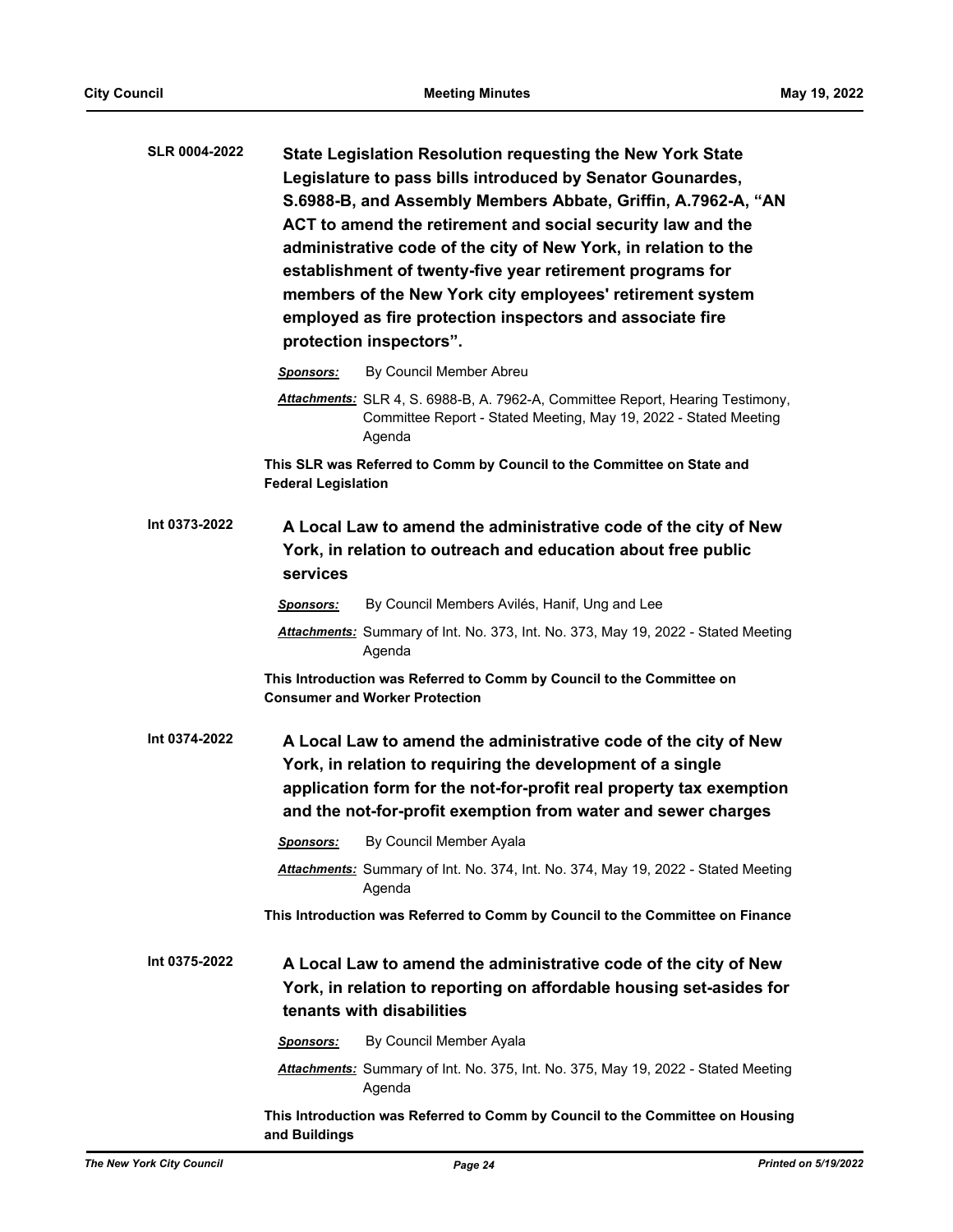| Int 0376-2022 |                                | A Local Law in relation to establishing a temporary task force on<br>pay parity for public defenders and assistant district attorneys<br>with city agency attorneys |
|---------------|--------------------------------|---------------------------------------------------------------------------------------------------------------------------------------------------------------------|
|               | <b>Sponsors:</b>               | By Council Member Ayala                                                                                                                                             |
|               |                                | Attachments: Summary of Int. No. 376, Int. No. 376, May 19, 2022 - Stated Meeting<br>Agenda                                                                         |
|               | <b>Safety</b>                  | This Introduction was Referred to Comm by Council to the Committee on Public                                                                                        |
| Int 0377-2022 | <b>Cold War veterans</b>       | A Local Law to amend the administrative code of the city of New<br>York, in relation to establishing a real property tax exemption for                              |
|               | <b>Sponsors:</b>               | By Council Member Borelli                                                                                                                                           |
|               |                                | Attachments: Summary of Int. No. 377, Int. No. 377, May 19, 2022 - Stated Meeting<br>Agenda                                                                         |
|               |                                | This Introduction was Referred to Comm by Council to the Committee on Finance                                                                                       |
| Int 0378-2022 | project sites                  | A Local Law to amend the administrative code of the city of New<br>York, in relation to requiring cost and schedule signage at capital                              |
|               | <b>Sponsors:</b>               | By Council Member Borelli                                                                                                                                           |
|               |                                | Attachments: Summary of Int. No. 378, Int. No. 378, May 19, 2022 - Stated Meeting<br>Agenda                                                                         |
|               |                                | This Introduction was Referred to Comm by Council to the Committee on Finance                                                                                       |
| Int 0379-2022 |                                | A Local Law in relation to the creation of a task force to study and<br>report on the feasibility of an independent city of Staten Island                           |
|               | <b>Sponsors:</b>               | By Council Members Borelli and Carr                                                                                                                                 |
|               |                                | Attachments: Summary of Int. No. 379, Int. No. 379, May 19, 2022 - Stated Meeting<br>Agenda                                                                         |
|               | <b>Governmental Operations</b> | This Introduction was Referred to Comm by Council to the Committee on                                                                                               |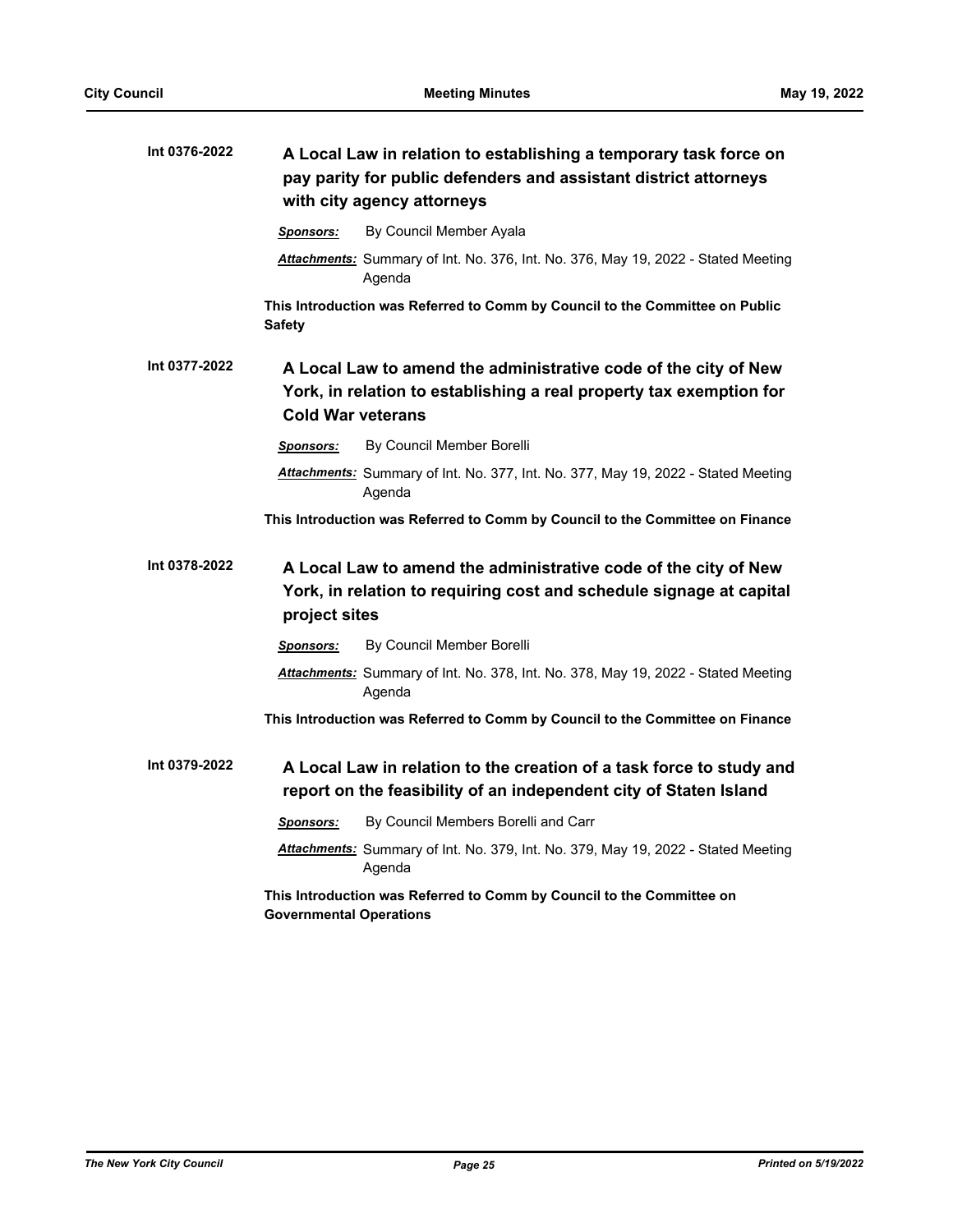| Int 0380-2022 | A Local Law to amend the administrative code of the city of New<br>York, in relation to requiring the department of parks and<br>recreation to notify property owners in writing of their sidewalk<br>rating in the trees and sidewalks program                                                                                                                          |
|---------------|--------------------------------------------------------------------------------------------------------------------------------------------------------------------------------------------------------------------------------------------------------------------------------------------------------------------------------------------------------------------------|
|               | By Council Member Borelli<br><b>Sponsors:</b>                                                                                                                                                                                                                                                                                                                            |
|               | Attachments: Summary of Int. No. 380, Int. No. 380, May 19, 2022 - Stated Meeting<br>Agenda                                                                                                                                                                                                                                                                              |
|               | This Introduction was Referred to Comm by Council to the Committee on Parks<br>and Recreation                                                                                                                                                                                                                                                                            |
| Int 0381-2022 | A Local Law to create a task force to reform the capital<br>construction process                                                                                                                                                                                                                                                                                         |
|               | By Council Members Borelli and Ariola<br><b>Sponsors:</b>                                                                                                                                                                                                                                                                                                                |
|               | Attachments: Summary of Int. No. 381, Int. No. 381, May 19, 2022 - Stated Meeting<br>Agenda                                                                                                                                                                                                                                                                              |
|               | This Introduction was Referred to Comm by Council to the Committee on Finance                                                                                                                                                                                                                                                                                            |
| Res 0160-2022 | Resolution approving the new designation and changes in the<br>designation of certain organizations to receive funding in the<br><b>Expense Budget.</b>                                                                                                                                                                                                                  |
|               | By Council Member Brannan<br><b>Sponsors:</b>                                                                                                                                                                                                                                                                                                                            |
|               | Attachments: Complete Package, Res. No. 160, Charts for Resolution, Committee<br>Report, May 19, 2022 - Stated Meeting Agenda                                                                                                                                                                                                                                            |
|               | This Resolution was Referred to Comm by Council to the Committee on Finance                                                                                                                                                                                                                                                                                              |
| Int 0382-2022 | A Local Law to amend the New York city charter and the<br>administrative code of the city of New York, in relation to requiring<br>written communications regarding the results of inspections from<br>the department of consumer and worker protection and the<br>department of health and mental hygiene to be in the receiving<br>business owner's language of choice |
|               | By Council Member Brewer<br><b>Sponsors:</b>                                                                                                                                                                                                                                                                                                                             |
|               | Attachments: Summary of Int. No. 382, Int. No. 382, May 19, 2022 - Stated Meeting<br>Agenda                                                                                                                                                                                                                                                                              |
|               | This Introduction was Referred to Comm by Council to the Committee on<br><b>Governmental Operations</b>                                                                                                                                                                                                                                                                  |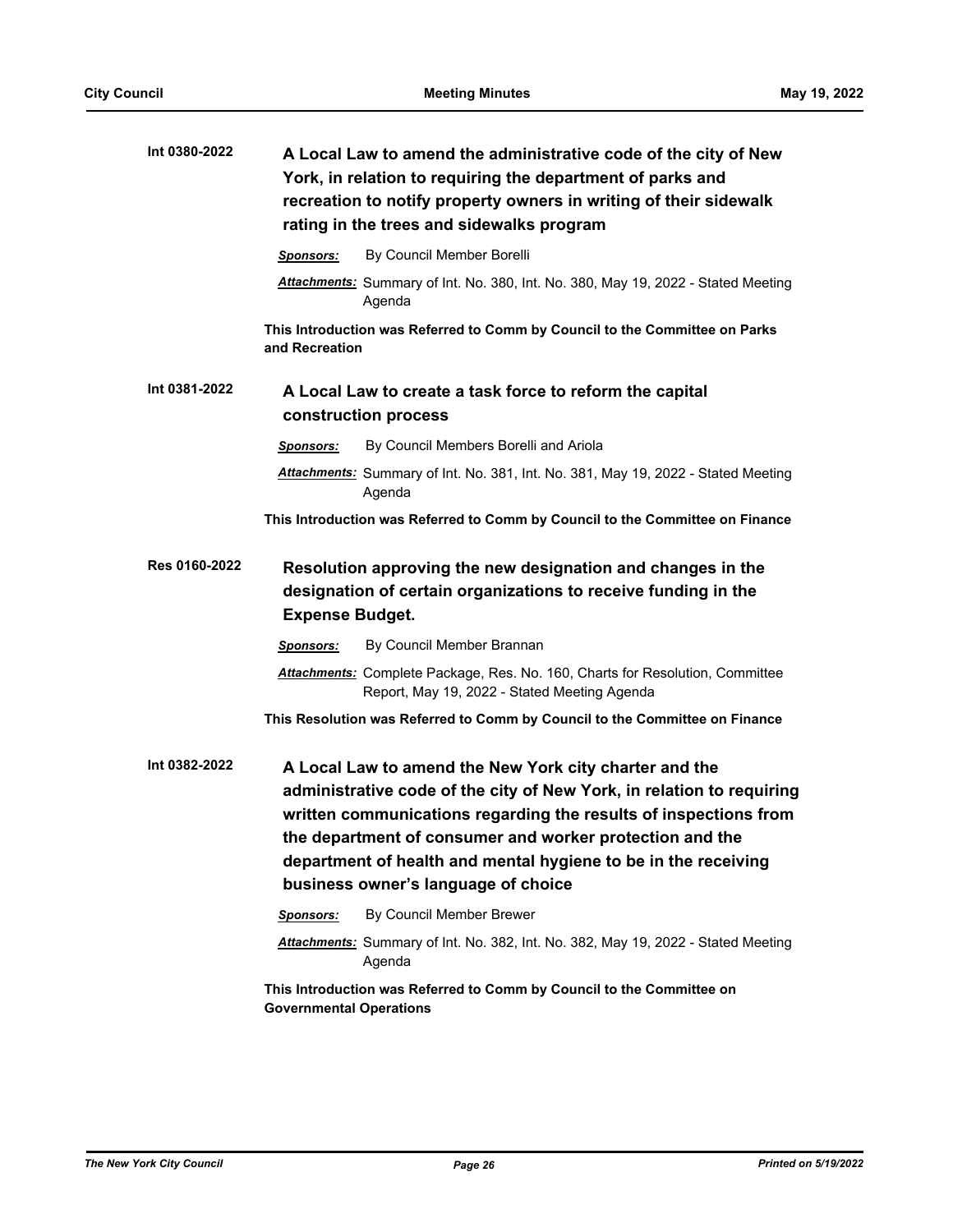| Int 0383-2022 | A Local Law to amend the administrative code of the city of New<br>York, in relation to supplemental registration statements and the<br>dataset for ground floor or second floor commercial premises |
|---------------|------------------------------------------------------------------------------------------------------------------------------------------------------------------------------------------------------|
|               | By Council Member Brewer<br><b>Sponsors:</b>                                                                                                                                                         |
|               | Attachments: Summary of Int. No. 383, Int. No. 383, May 19, 2022 - Stated Meeting<br>Agenda                                                                                                          |
|               | This Introduction was Referred to Comm by Council to the Committee on Small<br><b>Business</b>                                                                                                       |
| Int 0384-2022 | A Local Law to amend the New York city charter, in relation to the<br>creation of an office of the homeowner advocate within the<br>department of housing preservation and development               |
|               | By Council Members Brooks-Powers, Lee, Ossé and Louis<br><b>Sponsors:</b>                                                                                                                            |
|               | Attachments: Summary of Int. No. 384, Int. No. 384, May 19, 2022 - Stated Meeting<br>Agenda                                                                                                          |
|               | This Introduction was Referred to Comm by Council to the Committee on Housing<br>and Buildings                                                                                                       |
| Int 0385-2022 | A Local Law to amend the administrative code of the city of New<br>York, in relation to requiring the department of correction to<br>report programming and fiscal information                       |
|               | By Council Members Cabán and Powers<br><b>Sponsors:</b>                                                                                                                                              |
|               | Attachments: Summary of Int. No. 385, Int. No. 385, May 19, 2022 - Stated Meeting<br>Agenda                                                                                                          |
|               | This Introduction was Referred to Comm by Council to the Committee on Criminal<br>Justice                                                                                                            |
| Int 0386-2022 | A Local Law to amend the administrative code of the city of New<br>York, in relation to requiring the police department to submit<br>reports on complaints of police misconduct                      |
|               | By Council Member Cabán (by request of the Queens Borough President)<br><b>Sponsors:</b>                                                                                                             |
|               | <b>Attachments:</b> Summary of Int. No. 386, Int. No. 386, May 19, 2022 - Stated Meeting<br>Agenda                                                                                                   |
|               | This Introduction was Referred to Comm by Council to the Committee on Public<br><b>Safety</b>                                                                                                        |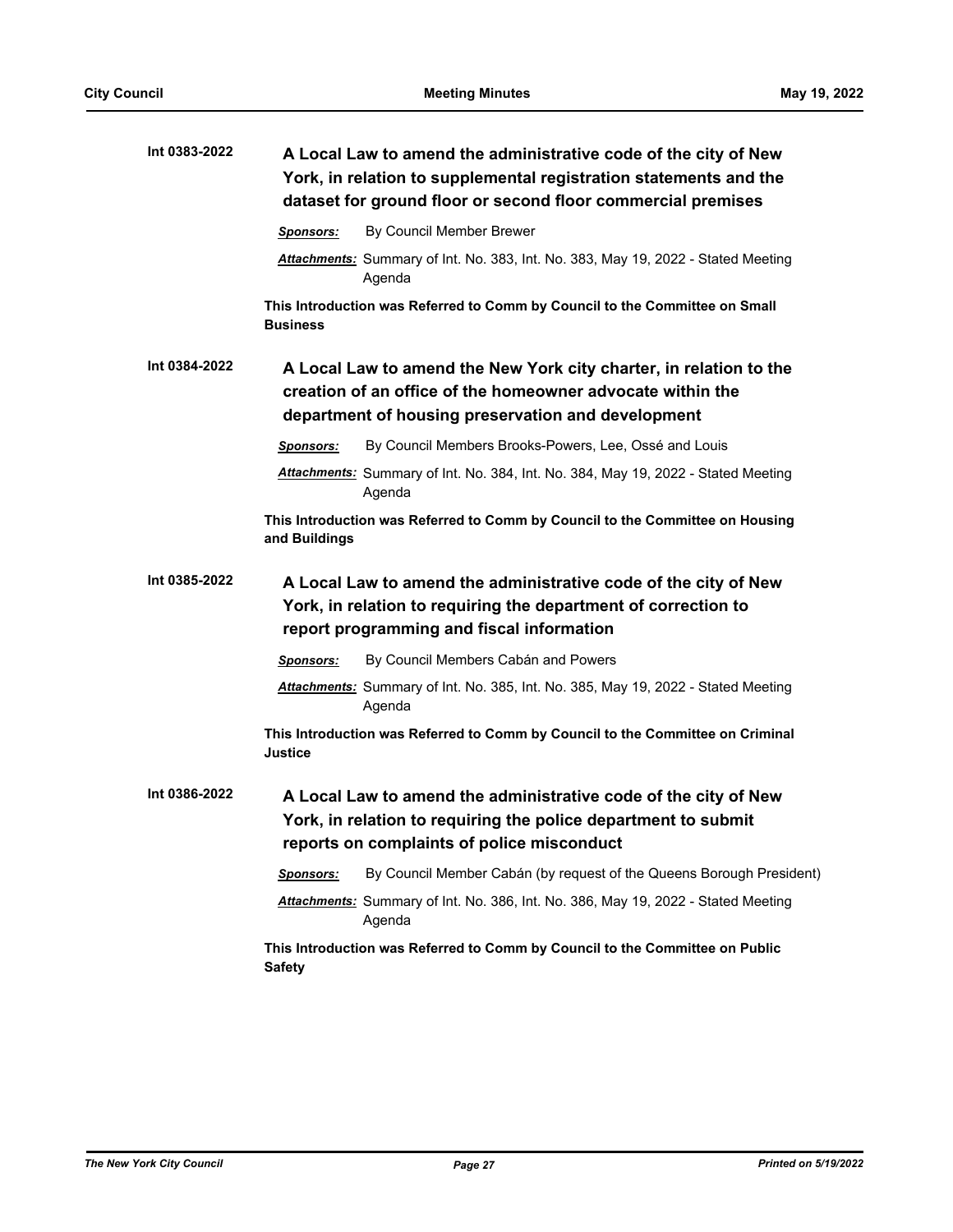| Res 0161-2022 | Resolution calling upon the New York State Legislature to pass<br>and the Governor to sign A.9802/S.8783, in relation to establishing<br>a program to address the legalization of specified accessory<br>dwelling units in a city with a population of one million or more. |  |
|---------------|-----------------------------------------------------------------------------------------------------------------------------------------------------------------------------------------------------------------------------------------------------------------------------|--|
|               | By Council Members Hanif, Krishnan and The Public Advocate (Mr.<br>Sponsors:<br>Williams)                                                                                                                                                                                   |  |
|               | Attachments: Res. No. 161, May 19, 2022 - Stated Meeting Agenda                                                                                                                                                                                                             |  |
|               | This Resolution was Referred to Comm by Council to the Committee on Housing<br>and Buildings                                                                                                                                                                                |  |
| Int 0387-2022 | A Local Law to amend the administrative code of the city of New<br>York, in relation to door to door commercial solicitations                                                                                                                                               |  |
|               | By Council Member Holden<br>Sponsors:                                                                                                                                                                                                                                       |  |
|               | Attachments: Summary of Int. No. 387, Int. No. 387, May 19, 2022 - Stated Meeting<br>Agenda                                                                                                                                                                                 |  |
|               | This Introduction was Referred to Comm by Council to the Committee on<br><b>Consumer and Worker Protection</b>                                                                                                                                                              |  |
| Int 0388-2022 | A Local Law to amend the administrative code of the city of New<br>York, in relation to requiring the Department of Homeless<br>Services to report information regarding veterans entering and<br>exiting shelter                                                           |  |
|               | By Council Member Holden<br>Sponsors:                                                                                                                                                                                                                                       |  |
|               | Attachments: Summary of Int. No. 388, Int. No. 388, May 19, 2022 - Stated Meeting<br>Agenda                                                                                                                                                                                 |  |
|               | This Introduction was Referred to Comm by Council to the Committee on General<br>Welfare                                                                                                                                                                                    |  |
| Int 0389-2022 | A Local Law to amend the administrative code of the city of New<br>York, in relation to spending by foreign nationals and<br>foreign-influenced entities in connection with city elections                                                                                  |  |
|               | By Council Member Holden<br>Sponsors:                                                                                                                                                                                                                                       |  |
|               | Attachments: Summary of Int. No. 389, Int. No. 389, May 19, 2022 - Stated Meeting<br>Agenda                                                                                                                                                                                 |  |
|               | This Introduction was Referred to Comm by Council to the Committee on<br><b>Governmental Operations</b>                                                                                                                                                                     |  |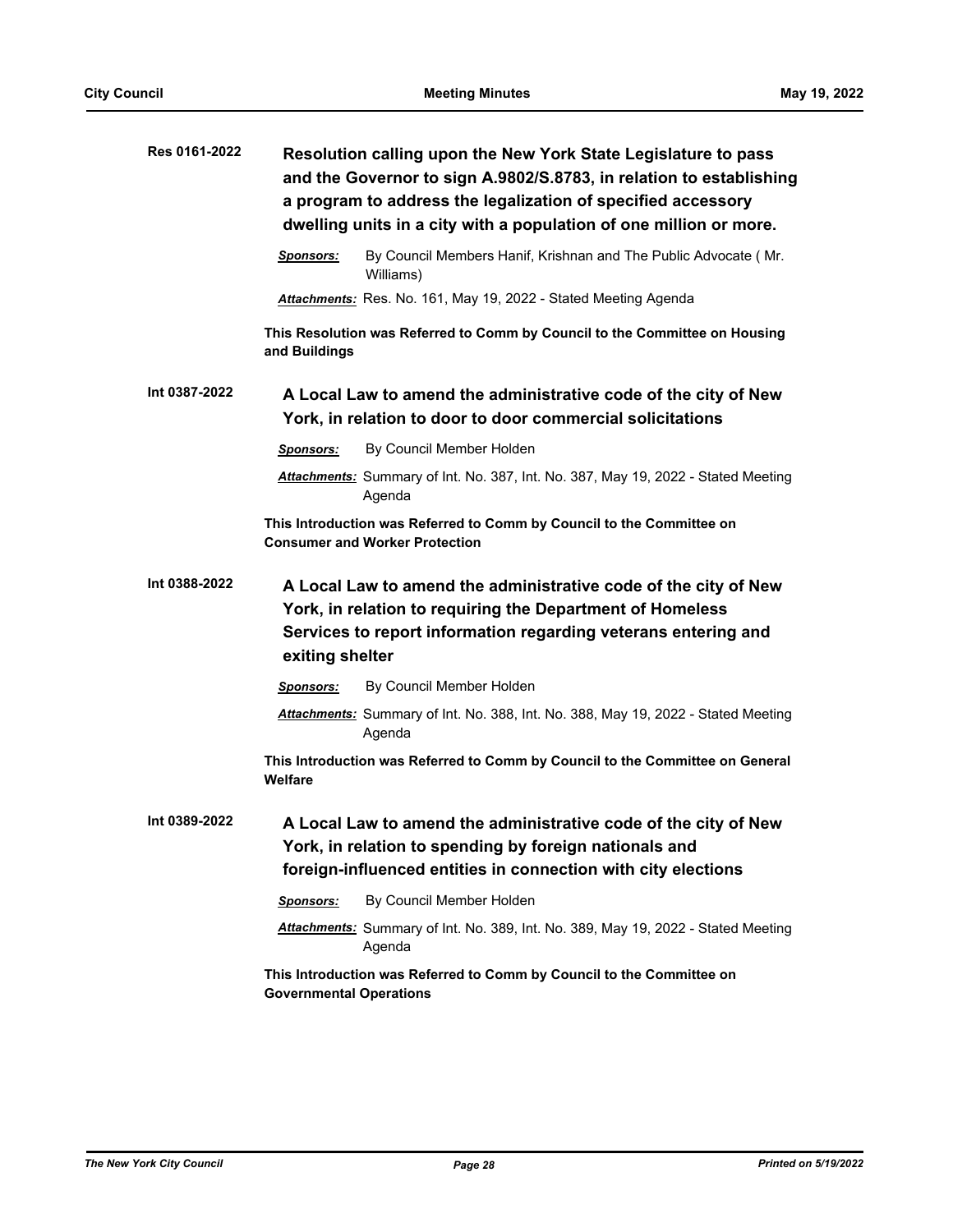| Int 0390-2022 | A Local Law to amend the administrative code of the city of New<br>York, in relation to prohibiting new smoking paraphernalia retailer<br>dealers near schools                 |
|---------------|--------------------------------------------------------------------------------------------------------------------------------------------------------------------------------|
|               | By Council Member Holden<br>Sponsors:                                                                                                                                          |
|               | Attachments: Summary of Int. No. 390, Int. No. 390, May 19, 2022 - Stated Meeting<br>Agenda                                                                                    |
|               | This Introduction was Referred to Comm by Council to the Committee on Health                                                                                                   |
| Int 0391-2022 | A Local Law in relation to the creation of an interagency derelict<br>housing and neglected property task force                                                                |
|               | By Council Member Holden<br><b>Sponsors:</b>                                                                                                                                   |
|               | Attachments: Summary of Int. No. 391, Int. No. 391, May 19, 2022 - Stated Meeting<br>Agenda                                                                                    |
|               | This Introduction was Referred to Comm by Council to the Committee on Housing<br>and Buildings                                                                                 |
| Int 0392-2022 | A Local Law to amend the administrative code of the city of New<br>York, in relation to improving the flow of traffic during street<br>construction                            |
|               | By Council Member Holden<br><b>Sponsors:</b>                                                                                                                                   |
|               | Attachments: Summary of Int. No. 392, Int. No. 392, May 19, 2022 - Stated Meeting<br>Agenda                                                                                    |
|               | This Introduction was Referred to Comm by Council to the Committee on<br><b>Transportation and Infrastructure</b>                                                              |
| Int 0393-2022 | A Local Law to amend the administrative code of the city of New<br>York, in relation to prohibiting certain commercial establishments<br>from parking vehicles on city streets |
|               | Sponsors: By Council Member Holden                                                                                                                                             |
|               | Attachments: Summary of Int. No. 393, Int. No. 393, May 19, 2022 - Stated Meeting<br>Agenda                                                                                    |
|               | This Introduction was Referred to Comm by Council to the Committee on<br><b>Transportation and Infrastructure</b>                                                              |
| Int 0394-2022 | A Local Law to amend the New York city charter, in relation to<br>requiring each community board to establish a veterans<br>committee                                          |
|               | By Council Member Holden<br>Sponsors:                                                                                                                                          |
|               | Attachments: Summary of Int. No. 394, Int. No. 394, May 19, 2022 - Stated Meeting<br>Agenda                                                                                    |
|               | This Introduction was Referred to Comm by Council to the Committee on Veterans                                                                                                 |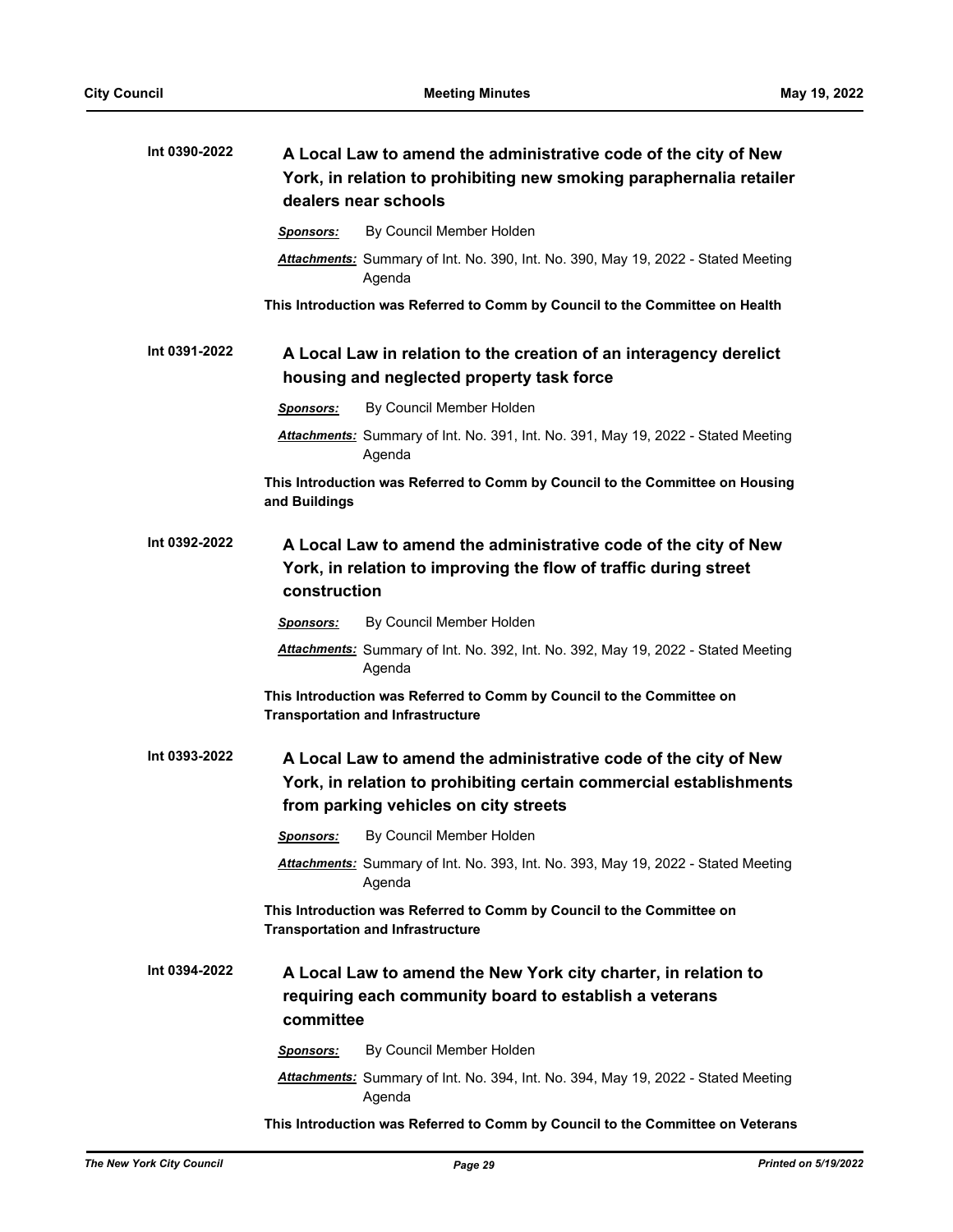| Int 0395-2022 | A Local Law to amend the administrative code of the city of New<br>York, in relation to raising the maximum age to apply to become a<br>firefighter                                        |
|---------------|--------------------------------------------------------------------------------------------------------------------------------------------------------------------------------------------|
|               | By Council Members Holden and Ariola<br><b>Sponsors:</b>                                                                                                                                   |
|               | Attachments: Summary of Int. No. 395, Int. No. 395, May 19, 2022 - Stated Meeting<br>Agenda                                                                                                |
|               | This Introduction was Referred to Comm by Council to the Committee on Fire and<br><b>Emergency Management</b>                                                                              |
| Int 0396-2022 | A Local Law to amend the administrative code of the city of New<br>York, in relation to remediating lead water hazards in schools and<br>facilities providing day care services            |
|               | By Council Member Holden (by request of the Queens Borough President)<br><b>Sponsors:</b>                                                                                                  |
|               | Attachments: Summary of Int. No. 396, Int. No. 396, May 19, 2022 - Stated Meeting<br>Agenda                                                                                                |
|               | This Introduction was Referred to Comm by Council to the Committee on Health                                                                                                               |
| Int 0397-2022 | A Local Law to amend the administrative code of the city of New<br>York, in relation to building permit classifications and certificate of<br>occupancy requirements                       |
|               | By Council Members Holden, Borelli and Brannan<br><b>Sponsors:</b>                                                                                                                         |
|               | <b>Attachments:</b> Summary of Int. No. 397, Int. No. 397, May 19, 2022 - Stated Meeting<br>Agenda                                                                                         |
|               | This Introduction was Referred to Comm by Council to the Committee on Housing<br>and Buildings                                                                                             |
| Int 0398-2022 | A Local Law to amend the administrative code of the city of New<br>York, in relation to requiring that law enforcement officers<br>responding to noise complaints carry sound level meters |
|               | By Council Members Holden, Dinowitz and Yeger<br><u>Sponsors:</u>                                                                                                                          |
|               | Attachments: Summary of Int. No. 398, Int. No. 398, May 19, 2022 - Stated Meeting<br>Agenda                                                                                                |
|               | This Introduction was Referred to Comm by Council to the Committee on Public<br><b>Safety</b>                                                                                              |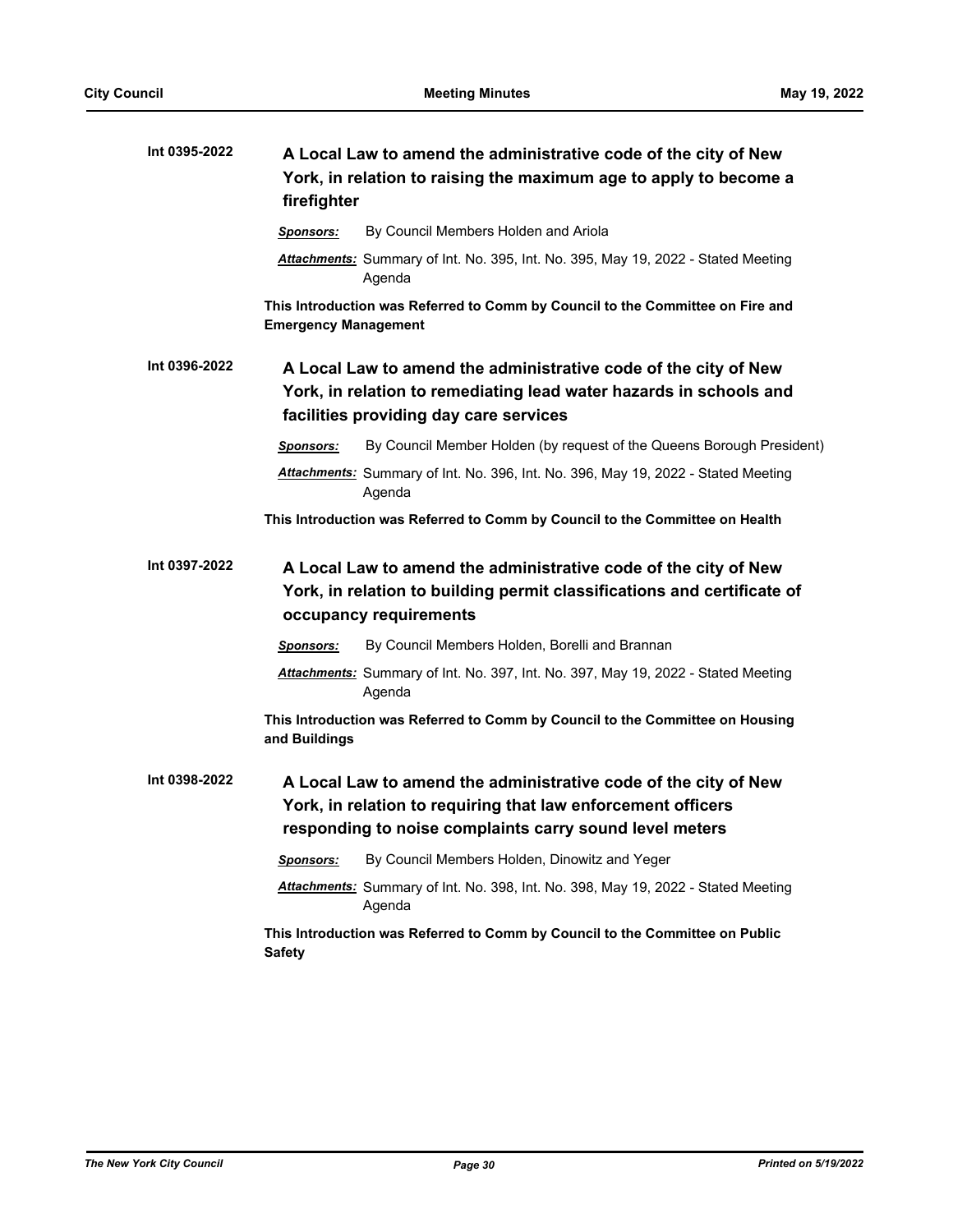| Int 0399-2022 | A Local Law to amend the administrative code of the city of New<br>York, in relation to the sale and use of diesel-powered leaf<br>blowers and lawn mowers                                           |
|---------------|------------------------------------------------------------------------------------------------------------------------------------------------------------------------------------------------------|
|               | By Council Member Joseph<br><b>Sponsors:</b>                                                                                                                                                         |
|               | Attachments: Summary of Int. No. 399, Int. No. 399, May 19, 2022 - Stated Meeting<br>Agenda                                                                                                          |
|               | This Introduction was Referred to Comm by Council to the Committee on<br><b>Environmental Protection</b>                                                                                             |
| Int 0400-2022 | A Local Law to amend the administrative code of the city of New<br>York, in relation to establishing a warming centers program                                                                       |
|               | By Council Member Joseph<br><b>Sponsors:</b>                                                                                                                                                         |
|               | Attachments: Summary of Int. No. 400, Int. No. 400, May 19, 2022 - Stated Meeting<br>Agenda                                                                                                          |
|               | This Introduction was Referred to Comm by Council to the Committee on Health                                                                                                                         |
| Int 0401-2022 | A Local Law to amend the administrative code of the city of New<br>York, in relation to requiring the installation of speed humps on<br>roadways adjacent to any park equal or greater than one acre |
|               | By Council Member Joseph<br><b>Sponsors:</b>                                                                                                                                                         |
|               | Attachments: Summary of Int. No. 401, Int. No. 401, May 19, 2022 - Stated Meeting<br>Agenda                                                                                                          |
|               | This Introduction was Referred to Comm by Council to the Committee on<br><b>Transportation and Infrastructure</b>                                                                                    |
| Int 0402-2022 | A Local Law to amend the administrative code of the city of New<br>York, in relation to a universal summer youth program plan                                                                        |
|               | By Council Member Joseph<br><u>Sponsors:</u>                                                                                                                                                         |
|               | Attachments: Summary of Int. No. 402, Int. No. 402, May 19, 2022 - Stated Meeting<br>Agenda                                                                                                          |
|               | This Introduction was Referred to Comm by Council to the Committee on Youth<br><b>Services</b>                                                                                                       |
| Int 0403-2022 | A Local Law to amend the administrative code of the city of New<br>York, in relation to distributing IDNYC applications to all high<br>school students                                               |
|               | By Council Members Joseph, Stevens and Schulman<br>Sponsors:                                                                                                                                         |
|               | <b>Attachments:</b> Summary of Int. No. 403, Int. No. 403, May 19, 2022 - Stated Meeting<br>Agenda                                                                                                   |
|               | This Introduction was Referred to Comm by Council to the Committee on<br><b>Education</b>                                                                                                            |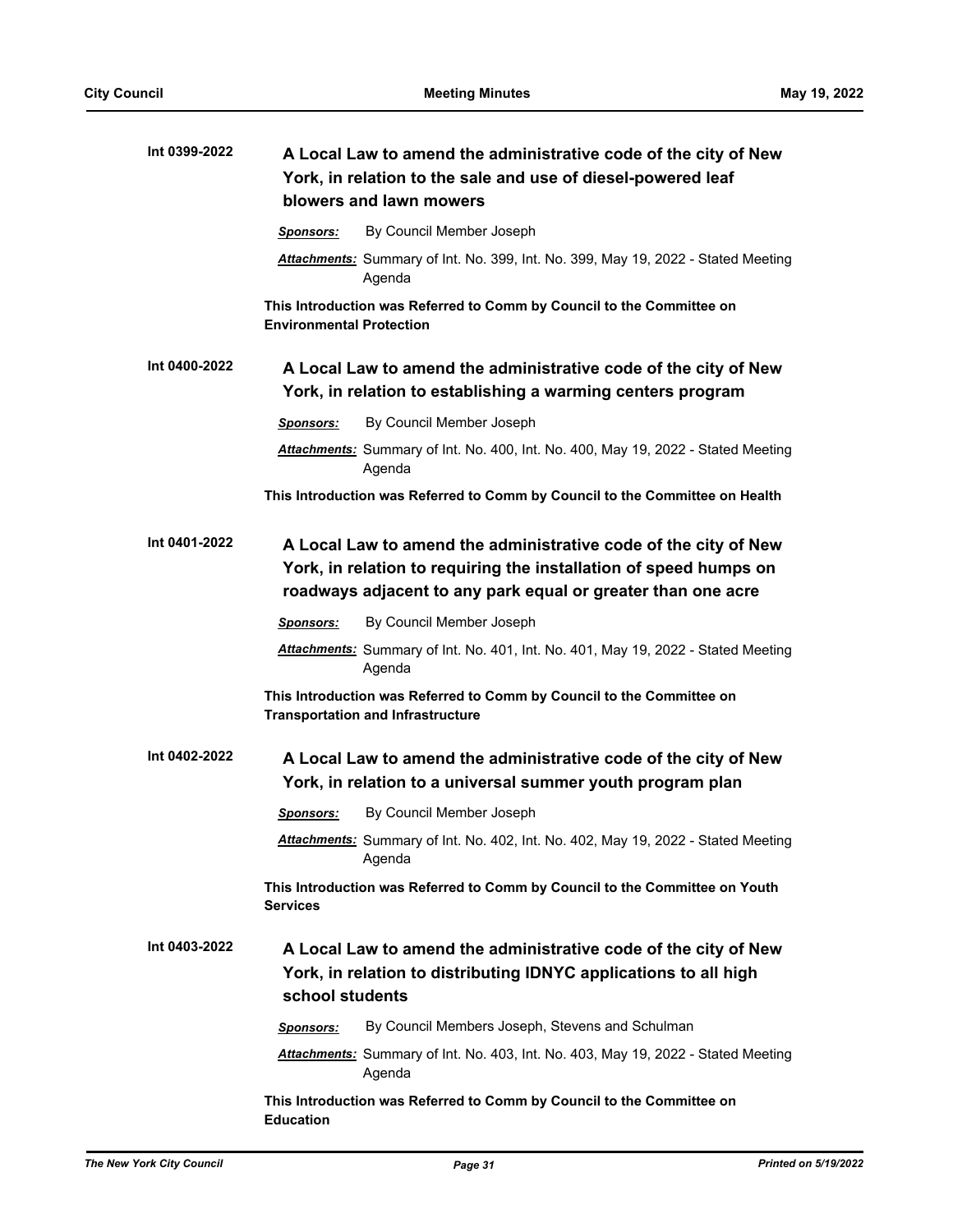| Int 0404-2022 | A Local Law in relation to a report tracking the opioid settlement<br>fund                                                                                                                                                         |
|---------------|------------------------------------------------------------------------------------------------------------------------------------------------------------------------------------------------------------------------------------|
|               | By Council Member Lee<br>Sponsors:                                                                                                                                                                                                 |
|               | <b>Attachments:</b> Summary of Int. No. 404, Int. No. 404, May 19, 2022 - Stated Meeting<br>Agenda                                                                                                                                 |
|               | This Introduction was Referred to Comm by Council to the Committee on Mental<br><b>Health, Disabilities and Addiction</b>                                                                                                          |
| Res 0162-2022 | Resolution calling on the New York State Legislature to pass, and<br>the Governor to sign, amendments to article 4 of the Public<br>Service Law to prevent a utility's rate case from exceeding a<br>certain percentage each year. |
|               | By Council Member Lee<br>Sponsors:                                                                                                                                                                                                 |
|               | Attachments: Res. No. 162, May 19, 2022 - Stated Meeting Agenda                                                                                                                                                                    |
|               | This Resolution was Referred to Comm by Council to the Committee on Consumer<br>and Worker Protection                                                                                                                              |
| Res 0163-2022 | Resolution calling upon the New York State Legislature to pass<br>and the Governor to sign S.6359/A.7260, to require public<br>elementary and high schools to provide instruction in Asian<br>American history and civic impact.   |
|               | By Council Members Lee, Ung, Krishnan, Won and Hanif<br>Sponsors:                                                                                                                                                                  |
|               | Attachments: Res. No. 163, May 19, 2022 - Stated Meeting Agenda                                                                                                                                                                    |
|               | This Resolution was Referred to Comm by Council to the Committee on Education                                                                                                                                                      |
| Res 0164-2022 | Resolution calling upon the New York City Department of<br>Education to establish Diwali as an official holiday for New York<br><b>City public school students</b>                                                                 |
|               | By Council Members Lee, Ung, Krishnan, Won and Hanif<br>Sponsors:                                                                                                                                                                  |
|               | Attachments: Res. No. 164, May 19, 2022 - Stated Meeting Agenda                                                                                                                                                                    |
|               | This Resolution was Referred to Comm by Council to the Committee on Education                                                                                                                                                      |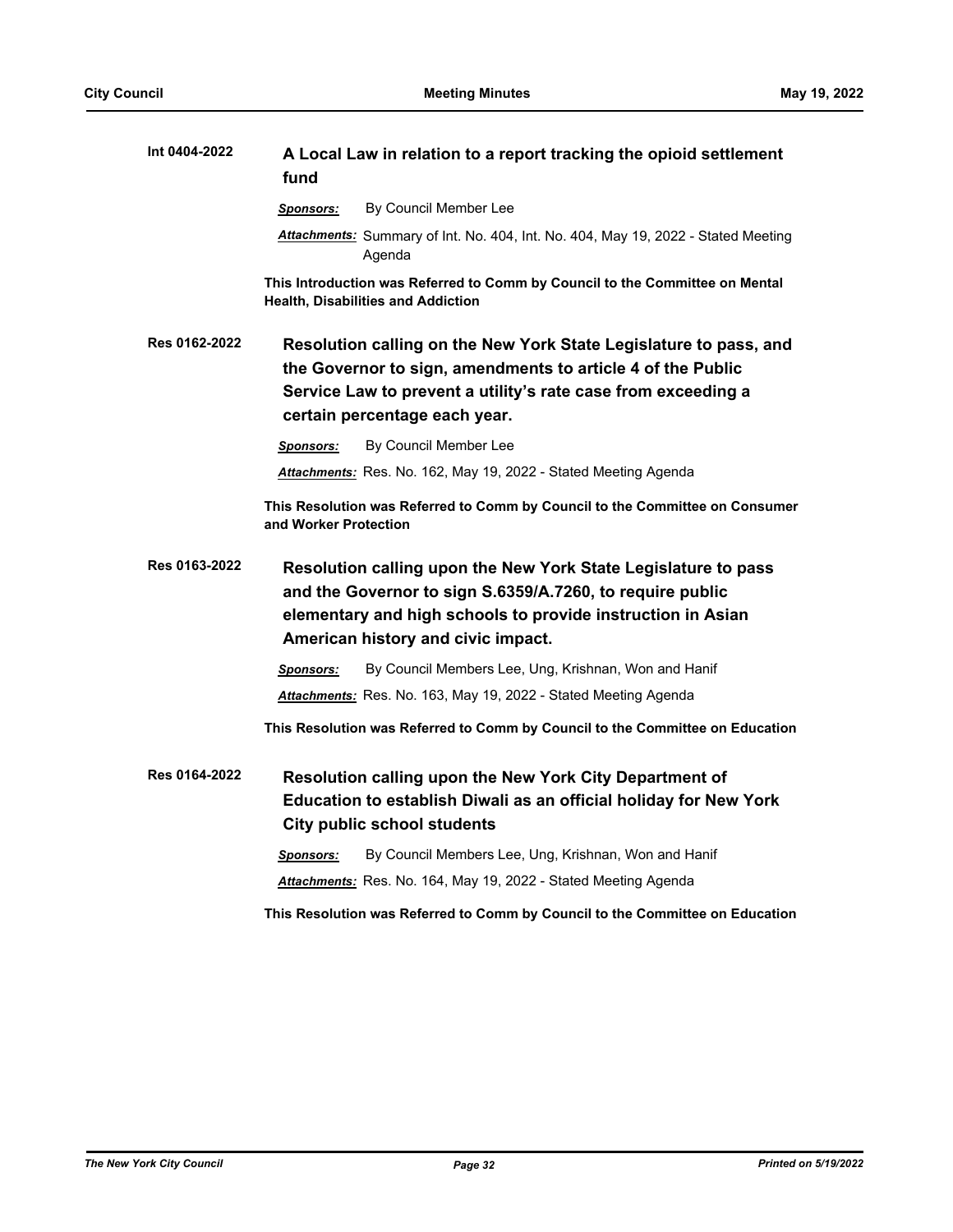| Int 0405-2022 | A Local Law to amend the New York city charter, in relation to<br>creating an online posting requirement for statements outlining<br>consistency or inconsistency with criteria established for the<br>siting of city facilities                     |
|---------------|------------------------------------------------------------------------------------------------------------------------------------------------------------------------------------------------------------------------------------------------------|
|               | By Council Member Louis<br><b>Sponsors:</b>                                                                                                                                                                                                          |
|               | Attachments: Summary of Int. No. 405, Int. No. 405, May 19, 2022 - Stated Meeting<br>Agenda                                                                                                                                                          |
|               | This Introduction was Referred to Comm by Council to the Committee on Land<br>Use                                                                                                                                                                    |
| Int 0406-2022 | A Local Law to amend the administrative code of the city of New<br>York, in relation to establishing a missing person alert system                                                                                                                   |
|               | By Council Member Louis<br>Sponsors:                                                                                                                                                                                                                 |
|               | <b>Attachments:</b> May 19, 2022 - Stated Meeting Agenda                                                                                                                                                                                             |
|               | This Introduction was Withdrawn                                                                                                                                                                                                                      |
| Int 0407-2022 | A Local Law to amend the New York city charter and the<br>administrative code of the city of New York, in relation to requiring<br>the civilian complaint review board to conduct an investigation of<br>any injury or death caused by police action |
|               | By Council Member Louis<br><u>Sponsors:</u>                                                                                                                                                                                                          |
|               | <b>Attachments:</b> May 19, 2022 - Stated Meeting Agenda                                                                                                                                                                                             |
|               | This Introduction was Withdrawn                                                                                                                                                                                                                      |
| Int 0408-2022 | A Local Law to amend the administrative code of the city of New<br>York, in relation to the police department's 911 operational time<br>analysis report                                                                                              |
|               | By Council Member Louis<br><b>Sponsors:</b>                                                                                                                                                                                                          |
|               | <b>Attachments:</b> May 19, 2022 - Stated Meeting Agenda                                                                                                                                                                                             |
|               | This Introduction was Withdrawn                                                                                                                                                                                                                      |
| Int 0409-2022 | A Local Law to amend the administrative code of the city of New<br>York, in relation to increasing access to data and maternal<br>mortality and morbidity                                                                                            |
|               | By Council Member Louis<br><b>Sponsors:</b>                                                                                                                                                                                                          |
|               | Attachments: Summary of Int. No. 409, Int. No. 409, May 19, 2022 - Stated Meeting<br>Agenda                                                                                                                                                          |
|               | This Introduction was Referred to Comm by Council to the Committee on Women<br>and Gender Equity                                                                                                                                                     |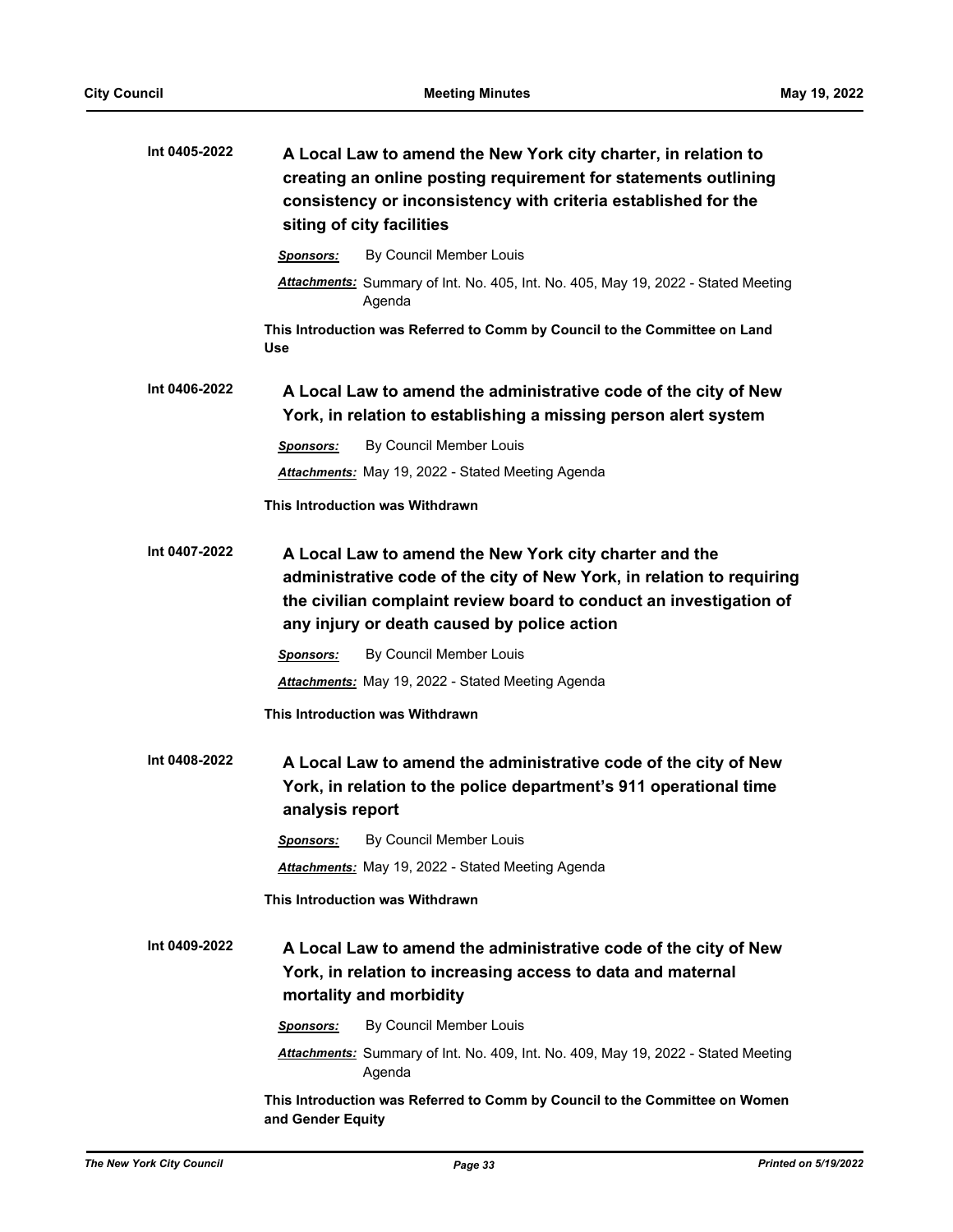| Res 0165-2022 | Resolution calling on the State Legislature to pass, and the<br>Governor to sign, A.1847/S.843, authorizing certain shelters for<br>victims of domestic violence to be reimbursed for any payment<br>differential for housing a single individual in a room intended for<br>double occupancy |
|---------------|----------------------------------------------------------------------------------------------------------------------------------------------------------------------------------------------------------------------------------------------------------------------------------------------|
|               | By Council Member Louis<br><b>Sponsors:</b>                                                                                                                                                                                                                                                  |
|               | Attachments: Res. No. 165, May 19, 2022 - Stated Meeting Agenda                                                                                                                                                                                                                              |
|               | This Resolution was Referred to Comm by Council to the Committee on Women<br>and Gender Equity                                                                                                                                                                                               |
| Int 0410-2022 | A Local Law to amend the administrative code of the city of New<br>York, in relation to requiring that notices of violation issued by the<br>department of sanitation be accompanied by a photograph of the<br>alleged violation                                                             |
|               | By Council Members Marte and Brannan<br><b>Sponsors:</b>                                                                                                                                                                                                                                     |
|               | Attachments: Summary of Int. No. 410, Int. No. 410, May 19, 2022 - Stated Meeting<br>Agenda                                                                                                                                                                                                  |
|               | This Introduction was Referred to Comm by Council to the Committee on<br><b>Sanitation and Solid Waste Management</b>                                                                                                                                                                        |
| Int 0411-2022 | A Local Law to amend the administrative code of the city of New<br>York, in relation to requiring rulemaking to register community<br>gardens on privately-owned lots                                                                                                                        |
|               | By Council Members Menin and Nurse<br>Sponsors:                                                                                                                                                                                                                                              |
|               | Attachments: Summary of Int. No. 411, Int. No. 411, May 19, 2022 - Stated Meeting<br>Agenda                                                                                                                                                                                                  |
|               | This Introduction was Referred to Comm by Council to the Committee on Parks<br>and Recreation                                                                                                                                                                                                |
| Res 0166-2022 | Resolution calling upon the New York State Legislature to pass,<br>and the Governor to sign, a temporary tax holiday suspending<br>sales tax to boost sales for small businesses across New York<br>City.                                                                                    |
|               | By Council Members Menin, Brannan and Abreu<br>Sponsors:                                                                                                                                                                                                                                     |
|               | Attachments: Res. No. 166, May 19, 2022 - Stated Meeting Agenda                                                                                                                                                                                                                              |
|               | This Resolution was Referred to Comm by Council to the Committee on Small<br><b>Business</b>                                                                                                                                                                                                 |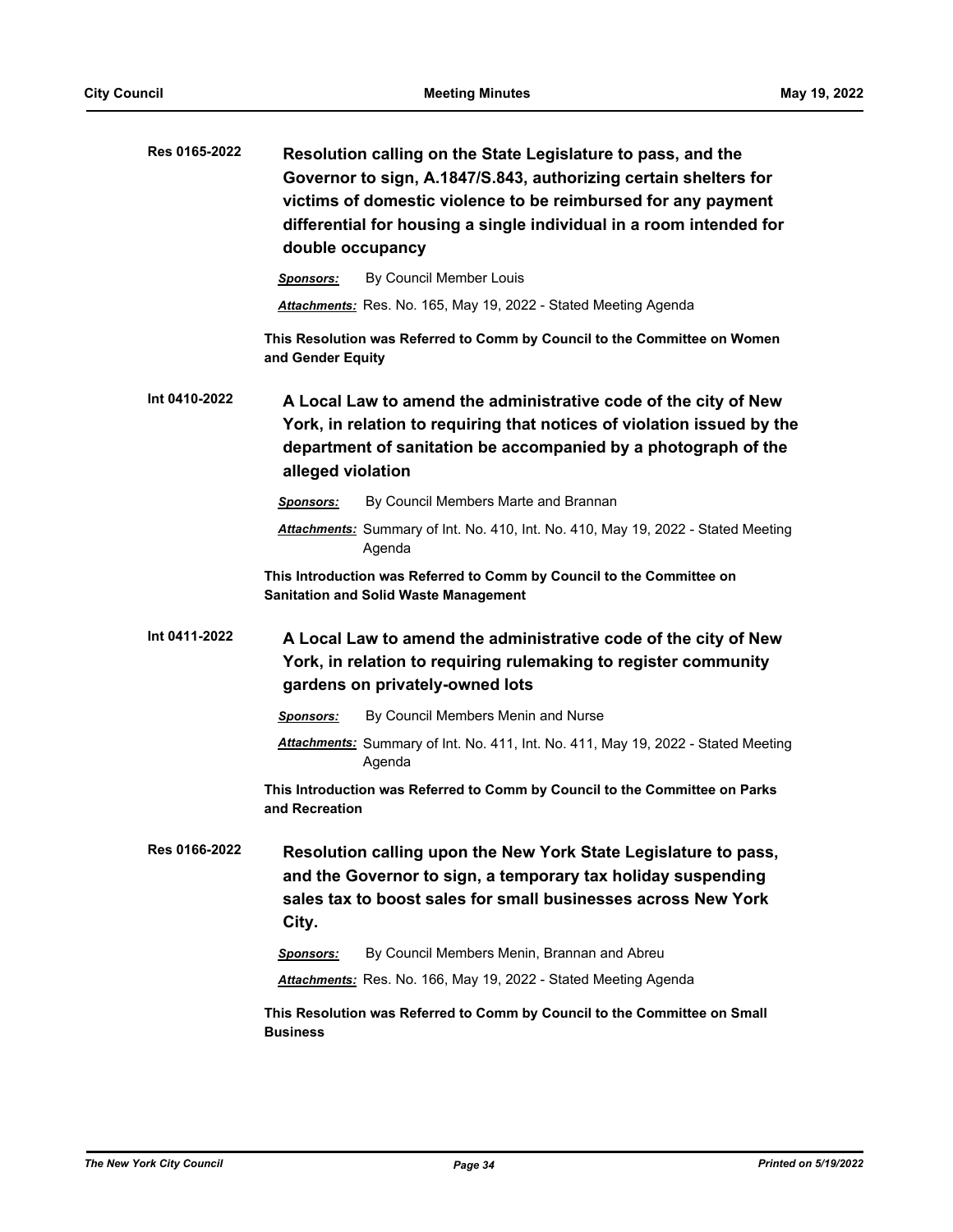| Int 0412-2022 | A Local Law to amend the administrative code of the city of New<br>York, in relation to requiring the department of education to report<br>the number of individualized education programs that are<br>translated |
|---------------|-------------------------------------------------------------------------------------------------------------------------------------------------------------------------------------------------------------------|
|               | By Council Member Moya<br><b>Sponsors:</b>                                                                                                                                                                        |
|               | <b>Attachments:</b> Summary of Int. No. 412, Int. No. 412, May 19, 2022 - Stated Meeting<br>Agenda                                                                                                                |
|               | This Introduction was Referred to Comm by Council to the Committee on<br><b>Education</b>                                                                                                                         |
| Int 0413-2022 | A Local Law to amend the administrative code of the city of New<br>York, in relation to establishing a tracking system concerning the<br>disposal of yellow and brown grease                                      |
|               | Sponsors:<br>By Council Members Nurse, Farías, Bottcher, Menin, Williams,<br>Velázquez, Richardson Jordan and Ossé (by request of the Queens<br>Borough President) (by request of the Brooklyn Borough President) |
|               | Attachments: Summary of Int. No. 413, Int. No. 413, May 19, 2022 - Stated Meeting<br>Agenda                                                                                                                       |
|               | This Introduction was Referred to Comm by Council to the Committee on<br><b>Sanitation and Solid Waste Management</b>                                                                                             |
| Res 0167-2022 | Resolution calling upon the New York State Legislature to pass,<br>and the Governor to sign, A10184, legislation to amend the<br>environmental conservation law, in relation to returnable bottles.               |
|               | By Council Members Nurse and Gutiérrez<br><b>Sponsors:</b>                                                                                                                                                        |
|               | Attachments: Res. No. 167, May 19, 2022 - Stated Meeting Agenda                                                                                                                                                   |
|               | This Resolution was Referred to Comm by Council to the Committee on Sanitation<br>and Solid Waste Management                                                                                                      |
| Int 0414-2022 | A Local Law to amend the administrative code of the city of New<br>York, in relation to rat mitigation progress in rat mitigation zones                                                                           |
|               | By Council Members Ossé, Nurse, Bottcher, Menin, Farías, Williams,<br>Sponsors:<br>Richardson Jordan, Avilés and Hanif (by request of the Brooklyn Borough<br>President)                                          |
|               | Attachments: Summary of Int. No. 414, Int. No. 414, May 19, 2022 - Stated Meeting<br>Agenda                                                                                                                       |
|               | This Introduction was Referred to Comm by Council to the Committee on<br><b>Sanitation and Solid Waste Management</b>                                                                                             |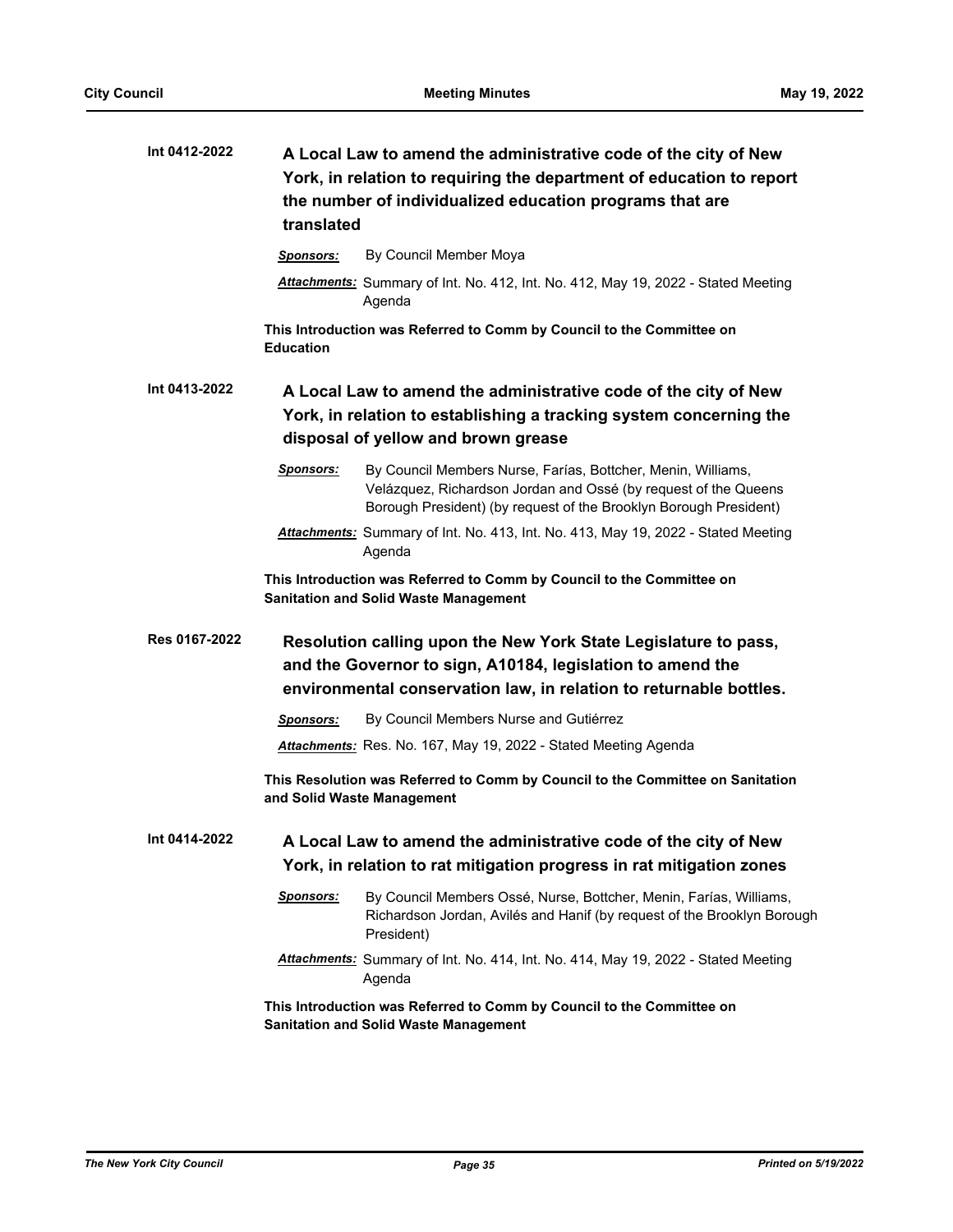| Int 0415-2022 | A Local Law to amend the administrative code of the city of New<br>York, in relation to requiring a study of dangerous driving                                                                                                                                                                                                                                                                                                                 |
|---------------|------------------------------------------------------------------------------------------------------------------------------------------------------------------------------------------------------------------------------------------------------------------------------------------------------------------------------------------------------------------------------------------------------------------------------------------------|
|               | By Council Members Powers and Brooks-Powers (in conjunction with the<br>Sponsors:<br>Brooklyn Borough President) (in conjunction with the Manhattan Borough<br>President)                                                                                                                                                                                                                                                                      |
|               | Attachments: Summary of Int. No. 415, Int. No. 415, May 19, 2022 - Stated Meeting<br>Agenda                                                                                                                                                                                                                                                                                                                                                    |
|               | This Introduction was Referred to Comm by Council to the Committee on<br><b>Transportation and Infrastructure</b>                                                                                                                                                                                                                                                                                                                              |
| Int 0416-2022 | A Local Law to amend the administrative code of the city of New                                                                                                                                                                                                                                                                                                                                                                                |
|               | York, in relation to establishing an emergency student food plan                                                                                                                                                                                                                                                                                                                                                                               |
|               | By The Public Advocate (Mr. Williams)<br><b>Sponsors:</b>                                                                                                                                                                                                                                                                                                                                                                                      |
|               | Attachments: Summary of Int. No. 416, Int. No. 416, May 19, 2022 - Stated Meeting<br>Agenda                                                                                                                                                                                                                                                                                                                                                    |
|               | This Introduction was Referred to Comm by Council to the Committee on Fire and<br><b>Emergency Management</b>                                                                                                                                                                                                                                                                                                                                  |
| Res 0168-2022 | Resolution calling on the New York State Legislature to introduce<br>and pass, and the Governor to sign, legislation requiring motor<br>vehicles sold in New York State to be equipped with a functioning<br>rear seat detection system that can detect the presence of an<br>occupant in a rear designated seating position after the vehicle<br>engine or motor is deactivated, and automatically provide the<br>driver with a warning alert |
|               | By The Public Advocate (Mr. Williams)<br>Sponsors:                                                                                                                                                                                                                                                                                                                                                                                             |
|               | Attachments: Res. No. 168, May 19, 2022 - Stated Meeting Agenda                                                                                                                                                                                                                                                                                                                                                                                |
|               | This Resolution was Referred to Comm by Council to the Committee on<br><b>Transportation and Infrastructure</b>                                                                                                                                                                                                                                                                                                                                |
| Int 0417-2022 | A Local Law to amend the administrative code of the city of New<br>York, in relation to notice requirements for certain transportation<br>projects and the repeal of section 19-187 in relation thereto                                                                                                                                                                                                                                        |
|               | By Council Members Restler, Krishnan, Ayala, Powers, Joseph, Dinowitz,<br><u>Sponsors:</u><br>Louis, Bottcher, Cabán, Marte, Won, Riley, Gutiérrez, Nurse, Sanchez,<br>Ossé and Hanif (by request of the Brooklyn Borough President) (by<br>request of the Queens Borough President) (by request of the Bronx<br>Borough President) (by request of the Manhattan Borough President)                                                            |
|               | Attachments: Summary of Int. No. 417, Int. No. 417, May 19, 2022 - Stated Meeting<br>Agenda                                                                                                                                                                                                                                                                                                                                                    |
|               | This Introduction was Referred to Comm by Council to the Committee on<br><b>Transportation and Infrastructure</b>                                                                                                                                                                                                                                                                                                                              |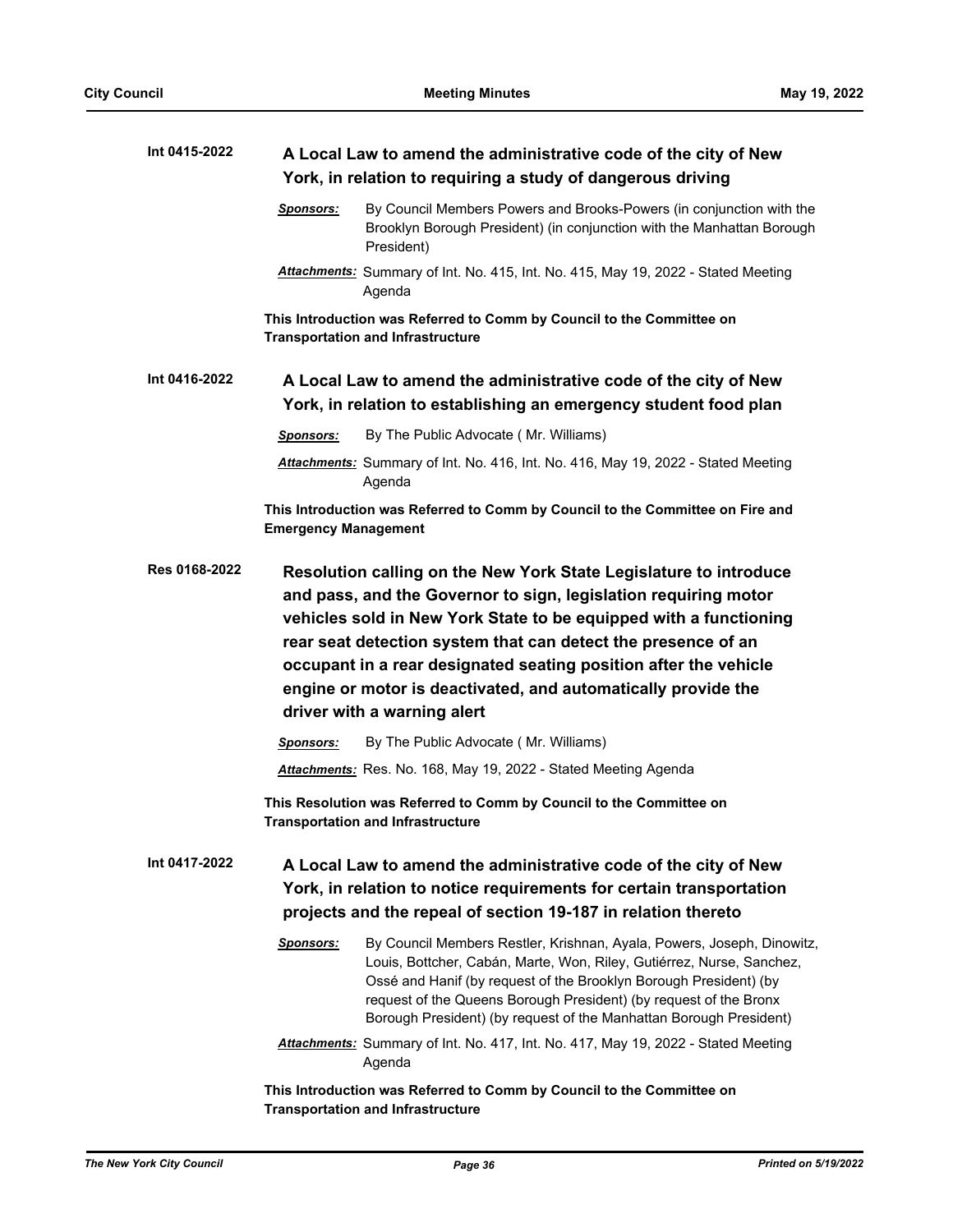| Res 0169-2022 |                                 | Resolution calling for the Climate Action Council to draft, and the<br>Governor to implement, a final Climate Action Council Scoping<br>Plan that commits to meeting CLCPA targets and bold climate &<br>environmental justice action in New York. |
|---------------|---------------------------------|----------------------------------------------------------------------------------------------------------------------------------------------------------------------------------------------------------------------------------------------------|
|               | Sponsors:                       | By Council Members Restler, Hanif, De La Rosa, Gutiérrez, Riley and<br>Gennaro (by request of the Queens Borough President)                                                                                                                        |
|               |                                 | Attachments: Res. No. 169, May 19, 2022 - Stated Meeting Agenda                                                                                                                                                                                    |
|               | <b>Environmental Protection</b> | This Resolution was Referred to Comm by Council to the Committee on                                                                                                                                                                                |
| Int 0418-2022 | program                         | A Local Law in relation to the establishment of a drag laureate                                                                                                                                                                                    |
|               | Sponsors:                       | By Council Member Richardson Jordan                                                                                                                                                                                                                |
|               |                                 | Attachments: Summary of Int. No. 418, Int. No. 418, May 19, 2022 - Stated Meeting<br>Agenda                                                                                                                                                        |
|               |                                 | This Introduction was Referred to Comm by Council to the Committee on Cultural<br>Affairs, Libraries and International Intergroup Relations                                                                                                        |
| Int 0419-2022 |                                 | A Local Law to amend the administrative code of the city of New<br>York, in relation to the division of AIDS services                                                                                                                              |
|               | Sponsors:                       | By Council Member Richardson Jordan                                                                                                                                                                                                                |
|               |                                 | Attachments: Summary of Int. No. 419, Int. No. 419, May 19, 2022 - Stated Meeting<br>Agenda                                                                                                                                                        |
|               | Welfare                         | This Introduction was Referred to Comm by Council to the Committee on General                                                                                                                                                                      |
| Int 0420-2022 | systems                         | A Local Law to amend the administrative code of the city of New<br>York, in relation to fees for the installation of solar power energy                                                                                                            |
|               | <u>Sponsors:</u>                | By Council Members Richardson Jordan and Nurse                                                                                                                                                                                                     |
|               |                                 | <b>Attachments:</b> Summary of Int. No. 420, Int. No. 420, May 19, 2022 - Stated Meeting<br>Agenda                                                                                                                                                 |
|               | <b>Environmental Protection</b> | This Introduction was Referred to Comm by Council to the Committee on                                                                                                                                                                              |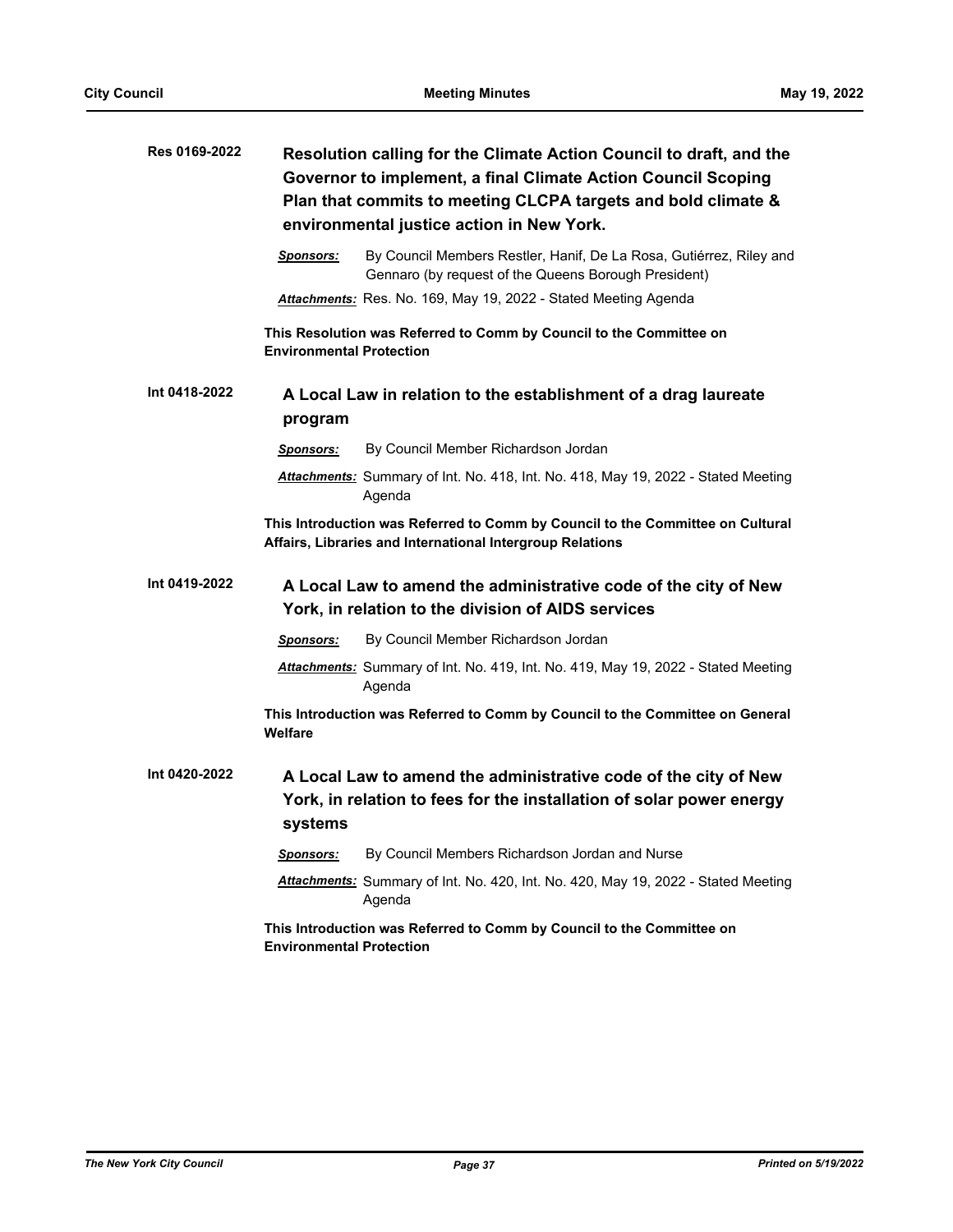| Int 0421-2022 | A Local Law to amend the administrative code of the city of New<br>York, in relation to requiring the department of homeless services<br>to report on families with children in shelter                      |
|---------------|--------------------------------------------------------------------------------------------------------------------------------------------------------------------------------------------------------------|
|               | By Council Member Riley<br><b>Sponsors:</b>                                                                                                                                                                  |
|               | Attachments: Summary of Int. No. 421, Int. No. 421, May 19, 2022 - Stated Meeting<br>Agenda                                                                                                                  |
|               | This Introduction was Referred to Comm by Council to the Committee on General<br>Welfare                                                                                                                     |
| Int 0422-2022 | A Local Law to amend the administrative code of the city of New<br>York, in relation to requiring covered entities to maintain a record<br>of requests from persons requesting a reasonable<br>accommodation |
|               | By Council Member Rivera<br><b>Sponsors:</b>                                                                                                                                                                 |
|               | Attachments: Summary of Int. No. 422, Int. No. 422, May 19, 2022 - Stated Meeting<br>Agenda                                                                                                                  |
|               | This Introduction was Referred to Comm by Council to the Committee on Civil and<br><b>Human Rights</b>                                                                                                       |
| Int 0423-2022 | A Local Law in relation to creating a pilot program providing<br>freelance workers and domestic workers with safety training and<br>information                                                              |
|               | By Council Member Rivera<br><b>Sponsors:</b>                                                                                                                                                                 |
|               | Attachments: Summary of Int. No. 423, Int. No. 423, May 19, 2022 - Stated Meeting<br>Agenda                                                                                                                  |
|               | This Introduction was Referred to Comm by Council to the Committee on Civil<br><b>Service and Labor</b>                                                                                                      |
| Int 0424-2022 | A Local Law to amend the administrative code of the city of New<br>York, in relation to requiring the department of education to report<br>on humane animal treatment instruction                            |
|               | By Council Member Rivera<br>Sponsors:                                                                                                                                                                        |
|               | Attachments: Summary of Int. No. 424, Int. No. 424, May 19, 2022 - Stated Meeting<br>Agenda                                                                                                                  |
|               | This Introduction was Referred to Comm by Council to the Committee on<br><b>Education</b>                                                                                                                    |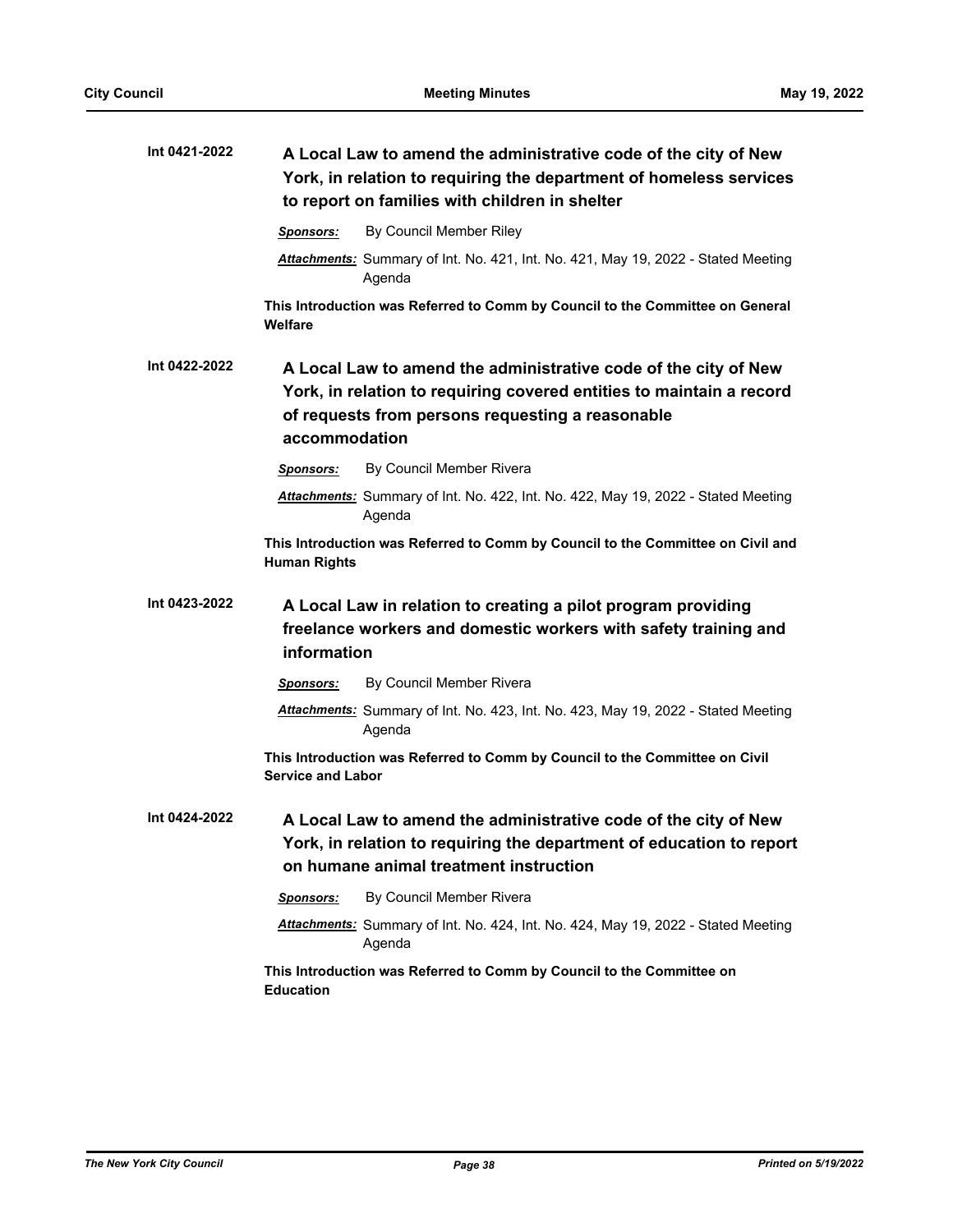| Int 0425-2022 | A Local Law to amend the administrative code of the city of New<br>York, in relation to a campaign by the department of health and<br>mental hygiene to increase awareness of and enrollment in health<br>insurance by low-wage workers, and reporting in relation thereto                                                  |
|---------------|-----------------------------------------------------------------------------------------------------------------------------------------------------------------------------------------------------------------------------------------------------------------------------------------------------------------------------|
|               | By Council Member Rivera<br><b>Sponsors:</b>                                                                                                                                                                                                                                                                                |
|               | Attachments: Summary of Int. No. 425, Int. No. 425, May 19, 2022 - Stated Meeting<br>Agenda                                                                                                                                                                                                                                 |
|               | This Introduction was Referred to Comm by Council to the Committee on Health                                                                                                                                                                                                                                                |
| Int 0426-2022 | A Local Law to amend the administrative code of the city of New<br>York, in relation to visitation policy guidelines for hospitals during<br>public health emergencies                                                                                                                                                      |
|               | By Council Member Rivera<br><b>Sponsors:</b>                                                                                                                                                                                                                                                                                |
|               | Attachments: Summary of Int. No. 426, Int. No. 426, May 19, 2022 - Stated Meeting<br>Agenda                                                                                                                                                                                                                                 |
|               | This Introduction was Referred to Comm by Council to the Committee on<br><b>Hospitals</b>                                                                                                                                                                                                                                   |
| Int 0427-2022 | A Local Law to amend the administrative code of the city of New<br>York, in relation to requiring landlords of housing<br>accommodations controlled, subsidized or both by the<br>department of housing preservation and development to report<br>rental payment data to consumer reporting agencies upon tenant<br>request |
|               | By Council Member Rivera<br>Sponsors:                                                                                                                                                                                                                                                                                       |
|               | Attachments: Summary of Int. No. 427, Int. No. 427, May 19, 2022 - Stated Meeting<br>Agenda                                                                                                                                                                                                                                 |
|               | This Introduction was Referred to Comm by Council to the Committee on Housing<br>and Buildings                                                                                                                                                                                                                              |
| Int 0428-2022 | A Local Law to amend the administrative code of the city of New<br>York, in relation to providing tenants the option of paying a<br>security deposit in six equal monthly installments                                                                                                                                      |
|               | By Council Member Rivera<br><b>Sponsors:</b>                                                                                                                                                                                                                                                                                |
|               | <b>Attachments:</b> Summary of Int. No. 428, Int. No. 428, May 19, 2022 - Stated Meeting<br>Agenda                                                                                                                                                                                                                          |
|               | This Introduction was Referred to Comm by Council to the Committee on Housing<br>and Buildings                                                                                                                                                                                                                              |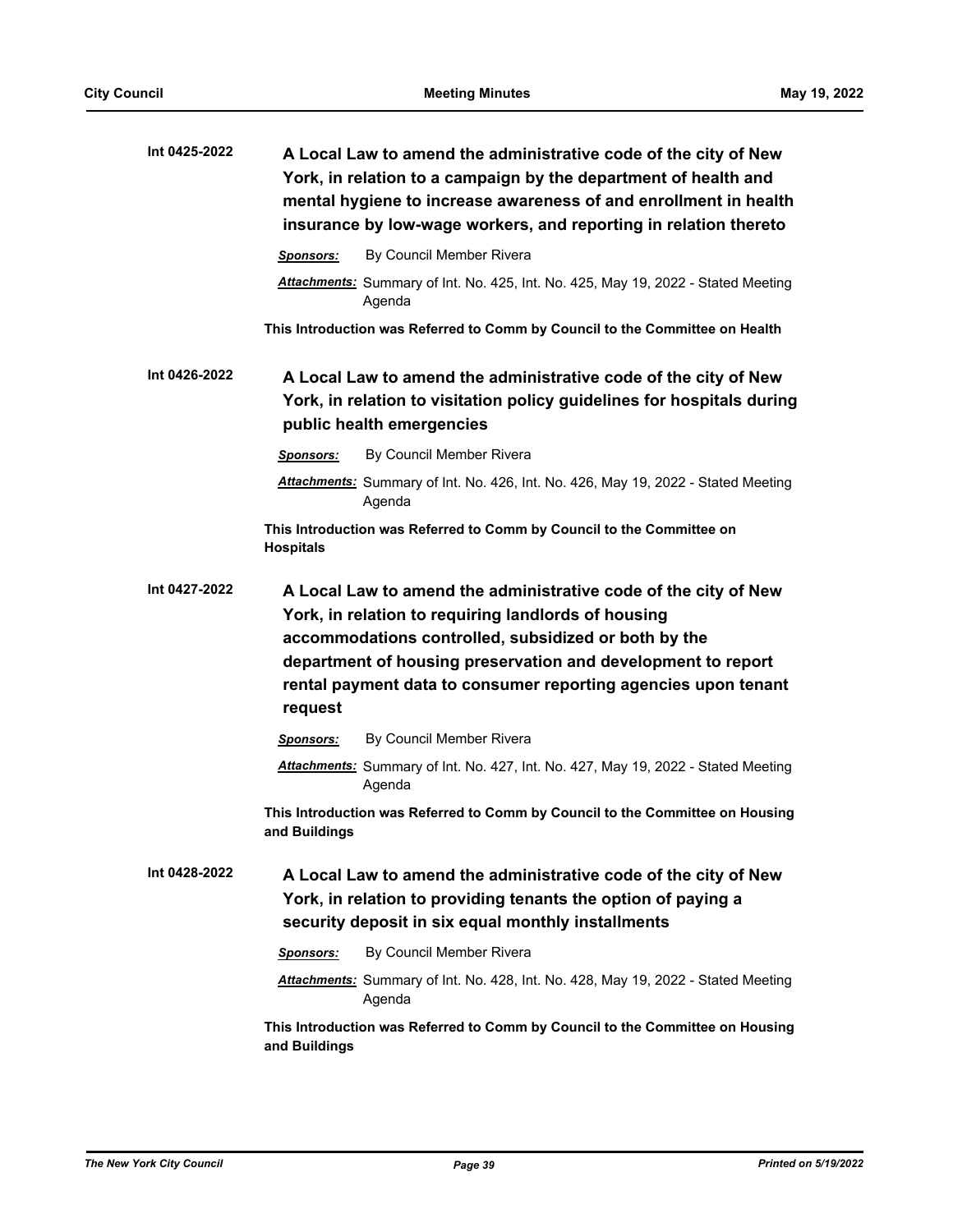| Int 0429-2022 | A Local Law in relation to requiring the police department to<br>report on vehicles towed due to registration-related violations                                                                                                                                                                                                                                                                                                     |
|---------------|--------------------------------------------------------------------------------------------------------------------------------------------------------------------------------------------------------------------------------------------------------------------------------------------------------------------------------------------------------------------------------------------------------------------------------------|
|               | By Council Member Rivera<br><b>Sponsors:</b>                                                                                                                                                                                                                                                                                                                                                                                         |
|               | Attachments: Summary of Int. No. 429, Int. No. 429, May 19, 2022 - Stated Meeting<br>Agenda                                                                                                                                                                                                                                                                                                                                          |
|               | This Introduction was Referred to Comm by Council to the Committee on Public<br><b>Safety</b>                                                                                                                                                                                                                                                                                                                                        |
| Int 0430-2022 | A Local Law in relation to a study by the department of health and<br>mental hygiene on the causes of rising wait times in emergency<br>departments                                                                                                                                                                                                                                                                                  |
|               | By Council Members Rivera and Holden<br><b>Sponsors:</b>                                                                                                                                                                                                                                                                                                                                                                             |
|               | Attachments: Summary of Int. No. 430, Int. No. 430, May 19, 2022 - Stated Meeting<br>Agenda                                                                                                                                                                                                                                                                                                                                          |
|               | This Introduction was Referred to Comm by Council to the Committee on<br><b>Hospitals</b>                                                                                                                                                                                                                                                                                                                                            |
| Res 0170-2022 | Resolution calling on the United States Congress to pass, and<br>the President to sign, legislation that would ensure that domestic<br>workers receive the same protections and rights under the<br>Occupational Safety and Health Act of 1970 as other workers.                                                                                                                                                                     |
|               | By Council Member Rivera<br>Sponsors:                                                                                                                                                                                                                                                                                                                                                                                                |
|               | Attachments: Res. No. 170, May 19, 2022 - Stated Meeting Agenda                                                                                                                                                                                                                                                                                                                                                                      |
|               | This Resolution was Referred to Comm by Council to the Committee on Civil<br><b>Service and Labor</b>                                                                                                                                                                                                                                                                                                                                |
| Res 0171-2022 | Resolution calling upon the New York State Legislature to pass,<br>and the Governor to sign, an act to amend the insurance law in<br>relation to requiring that provision be made for pregnancy<br>termination procedures in every individual or group policy or<br>contract which provides coverage or indemnity for hospital,<br>surgical or medical care and which offers maternity care<br>coverage.<br>By Council Member Rivera |
|               | Sponsors:<br>Attachments: Res. No. 171, May 19, 2022 - Stated Meeting Agenda                                                                                                                                                                                                                                                                                                                                                         |

**This Resolution was Referred to Comm by Council to the Committee on Health**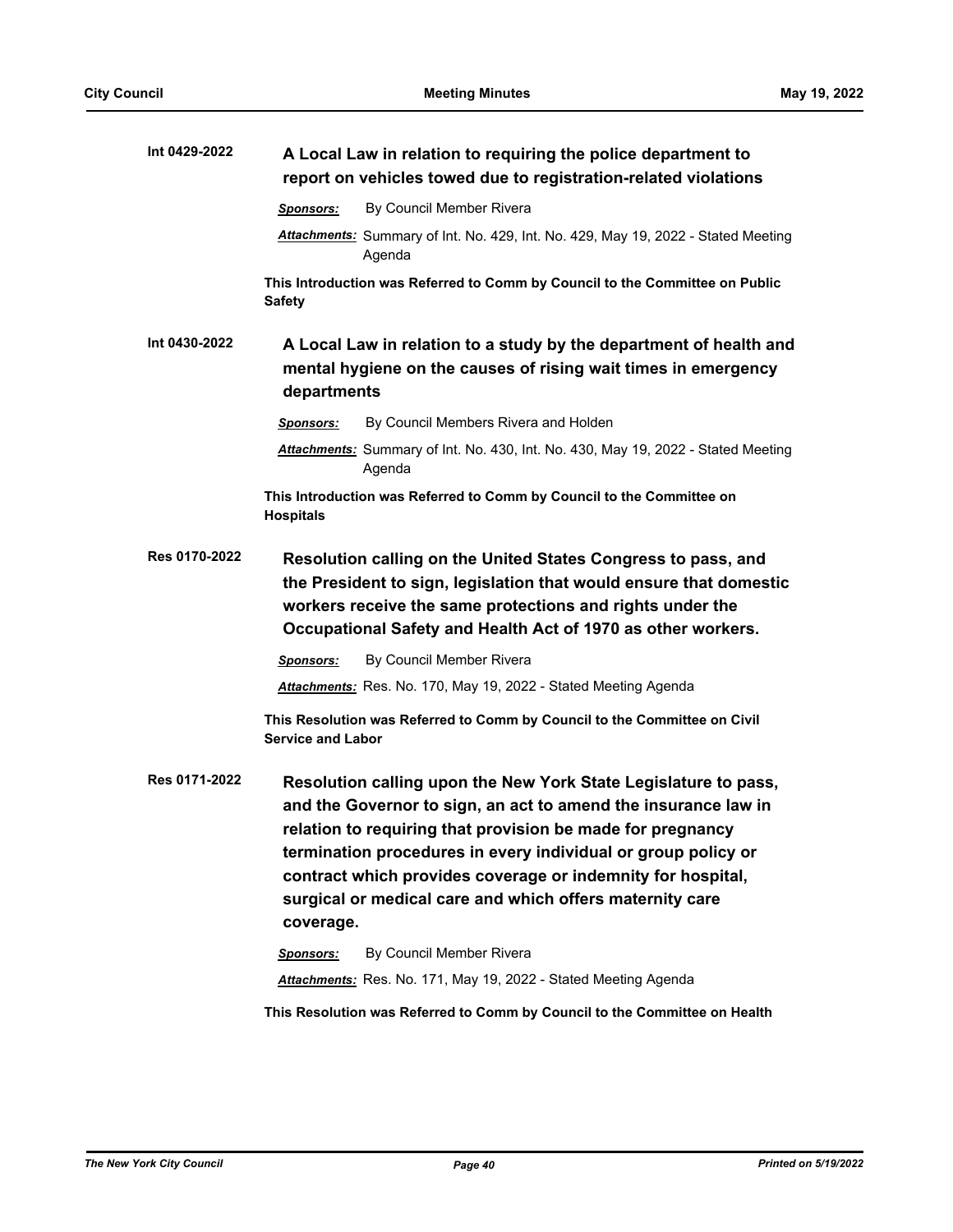| Int 0431-2022 | A Local Law to amend the administrative code of the city of New<br>York, in relation to requiring the department of homeless services<br>to provide customer service training    |
|---------------|----------------------------------------------------------------------------------------------------------------------------------------------------------------------------------|
|               | By Council Member Salamanca Jr.<br><b>Sponsors:</b>                                                                                                                              |
|               | Attachments: Summary of Int. No. 431, Int. No. 431, May 19, 2022 - Stated Meeting<br>Agenda                                                                                      |
|               | This Introduction was Referred to Comm by Council to the Committee on General<br>Welfare                                                                                         |
| Int 0432-2022 | A Local Law to amend the administrative code of the city of New<br>York, in relation to remediating lead soil hazards in dwellings                                               |
|               | By Council Member Salamanca Jr.<br><b>Sponsors:</b>                                                                                                                              |
|               | Attachments: Summary of Int. No. 432, Int. No. 432, May 19, 2022 - Stated Meeting<br>Agenda                                                                                      |
|               | This Introduction was Referred to Comm by Council to the Committee on Housing<br>and Buildings                                                                                   |
| Int 0433-2022 | A Local Law to amend the administrative code of the city of New<br>York, in relation to requiring towed vehicle storage facilities to<br>provide 24 hour access                  |
|               | By Council Member Salamanca Jr.<br>Sponsors:                                                                                                                                     |
|               | Attachments: Summary of Int. No. 433, Int. No. 433, May 19, 2022 - Stated Meeting<br>Agenda                                                                                      |
|               | This Introduction was Referred to Comm by Council to the Committee on<br><b>Transportation and Infrastructure</b>                                                                |
| Res 0172-2022 | Resolution calling on New York State to increase the number of<br>Commissioners on the Public Service Commission and permit<br>New York City to appoint two of its Commissioners |
|               | By Council Member Salamanca Jr.<br>Sponsors:                                                                                                                                     |
|               | Attachments: Res. No. 172, May 19, 2022 - Stated Meeting Agenda                                                                                                                  |
|               | This Resolution was Referred to Comm by Council to the Committee on Consumer<br>and Worker Protection                                                                            |
| Int 0434-2022 | A Local Law to amend the administrative code of the city of New<br>York, in relation to expanding the heat sensors program                                                       |
|               | By Council Members Sanchez, Stevens, Farías and De La Rosa<br>Sponsors:                                                                                                          |
|               | Attachments: Summary of Int. No. 434, Int. No. 434, May 19, 2022 - Stated Meeting<br>Agenda                                                                                      |
|               | This Introduction was Referred to Comm by Council to the Committee on Housing<br>and Buildings                                                                                   |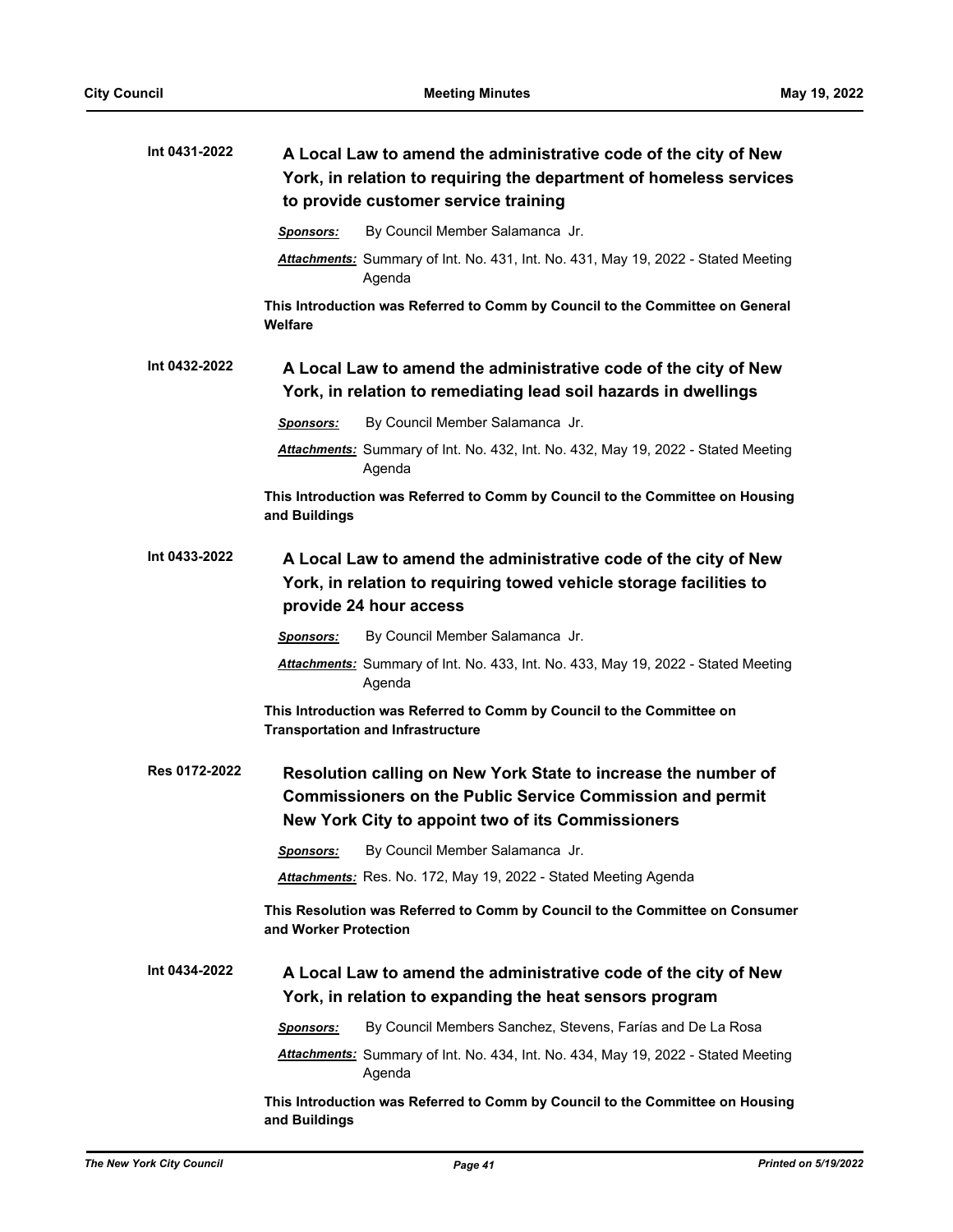| Int 0435-2022 | A Local Law to amend the administrative code of the city of New<br>York, in relation to requiring the department of parks and<br>recreation to charge senior citizens, young adults, active<br>members of the military, veterans and their minor children and<br>persons with disabilities reduced admission fees to recreational<br>facilities                                                                                                              |
|---------------|--------------------------------------------------------------------------------------------------------------------------------------------------------------------------------------------------------------------------------------------------------------------------------------------------------------------------------------------------------------------------------------------------------------------------------------------------------------|
|               | By Council Members Schulman and Narcisse<br>Sponsors:                                                                                                                                                                                                                                                                                                                                                                                                        |
|               | Attachments: Summary of Int. No. 435, Int. No. 435, May 19, 2022 - Stated Meeting<br>Agenda                                                                                                                                                                                                                                                                                                                                                                  |
|               | This Introduction was Referred to Comm by Council to the Committee on Parks<br>and Recreation                                                                                                                                                                                                                                                                                                                                                                |
| Int 0436-2022 | A Local Law to amend the New York city charter, in relation to<br>creating a juvenile detention advisory board                                                                                                                                                                                                                                                                                                                                               |
|               | By Council Members Stevens, Williams and Riley<br><b>Sponsors:</b>                                                                                                                                                                                                                                                                                                                                                                                           |
|               | Attachments: Summary of Int. No. 436, Int. No. 436, May 19, 2022 - Stated Meeting<br>Agenda                                                                                                                                                                                                                                                                                                                                                                  |
|               | This Introduction was Referred to Comm by Council to the Committee on Criminal<br><b>Justice</b>                                                                                                                                                                                                                                                                                                                                                             |
| Int 0437-2022 | A Local Law to amend the administrative code of the city of New<br>York in relation to improving young adults' access to voter<br>registration materials by requiring the department of education of<br>the city of New York and the board of elections of the city of New<br>York to provide students with registration materials in appropriate<br>languages and to track and report on the efficacy of distributing<br>registration materials to students |
|               | By Council Member Stevens<br><b>Sponsors:</b>                                                                                                                                                                                                                                                                                                                                                                                                                |
|               | Attachments: Summary of Int. No. 437, Int. No. 437, May 19, 2022 - Stated Meeting<br>Agenda                                                                                                                                                                                                                                                                                                                                                                  |
|               | This Introduction was Referred to Comm by Council to the Committee on<br><b>Governmental Operations</b>                                                                                                                                                                                                                                                                                                                                                      |
| Int 0438-2022 | A Local Law to amend the administrative code of the city of New<br>York, in relation to waiving parks permit fees for schools and<br>child day care centers and providing an online system for school<br>permit applications                                                                                                                                                                                                                                 |
|               | By Council Members Stevens, Gutiérrez, Brewer and Feliz<br><b>Sponsors:</b>                                                                                                                                                                                                                                                                                                                                                                                  |
|               | Attachments: Summary of Int. No. 438, Int. No. 438, May 19, 2022 - Stated Meeting<br>Agenda                                                                                                                                                                                                                                                                                                                                                                  |
|               | This Introduction was Referred to Comm by Council to the Committee on Parks<br>and Recreation                                                                                                                                                                                                                                                                                                                                                                |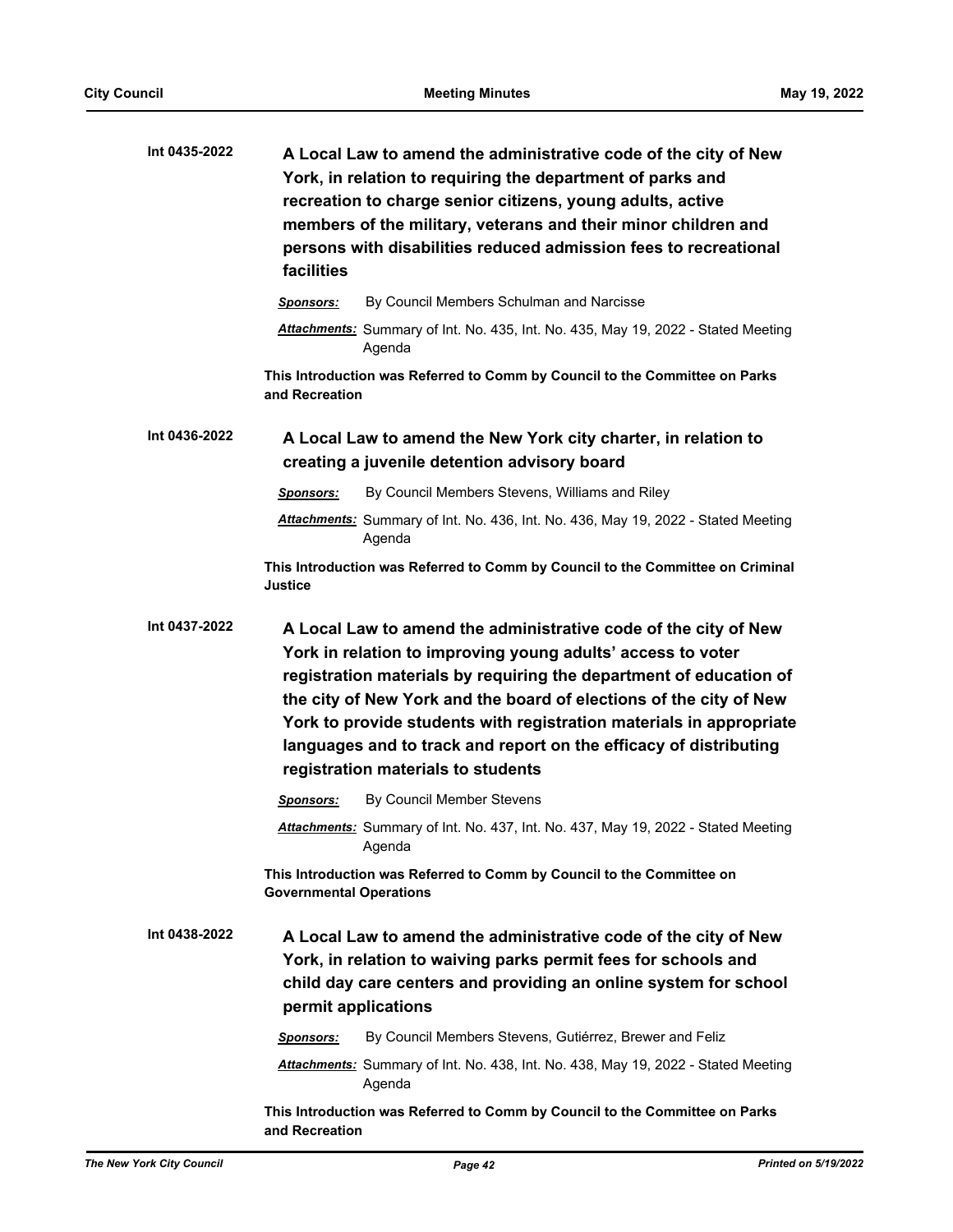| Res 0173-2022 | Resolution calling upon the Governor and New York State<br>Legislature to expand financial relief programs to assist City<br>residents struggling to pay their utility bills.                                          |
|---------------|------------------------------------------------------------------------------------------------------------------------------------------------------------------------------------------------------------------------|
|               | By Council Member Ung<br>Sponsors:                                                                                                                                                                                     |
|               | Attachments: Res. No. 173, May 19, 2022 - Stated Meeting Agenda                                                                                                                                                        |
|               | This Resolution was Referred to Comm by Council to the Committee on Consumer<br>and Worker Protection                                                                                                                  |
| Res 0174-2022 | Resolution calling upon Consolidated Edison to improve<br>communication with City residents about increases in utility costs                                                                                           |
|               | By Council Member Velázquez<br><b>Sponsors:</b>                                                                                                                                                                        |
|               | Attachments: Res. No. 174, May 19, 2022 - Stated Meeting Agenda                                                                                                                                                        |
|               | This Resolution was Referred to Comm by Council to the Committee on Consumer<br>and Worker Protection                                                                                                                  |
| Int 0439-2022 | A Local Law to amend the New York city charter, in relation to<br>requiring the mayor's office of criminal justice to evaluate the<br>effectiveness of criminal justice programs that receive funding<br>from the city |
|               | Sponsors:<br>By Council Members Williams, Narcisse, Kagan, Hanks, Riley and<br><b>Stevens</b>                                                                                                                          |
|               | Attachments: Summary of Int. No. 439, Int. No. 439, May 19, 2022 - Stated Meeting<br>Agenda                                                                                                                            |
|               | This Introduction was Referred to Comm by Council to the Committee on Public<br><b>Safety</b>                                                                                                                          |
| Int 0440-2022 | A Local Law to amend the New York city charter, in relation to a<br>program to provide public access to wireless networks                                                                                              |
|               | By Council Members Won, Menin and Gutiérrez<br><b>Sponsors:</b>                                                                                                                                                        |
|               | <b>Attachments:</b> Summary of Int. No. 440, Int. No. 440, May 19, 2022 - Stated Meeting<br>Agenda                                                                                                                     |
|               | This Introduction was Referred to Comm by Council to the Committee on<br><b>Technology</b>                                                                                                                             |
| Int 0441-2022 | A Local Law to amend the New York city charter, in relation to a<br>public review of electronic services developed by city agencies                                                                                    |
|               | By Council Members Won, Williams, Menin and Gutiérrez<br>Sponsors:                                                                                                                                                     |
|               | Attachments: Summary of Int. No. 441, Int. No. 441, May 19, 2022 - Stated Meeting<br>Agenda                                                                                                                            |
|               | This Introduction was Referred to Comm by Council to the Committee on<br><b>Technology</b>                                                                                                                             |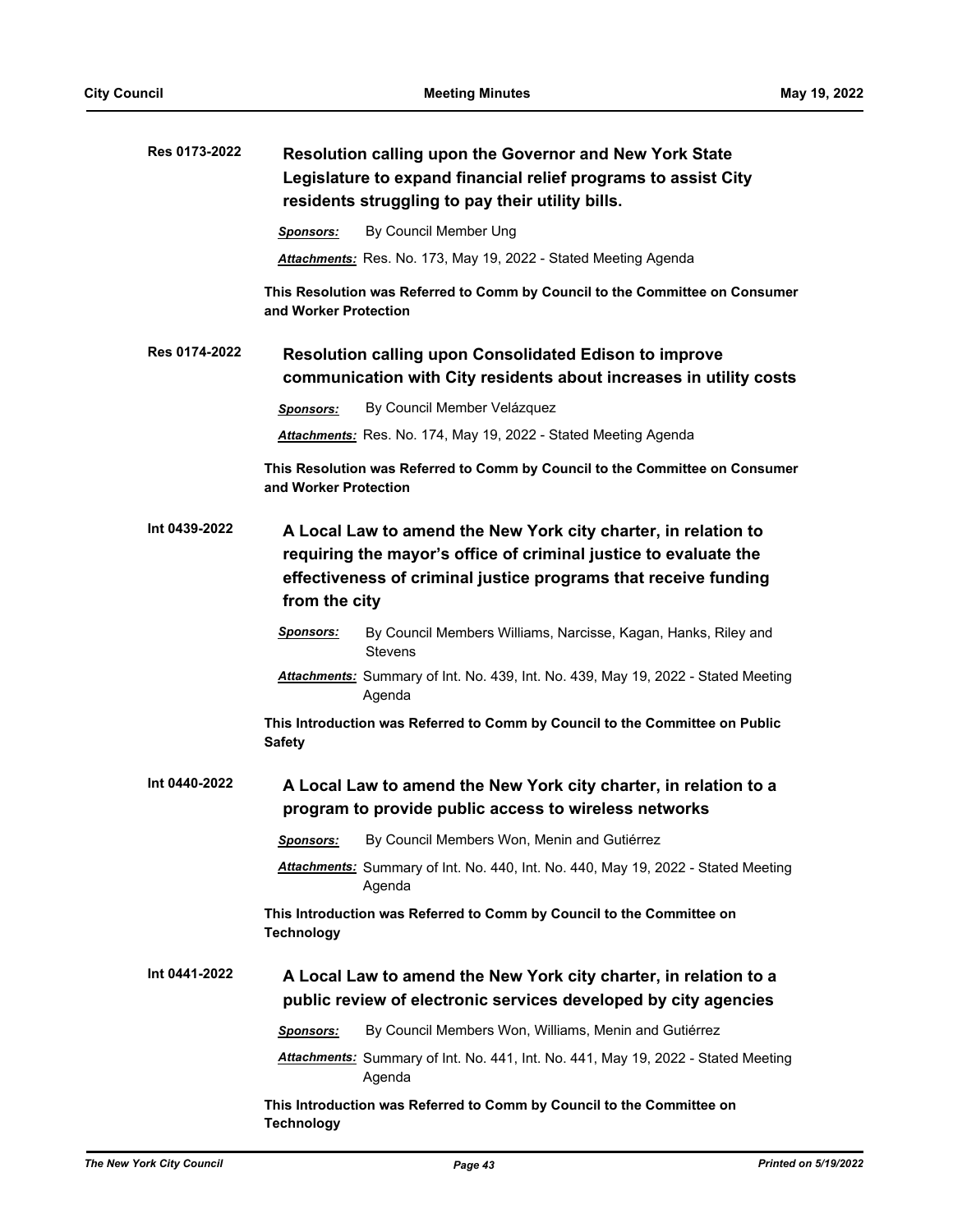| LU 0060-2022 | 788 Fox Street; Block 2720, Lot 69; Bronx, Council District No. 8.                                                                                                                                                                                                                                                                                                                                                                                                                                                                                                                                                                                                                             |
|--------------|------------------------------------------------------------------------------------------------------------------------------------------------------------------------------------------------------------------------------------------------------------------------------------------------------------------------------------------------------------------------------------------------------------------------------------------------------------------------------------------------------------------------------------------------------------------------------------------------------------------------------------------------------------------------------------------------|
|              | By Council Member Brannan<br>Sponsors:                                                                                                                                                                                                                                                                                                                                                                                                                                                                                                                                                                                                                                                         |
|              | Attachments: Housing Preservation and Development Letter, Memorandum, Res. No.<br>177, May 19, 2022 - Stated Meeting Agenda                                                                                                                                                                                                                                                                                                                                                                                                                                                                                                                                                                    |
|              | This Land Use Application was Referred to Comm by Council to the Committee on<br><b>Finance</b>                                                                                                                                                                                                                                                                                                                                                                                                                                                                                                                                                                                                |
| LU 0061-2022 | Application number C 210293 PSX (EMS Station 17 New Facility)<br>submitted by the New York City Fire Department (NYFD) and the<br>Department of Citywide Administrative Services (DCAS), pursuant<br>to Section 197-c of the New York City Charter, for the site<br>selection of property located at 1257 Morris Avenue (Block 2450,<br>Lot 42) for use as an ambulance station EMS facility, Borough of<br>the Bronx, Community District 4, Council District 16.                                                                                                                                                                                                                              |
|              | By Council Member Salamanca Jr.<br>Sponsors:                                                                                                                                                                                                                                                                                                                                                                                                                                                                                                                                                                                                                                                   |
|              | <b>Attachments:</b> May 19, 2022 - Stated Meeting Agenda                                                                                                                                                                                                                                                                                                                                                                                                                                                                                                                                                                                                                                       |
|              | This Land Use Application was Referred to Comm by Council to the Committee on<br><b>Land Use</b>                                                                                                                                                                                                                                                                                                                                                                                                                                                                                                                                                                                               |
|              | <b>Attachments:</b> May 19, 2022 - Stated Meeting Agenda                                                                                                                                                                                                                                                                                                                                                                                                                                                                                                                                                                                                                                       |
|              | This Land Use Application was Referred to Comm by Council to the<br>Subcommittee on Landmarks, Public Sitings and Dispositions                                                                                                                                                                                                                                                                                                                                                                                                                                                                                                                                                                 |
| LU 0062-2022 | Application number C 210294 ZSX (EMS Station 17 New Facility)<br>submitted by the New York City Fire Department (FDNY) and the<br>Department of Citywide Administrative Services (DCAS), pursuant<br>to Sections 197-c and 201 of the New York City Charter for the<br>grant of a special permit pursuant to Section 74-67 of the Zoning<br><b>Resolution to allow a FDNY Emergency Medical Service (EMS)</b><br>Station use to be located in a residence district, in connection<br>with a proposed 2-story EMS station building, on property located<br>at 1257 Morris Avenue (Block 2450, Lot 42), in an R7-1 District,<br>Borough of the Bronx, Community District 4, Council District 16. |
|              | By Council Member Salamanca Jr.<br>Sponsors:                                                                                                                                                                                                                                                                                                                                                                                                                                                                                                                                                                                                                                                   |
|              | <b>Attachments:</b> May 19, 2022 - Stated Meeting Agenda                                                                                                                                                                                                                                                                                                                                                                                                                                                                                                                                                                                                                                       |
|              | This Land Use Application was Referred to Comm by Council to the Committee on<br><b>Land Use</b>                                                                                                                                                                                                                                                                                                                                                                                                                                                                                                                                                                                               |
|              | <b>Attachments:</b> May 19, 2022 - Stated Meeting Agenda                                                                                                                                                                                                                                                                                                                                                                                                                                                                                                                                                                                                                                       |
|              | This Land Use Application was Referred to Comm by Council to the<br>Subcommittee on Landmarks, Public Sitings and Dispositions                                                                                                                                                                                                                                                                                                                                                                                                                                                                                                                                                                 |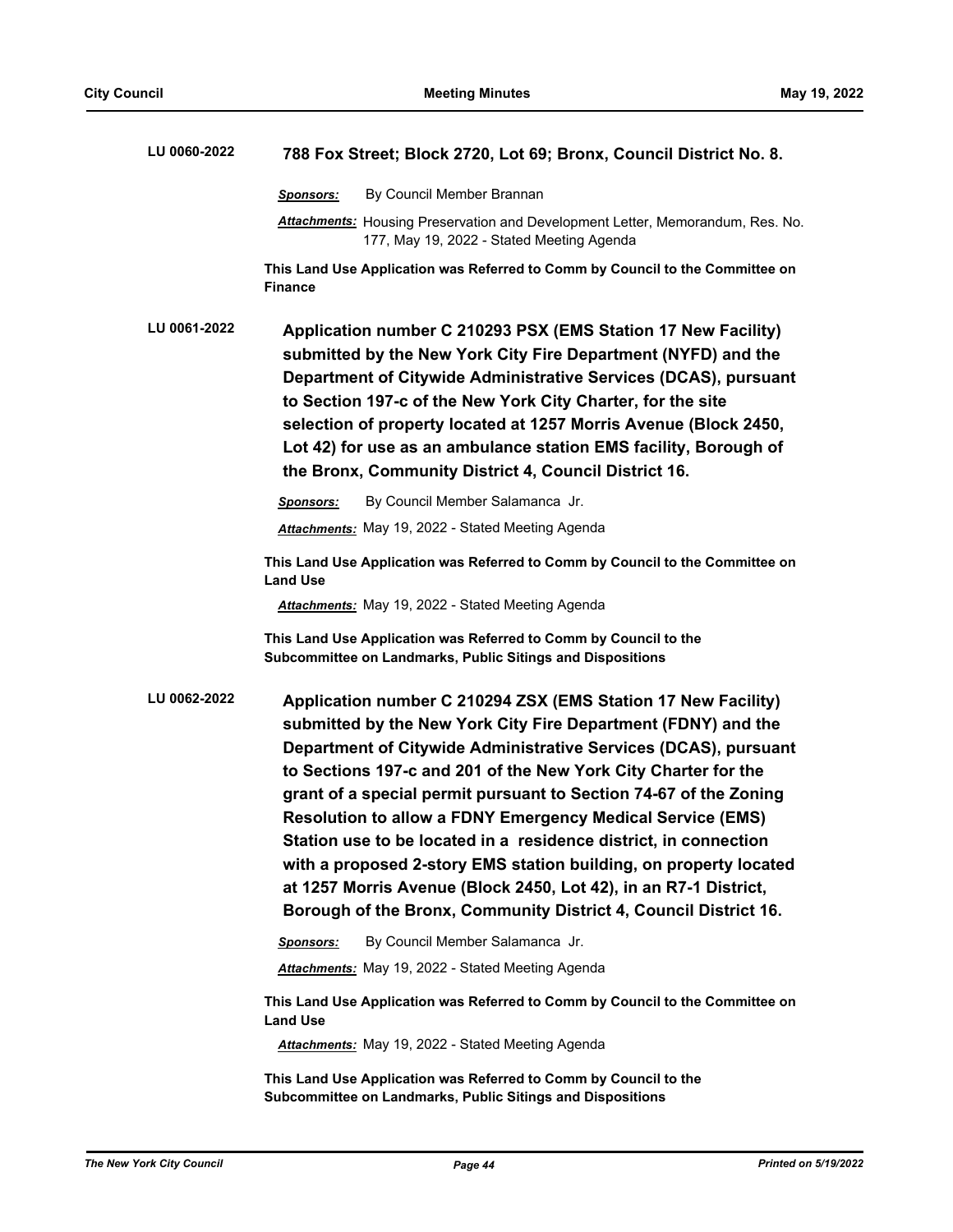| LU 0063-2022 | Application number C 200228 ZMX (4541 Furman Avenue<br>Rezoning) submitted by Markland 4551, LLC, pursuant to<br>Sections 197-c and 201 of the New York City Charter for an<br>amendment of the Zoning Map, Section No. 2a, changing from an<br>M1-1 District to an R7D District and establishing within the<br>proposed R7D District a C2-4 District, Borough of the Bronx,<br><b>Community District 12, Council District 11.</b>                                               |
|--------------|----------------------------------------------------------------------------------------------------------------------------------------------------------------------------------------------------------------------------------------------------------------------------------------------------------------------------------------------------------------------------------------------------------------------------------------------------------------------------------|
|              | By Council Member Salamanca Jr.<br><b>Sponsors:</b>                                                                                                                                                                                                                                                                                                                                                                                                                              |
|              | Attachments: May 19, 2022 - Stated Meeting Agenda                                                                                                                                                                                                                                                                                                                                                                                                                                |
|              | This Land Use Application was Referred to Comm by Council to the Committee on<br><b>Land Use</b>                                                                                                                                                                                                                                                                                                                                                                                 |
|              | <b>Attachments:</b> May 19, 2022 - Stated Meeting Agenda                                                                                                                                                                                                                                                                                                                                                                                                                         |
|              | This Land Use Application was Referred to Comm by Council to the<br><b>Subcommittee on Zoning and Franchises</b>                                                                                                                                                                                                                                                                                                                                                                 |
| LU 0064-2022 | Application number N 200229 ZRX (4541 Furman Avenue<br>Rezoning) submitted by Markland 4551, LLC, pursuant to Section<br>201 of the New York City Charter, for an amendment of the Zoning<br>Resolution of the City of New York, modifying Appendix F for the<br>purpose of establishing a Mandatory Inclusionary Housing area<br>and Appendix I for the purpose of modifying the existing Transit<br>Zone, Borough of the Bronx, Community District 12, Council<br>District 11. |
|              | By Council Member Salamanca Jr.<br>Sponsors:                                                                                                                                                                                                                                                                                                                                                                                                                                     |
|              | <b>Attachments:</b> May 19, 2022 - Stated Meeting Agenda                                                                                                                                                                                                                                                                                                                                                                                                                         |
|              | This Land Use Application was Referred to Comm by Council to the Committee on<br><b>Land Use</b>                                                                                                                                                                                                                                                                                                                                                                                 |
|              | <b>Attachments:</b> May 19, 2022 - Stated Meeting Agenda                                                                                                                                                                                                                                                                                                                                                                                                                         |
|              | This Land Use Application was Referred to Comm by Council to the<br><b>Subcommittee on Zoning and Franchises</b>                                                                                                                                                                                                                                                                                                                                                                 |